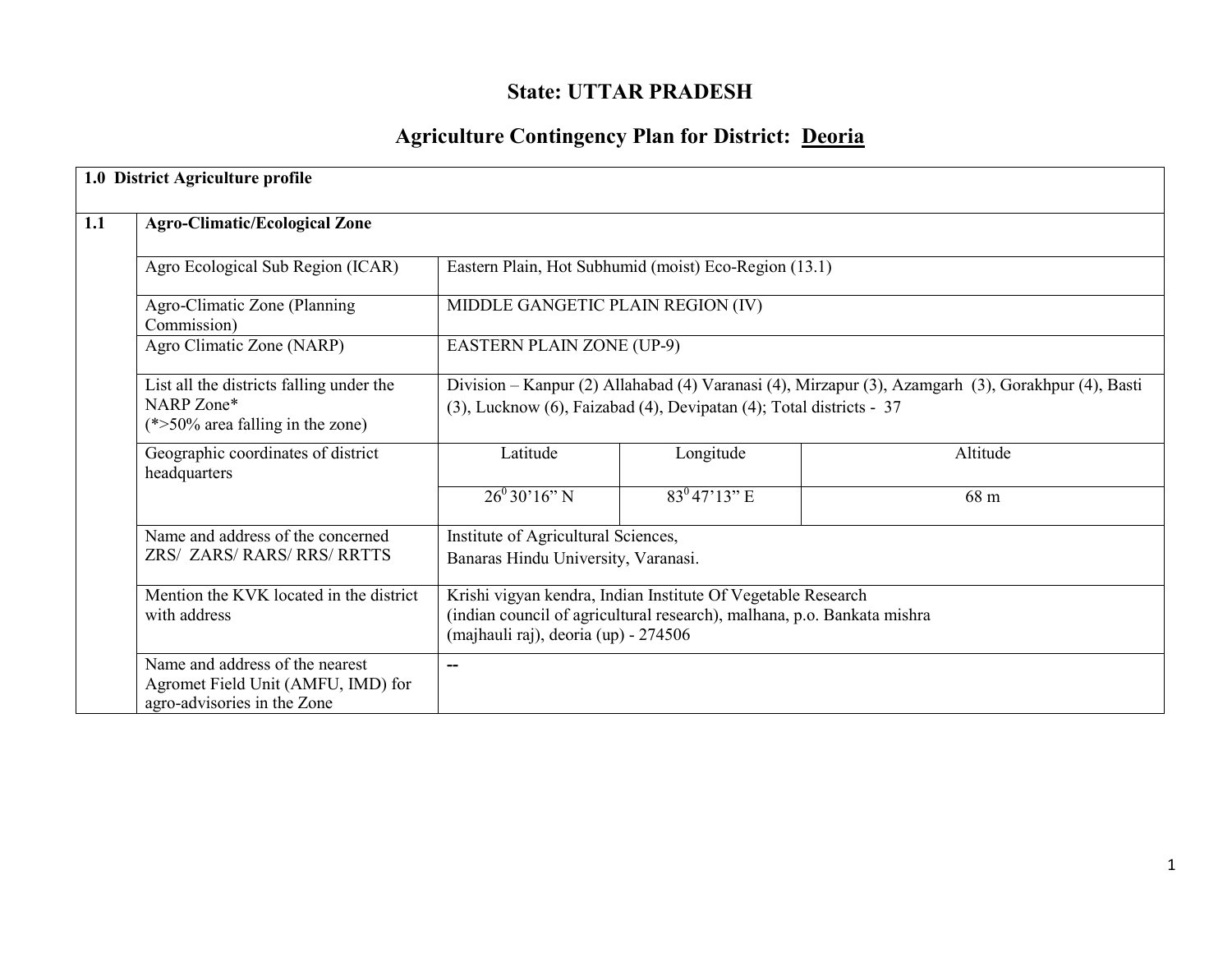| 1.2 | Rainfall               | <b>Normal RF(mm)</b> | <b>Normal Rainy days</b><br>(number) | <b>Normal Onset</b><br>(specify week and<br>month) | <b>Normal Cessation</b><br>(specify week and month) |
|-----|------------------------|----------------------|--------------------------------------|----------------------------------------------------|-----------------------------------------------------|
|     | SW monsoon (June-Sep): | 988.2                | 73                                   | $3rd$ week of June                                 | 1 <sup>st</sup> week of October                     |
|     | NE Monsoon(Oct-Dec):   | 66.3                 | 06                                   | $\overline{\phantom{0}}$                           |                                                     |
|     | Winter (Jan-March)     | 40.9                 | 00                                   |                                                    |                                                     |
|     | Summer (Apr-May)       | 49.7                 | 02                                   | $\overline{\phantom{0}}$                           | $\overline{\phantom{0}}$                            |
|     | Annual                 | 1145.1               | 81                                   | $\overline{\phantom{0}}$                           | $\overline{\phantom{0}}$                            |

| 1.3 | Land use         | Geographical | Cultivable | Forest | Land under   | Permanent | Cultivable | Land       | Barren and   | Current | Other   |
|-----|------------------|--------------|------------|--------|--------------|-----------|------------|------------|--------------|---------|---------|
|     | pattern of the   | area         | area       | area   | non-         | pastures  | wasteland  | under      | uncultivable | fallows | fallows |
|     | district (latest |              |            |        | agricultural |           |            | Misc. tree | land         |         |         |
|     | statistics)      |              |            |        | use          |           |            | crops and  |              |         |         |
|     |                  |              |            |        |              |           |            | groves     |              |         |         |
|     |                  |              |            |        |              |           |            |            |              |         |         |
|     | Area $('000 ha)$ | 249.376      | 190.254    | 0.261  | 32.040       | 0.076     | .888       | 3.233      | .651         | 17.473  | 2.500   |
|     |                  |              |            |        |              |           |            |            |              |         |         |

| 1.4 | Major Soils (common names like red<br>sandy loam deep soils (etc.,)* | Area ('000' ha) | Percent $(\% )$ of total |
|-----|----------------------------------------------------------------------|-----------------|--------------------------|
|     | Sandy loam                                                           |                 |                          |
|     | Loam                                                                 |                 |                          |
|     | Alluvial                                                             |                 |                          |
|     | Sandy                                                                |                 |                          |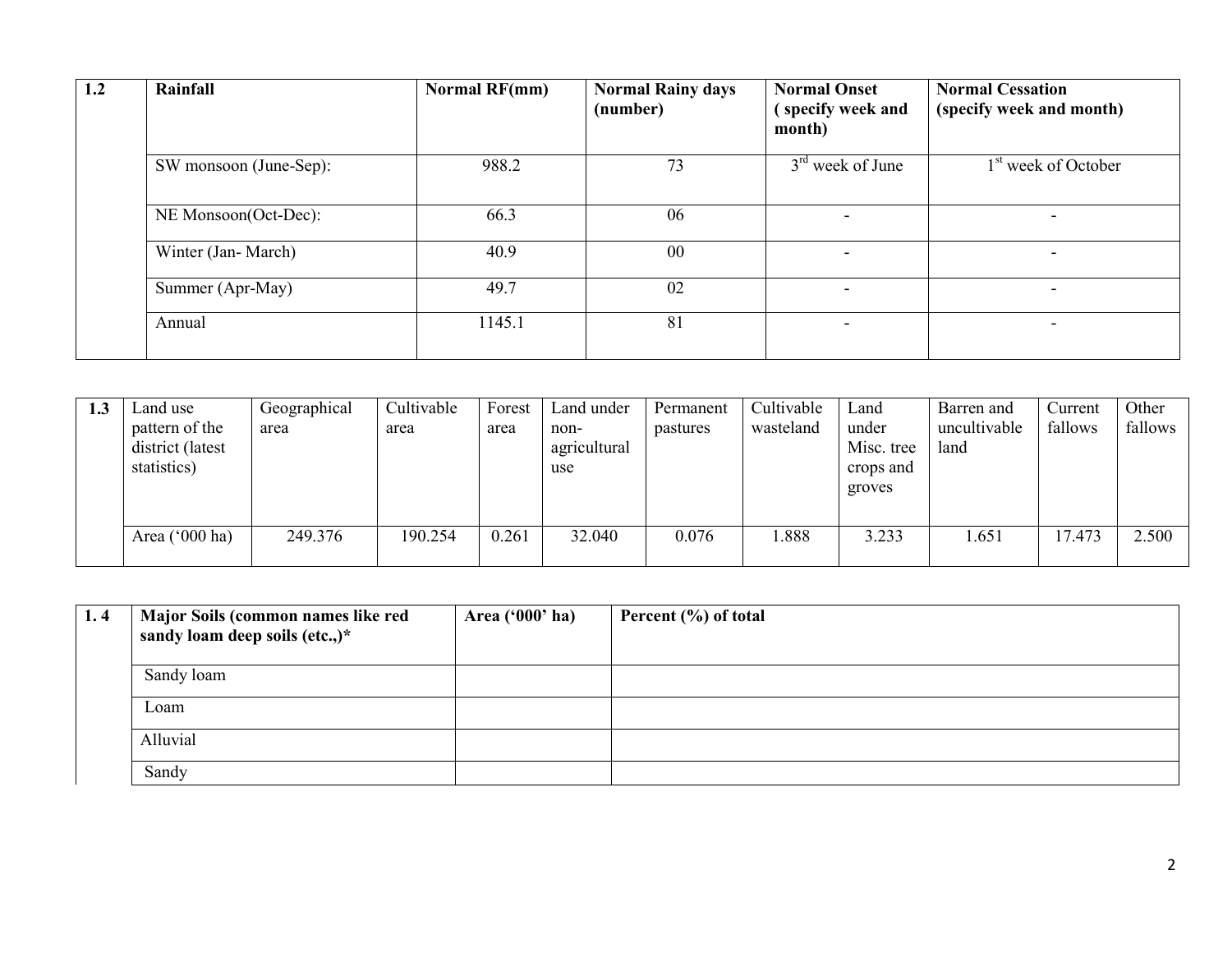| 1.5 | <b>Agricultural land use</b> | <b>Area ('000 ha)</b> | Cropping intensity % |
|-----|------------------------------|-----------------------|----------------------|
|     | Net sown area                | 190.254               | 162.75%              |
|     | Area sown more than once     | 119.387               |                      |
|     | Gross cropped area           | 309.641               |                      |

| 1.6 | Irrigation                                                                                                          | Area ('000 ha)      |                                             |                                                                                                |
|-----|---------------------------------------------------------------------------------------------------------------------|---------------------|---------------------------------------------|------------------------------------------------------------------------------------------------|
|     | Net irrigated area                                                                                                  | 153.206             |                                             |                                                                                                |
|     | Gross irrigated area                                                                                                | 225.467             |                                             |                                                                                                |
|     | Rainfed area                                                                                                        | 35.213              |                                             |                                                                                                |
|     | <b>Sources of Irrigation</b>                                                                                        | Number              | Area ('000 ha)                              | Percentage of total irrigated area                                                             |
|     | Canals                                                                                                              |                     | 21.054                                      |                                                                                                |
|     | Tanks                                                                                                               |                     | 0.0                                         |                                                                                                |
|     | Open wells                                                                                                          |                     | 10.992                                      |                                                                                                |
|     | Bore wells                                                                                                          |                     | Govt.8.773 +<br>Pvt. 112.081<br>$= 120.854$ |                                                                                                |
|     | Lift irrigation schemes                                                                                             |                     |                                             |                                                                                                |
|     | Micro-irrigation                                                                                                    |                     |                                             |                                                                                                |
|     | Other sources (please)<br>specify)                                                                                  |                     | 0.306                                       |                                                                                                |
|     | <b>Total Irrigated Area</b>                                                                                         |                     | 153.206                                     |                                                                                                |
|     | Pump sets                                                                                                           |                     |                                             |                                                                                                |
|     | No. of Tractors                                                                                                     |                     |                                             |                                                                                                |
|     | Groundwater<br>availability and use*<br>(Data source:<br><b>State/Central Ground</b><br>water Department<br>/Board) | No. of blocks $-16$ | $(\%)$ area                                 | Quality of water (specify the problem such as high levels<br>of arsenic, fluoride, saline etc) |
|     | Over exploited                                                                                                      |                     |                                             | No problem of arsenic & fluoride however, low amount of salinity is                            |
|     | Critical                                                                                                            |                     |                                             | reported. In majority of the area the problems of Calcium & Iron are reported                  |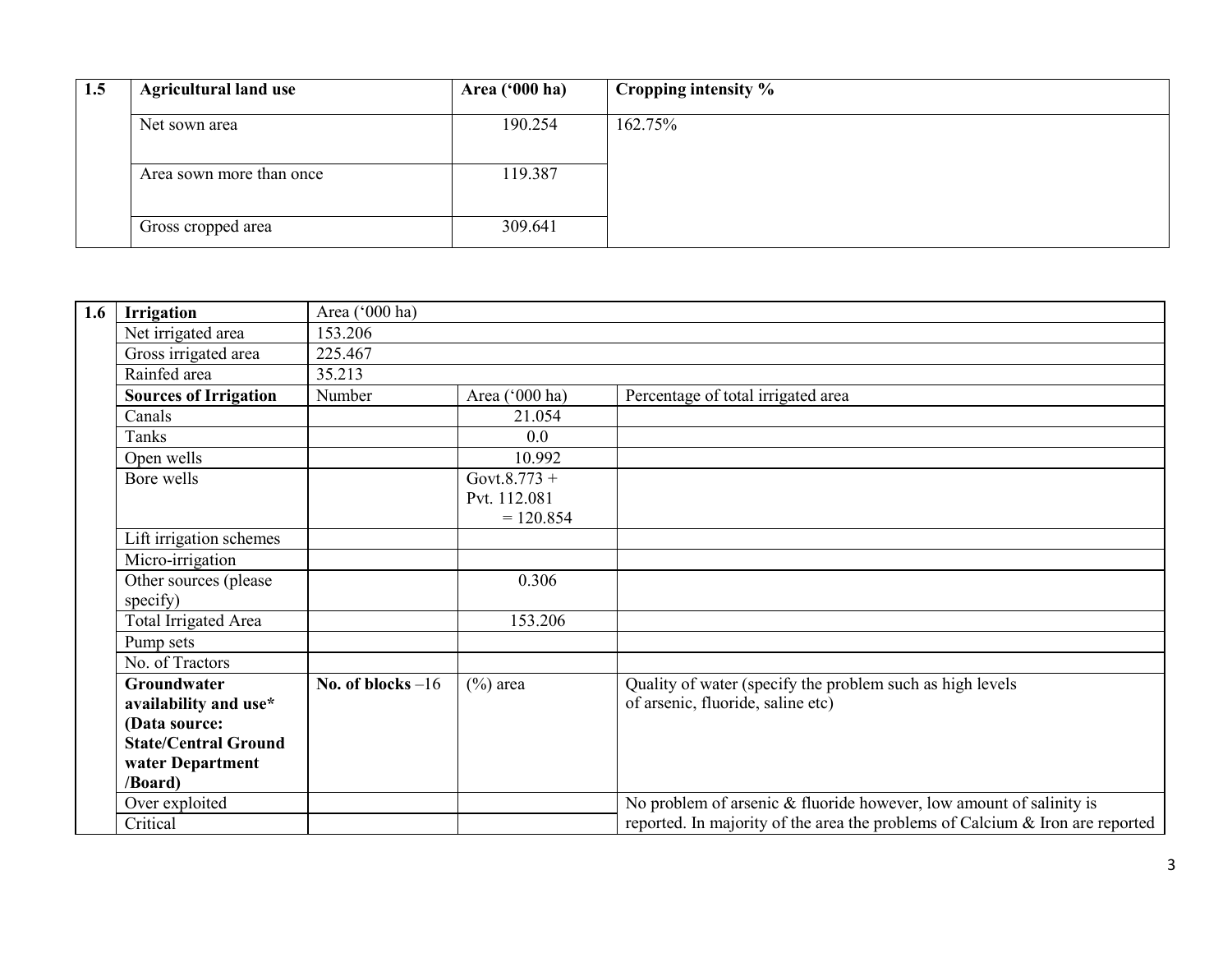| Semi-critical           |      |  |
|-------------------------|------|--|
| Safe                    | Safe |  |
| Wastewater availability |      |  |
| and use                 |      |  |
| Ground water quality    |      |  |

#### 1.7 Area under major field crops & horticulture

| 1.7 | <b>Major field</b>  | Area ('000 ha)   |                |                          |                  |                          |                |                                   |                |
|-----|---------------------|------------------|----------------|--------------------------|------------------|--------------------------|----------------|-----------------------------------|----------------|
|     | crops<br>cultivated |                  | <b>Kharif</b>  |                          |                  | Rabi                     |                |                                   |                |
|     |                     | <b>Irrigated</b> | <b>Rainfed</b> | <b>Total</b>             | <b>Irrigated</b> | Rainfed                  | <b>Total</b>   | <b>Summer</b><br><b>Irrigated</b> | Grand<br>total |
|     | Wheat               |                  |                |                          | 140.326          | 0.002                    | 140.328        |                                   | 140.328        |
|     | Rice                | 64.607           | 64.801         | 129.408                  |                  |                          |                |                                   | 129.408        |
|     | Sugarcane           | $\blacksquare$   | $\blacksquare$ | $\overline{\phantom{a}}$ | $\blacksquare$   | $\overline{\phantom{a}}$ | $\blacksquare$ | 10.875                            | 10.875         |
|     | Maize               | 0.344            | 5.579          | 5.923                    | 1.125            | 0.0                      | 1.125          | 0.194                             | 7.242          |
|     | Pigeo pea           | $0.0\,$          | 6.370          | 6.370                    |                  |                          |                |                                   | 6.370          |
|     | Groundnut           | 0.0              | 2.579          | 2.579                    |                  |                          |                |                                   |                |
|     | Pea                 |                  |                |                          | 1.897            | 0.013                    | 1.910          |                                   | 1.910          |

\*: The data reported are based on Govt. official reports; however, more than 5000 hectare is cultivated under rainfed conditions (Personal Observation)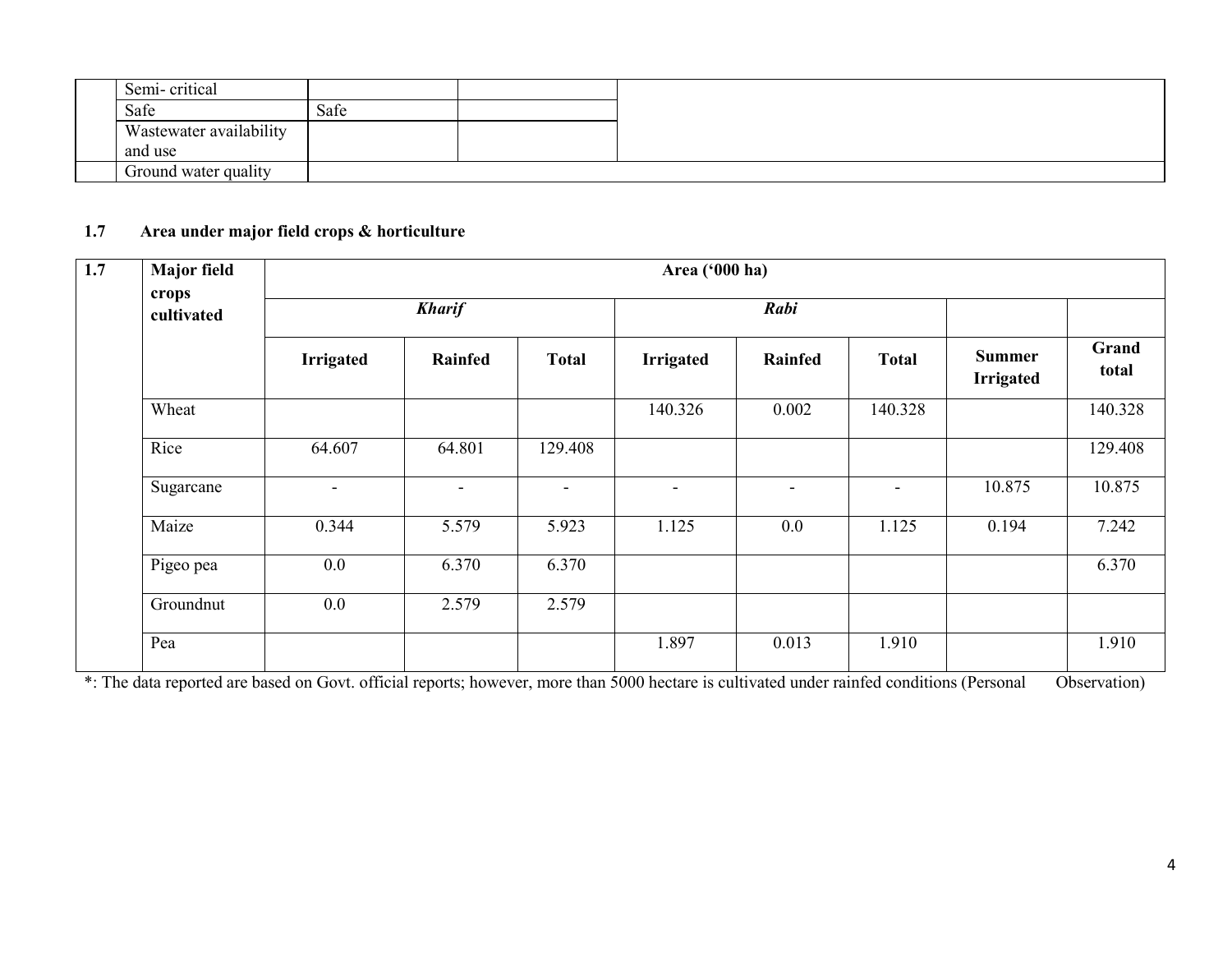| S. No | <b>Horticultural Crops</b>                      | <b>Total</b>   | <b>Irrigated</b>   | Rainfed          |  |  |  |  |  |
|-------|-------------------------------------------------|----------------|--------------------|------------------|--|--|--|--|--|
|       | - Fruits                                        |                |                    |                  |  |  |  |  |  |
|       | Not applicable                                  |                |                    |                  |  |  |  |  |  |
|       | <b>Horticultural Crops</b><br><b>Vegetables</b> |                |                    |                  |  |  |  |  |  |
|       | Potato                                          | 1.726          | 1.726              | $\blacksquare$   |  |  |  |  |  |
|       | Onion                                           | 0.197          | 0.197              |                  |  |  |  |  |  |
|       | <b>Medicinal and Aromatic</b><br>crops          | Total (000 ha) | Irrigated (000 ha) | Rainfed (000 ha) |  |  |  |  |  |
|       | Not applicable                                  |                |                    |                  |  |  |  |  |  |
|       | <b>Plantation crops</b>                         | <b>Total</b>   | <b>Irrigated</b>   | Rainfed          |  |  |  |  |  |
|       | Not applicable                                  |                |                    |                  |  |  |  |  |  |
|       | <b>Fodder crops</b>                             | <b>Total</b>   | <b>Irrigated</b>   | Rainfed          |  |  |  |  |  |
|       | <b>Total fodders</b>                            | 0.362          | 0.287              | 0.075            |  |  |  |  |  |
|       | Total fodder crop area                          | 0.362          | 0.287              | 0.075            |  |  |  |  |  |
|       | <b>Grazing land</b>                             | Not applicable |                    |                  |  |  |  |  |  |
|       | Sericulture etc                                 | Not applicable |                    |                  |  |  |  |  |  |
|       | Others (specify)                                | Not applicable |                    |                  |  |  |  |  |  |

| 1.8 | Livestock* $(2003)$                            | <b>Male ('000)</b> | Female ('000) | Male + Female $(>3)$<br>$Yrs$ ('000) | Total $(900)$ |
|-----|------------------------------------------------|--------------------|---------------|--------------------------------------|---------------|
|     | Non descriptive Cattle (local low<br>yielding) | 20.357             | 62.443        | 63.127                               | 145.927       |
|     | Improved cattle                                |                    |               |                                      |               |
|     | Crossbred cattle                               | .220               | 14.419        | 14.572                               | 30.211        |
|     | Non descriptive Buffaloes (local low           | 0.419              | 87.243        | 81.604                               | 169.266       |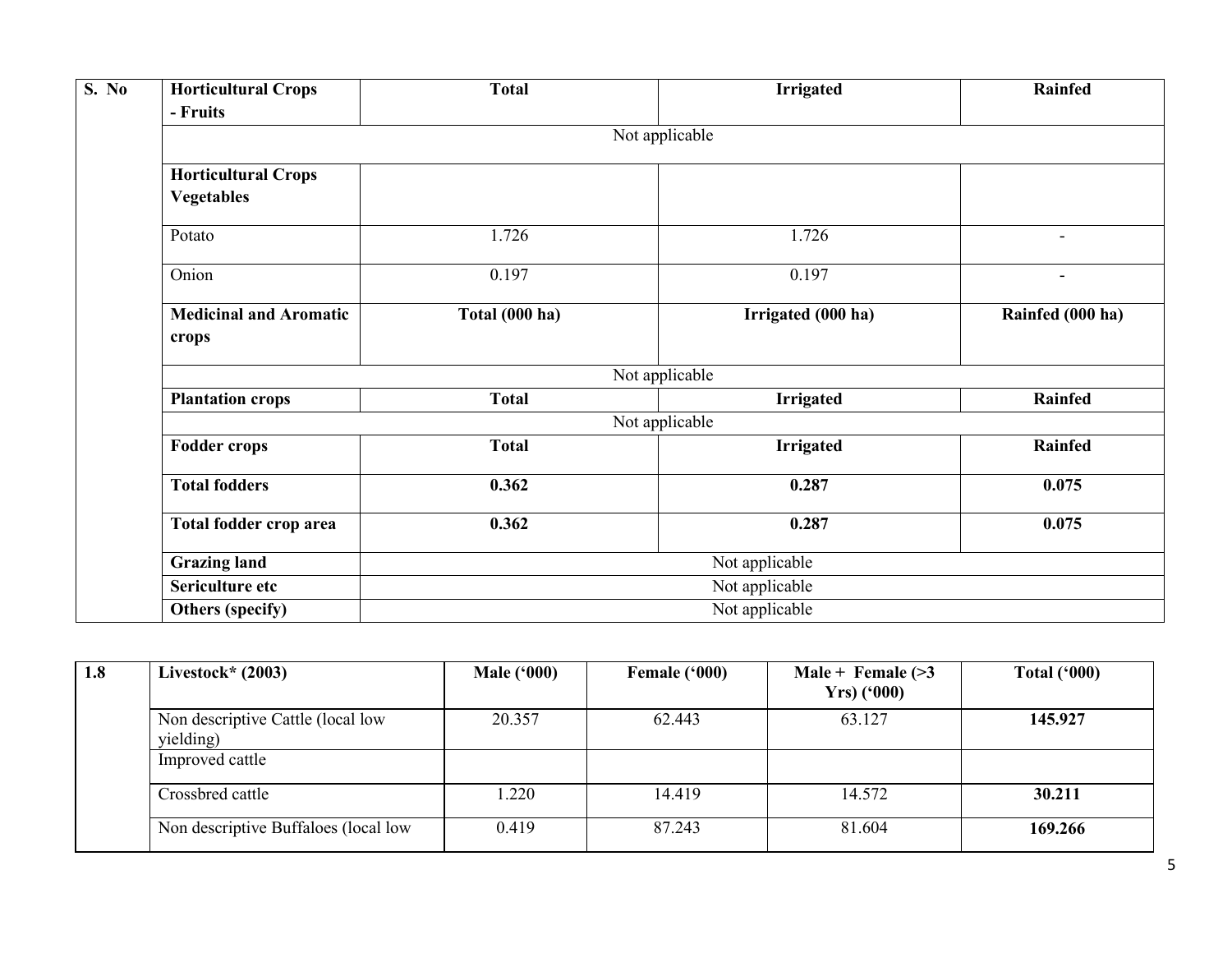| yielding)                       |  |         |
|---------------------------------|--|---------|
| Descript Buffaloes              |  |         |
| Goat                            |  | 210.858 |
| Sheep                           |  | 3.912   |
| Others (Pig)                    |  | 20.954  |
| Commercial dairy farms (Number) |  | 0.078   |

| 1.9 | <b>Poultry</b> | No. of farms | Total No. of birds ('000) |
|-----|----------------|--------------|---------------------------|
|     | Commercial     |              | 217.118                   |
|     | Backyard       |              | 1.982                     |

| 1.10 Fisheries (Data source: Chief Planning Officer)     |                        |  |              |                                |                      |                                                   |  |  |  |
|----------------------------------------------------------|------------------------|--|--------------|--------------------------------|----------------------|---------------------------------------------------|--|--|--|
| A. Capture                                               |                        |  |              |                                |                      |                                                   |  |  |  |
| i) Marine (Data Source:<br><b>Fisheries Department)</b>  | No. of fishermen       |  | <b>Boats</b> |                                | <b>Nets</b>          | <b>Storage</b><br>facilities (Ice<br>plants etc.) |  |  |  |
| ii) Inland (Data Source:<br><b>Fisheries Department)</b> | No. Farmer owned ponds |  |              | <b>No. of Reservoirs</b>       | No. of village tanks |                                                   |  |  |  |
|                                                          |                        |  |              | $0.0$ (Govt.) + 95.0 (Private) |                      |                                                   |  |  |  |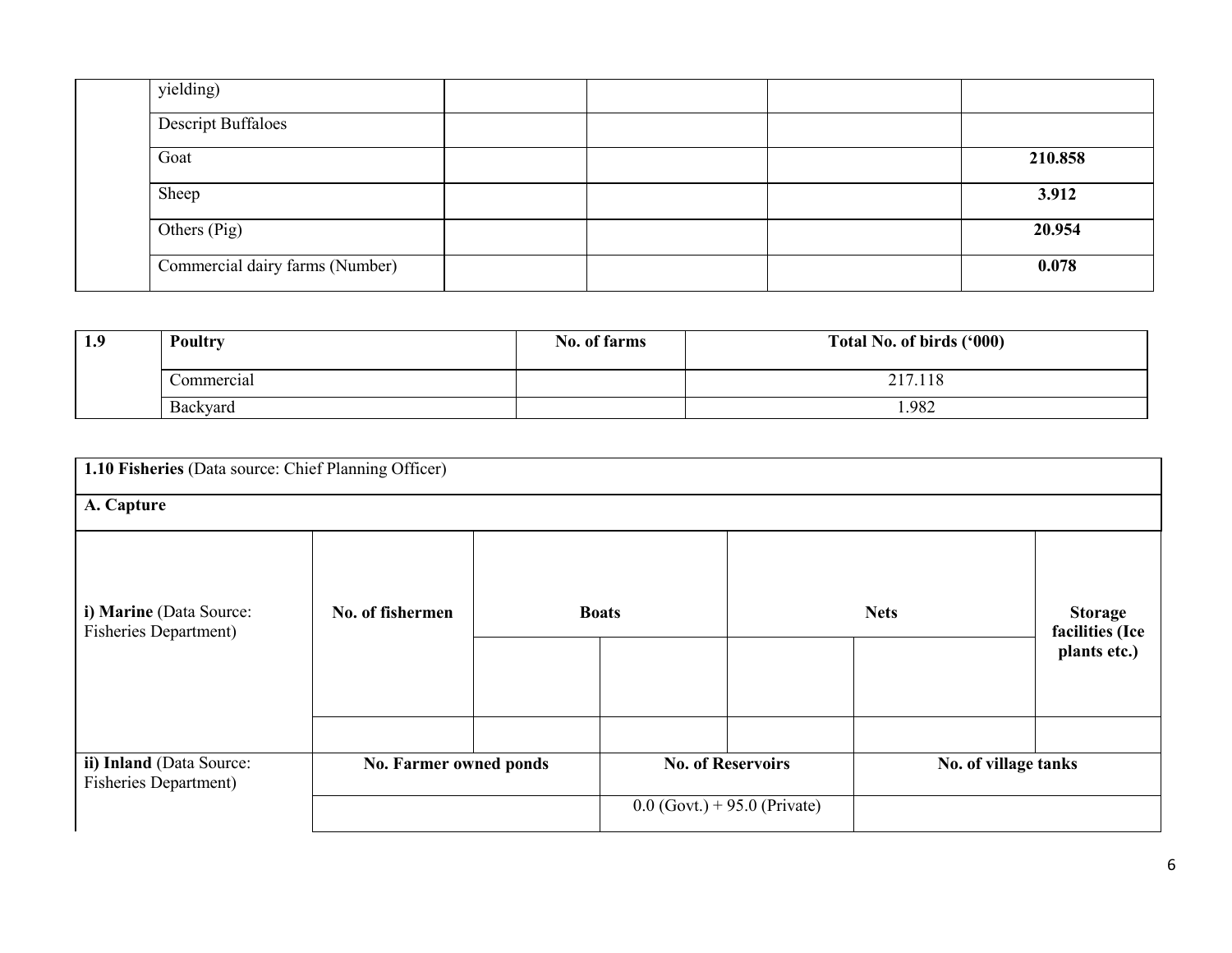| <b>B.</b> Culture                                           |                                |              |                                                          |
|-------------------------------------------------------------|--------------------------------|--------------|----------------------------------------------------------|
|                                                             | Water Spread Area (ha)         | Yield (t/ha) | <b>Production ('000 tons)</b>                            |
| i) Brackish water (Data Source: MPEDA/Fisheries Department) |                                |              |                                                          |
| ii) Fresh water (Data Source: Fisheries Department)         | $0.0$ (Govt.) + 49.0 (Private) |              | $0.0$ (Govt.)+<br>193.10 (Private)<br>Angulikao-20528000 |
| <b>Others</b>                                               |                                |              |                                                          |

#### **1.11** Production and Productivity of major crops (Average of 5 years 2003-04, 2004-05, 2005-06; 2006-07& 2007-08).

| 1.11 | Name of   |                       | Kharif                                                                    |                       | Rabi                    |                       | <b>Summer</b>           | <b>Total</b>          |                                 | Crop                                                     |
|------|-----------|-----------------------|---------------------------------------------------------------------------|-----------------------|-------------------------|-----------------------|-------------------------|-----------------------|---------------------------------|----------------------------------------------------------|
|      | crop      | Production<br>(000 t) | Productivity<br>(kg/ha)                                                   | Production<br>(000 t) | Productivity<br>(kg/ha) | Production<br>(000 t) | Productivity<br>(kg/ha) | Production<br>(000 t) | Produc<br>tivity<br>(kg)<br>ha) | residue<br><b>as</b><br>fodder<br>$000^{\circ}$<br>tons) |
|      |           |                       | Major Field crops (Crops to be identified based on total acreage)         |                       |                         |                       |                         |                       |                                 |                                                          |
|      | Wheat     |                       |                                                                           | 360.208               | 2475                    |                       |                         | 360.208               | 2475                            |                                                          |
|      | Rice      | 242.412               | 1860                                                                      |                       |                         |                       |                         | 242.412               | 1860                            |                                                          |
|      | Sugarcane |                       |                                                                           |                       |                         | 555.692               | 4940                    | 555.692               | 4940                            |                                                          |
|      | Maize     |                       |                                                                           |                       |                         |                       |                         | 9.736                 | 1247                            |                                                          |
|      | Pigeonpea | 4.278                 | 582                                                                       |                       |                         |                       |                         | 4.278                 | 5822                            |                                                          |
|      | Groundnut | 2.443                 | 2053                                                                      |                       |                         |                       |                         | 2.443                 | 2053                            |                                                          |
|      | Pea       | 2.384                 | 1144                                                                      |                       |                         |                       |                         | 2.384                 | 1144                            |                                                          |
|      |           |                       | Major Horticultural crops (Crops to be identified based on total acreage) |                       |                         |                       |                         |                       |                                 |                                                          |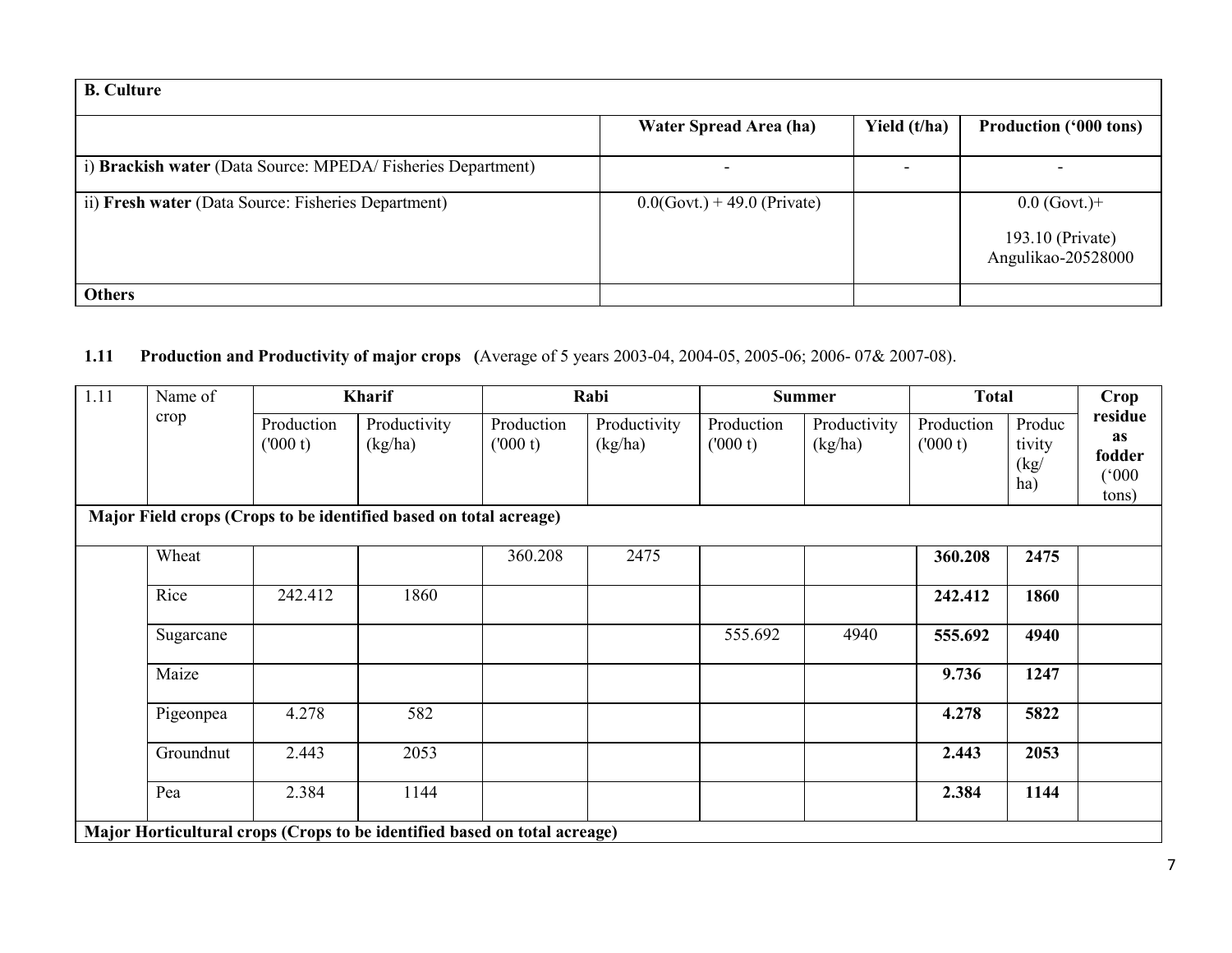| <b>Fruit Crops</b> | Not applicable |  |  |  |  |  |       |      |  |
|--------------------|----------------|--|--|--|--|--|-------|------|--|
| Vegetables         |                |  |  |  |  |  |       |      |  |
| Potato             |                |  |  |  |  |  | 3.627 | 2467 |  |

| 1.12 | Sowing window     | Wheat            | <b>Rice</b>           | Sugarcane      | <b>Maize</b>       | Pigeonpea     | Groundnut     | Pea              |
|------|-------------------|------------------|-----------------------|----------------|--------------------|---------------|---------------|------------------|
|      | for 5 major field |                  |                       |                |                    |               |               |                  |
|      | crops             |                  |                       |                |                    |               |               |                  |
|      | (start and end of |                  |                       |                |                    |               |               |                  |
|      | normal sowing     |                  |                       |                |                    |               |               |                  |
|      | period)           |                  |                       |                |                    |               |               |                  |
|      | Kharif-Rainfed    |                  | $4th$ week of June to |                | $4th$ week of June | $4th$ week of | $4th$ week of |                  |
|      |                   |                  | $1st$ week of July    |                | to $1st$ week of   | June to $1st$ | June to $1st$ |                  |
|      |                   |                  |                       |                | July               | week of July  | week of July  |                  |
|      | Kharif-Irrigated  |                  | June                  |                |                    |               |               |                  |
|      |                   |                  | (nursery)             |                |                    |               |               |                  |
|      | Rabi-Rainfed      | $3rd$ week of    |                       |                |                    |               |               | $3rd$ week of    |
|      |                   | October to $4th$ |                       |                |                    |               |               | October to $4th$ |
|      |                   | week of          |                       |                |                    |               |               | week of          |
|      |                   | October          |                       |                |                    |               |               | October          |
|      |                   |                  |                       |                |                    |               |               |                  |
|      | Rabi-Irrigated    | $3rd$ week of    |                       | October/Nov.   | $3rd$ week of      |               |               | $3rd$ week of    |
|      |                   | October to $4th$ |                       |                | October to $3rd$   |               |               | October to $3rd$ |
|      |                   | week of          |                       |                | week of            |               |               | week of          |
|      |                   | October          |                       |                | November           |               |               |                  |
|      |                   |                  |                       |                |                    |               |               | November         |
|      | Summer irrigated  | $\blacksquare$   |                       | February/March | $\sim$             |               |               |                  |

| 1.13 | What is the major contingency the district is prone to? (Tick mark) | Regular | Occasional | None |
|------|---------------------------------------------------------------------|---------|------------|------|
|      | Drought                                                             |         |            |      |
|      | Flood                                                               |         |            |      |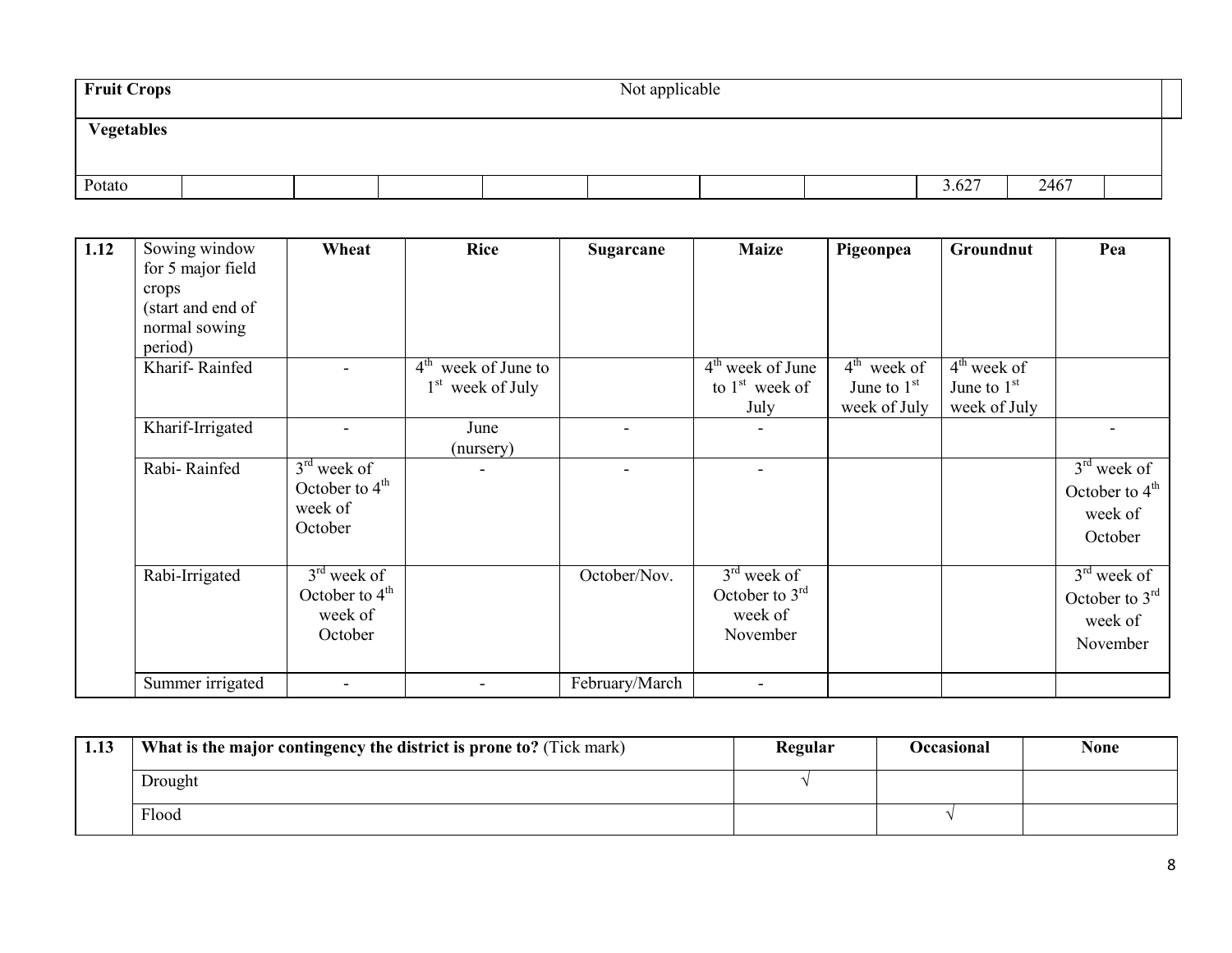| Cyclone                              |  |  |
|--------------------------------------|--|--|
| Hail storm                           |  |  |
| Heat wave                            |  |  |
| Cold wave                            |  |  |
| Frost                                |  |  |
| Sea water intrusion                  |  |  |
| Pests and disease outbreak (specify) |  |  |
| Others (specify)                     |  |  |

| 1.14 | Include Digital maps of<br>the district for | Location map of district within State as Annexure 1 | Enclosed: Yes |
|------|---------------------------------------------|-----------------------------------------------------|---------------|
|      |                                             | Mean annual rainfall as Annexure 2                  | Enclosed: Yes |
|      |                                             | Soil map as Annexure 3                              | Enclosed: Yes |

Annexure –I

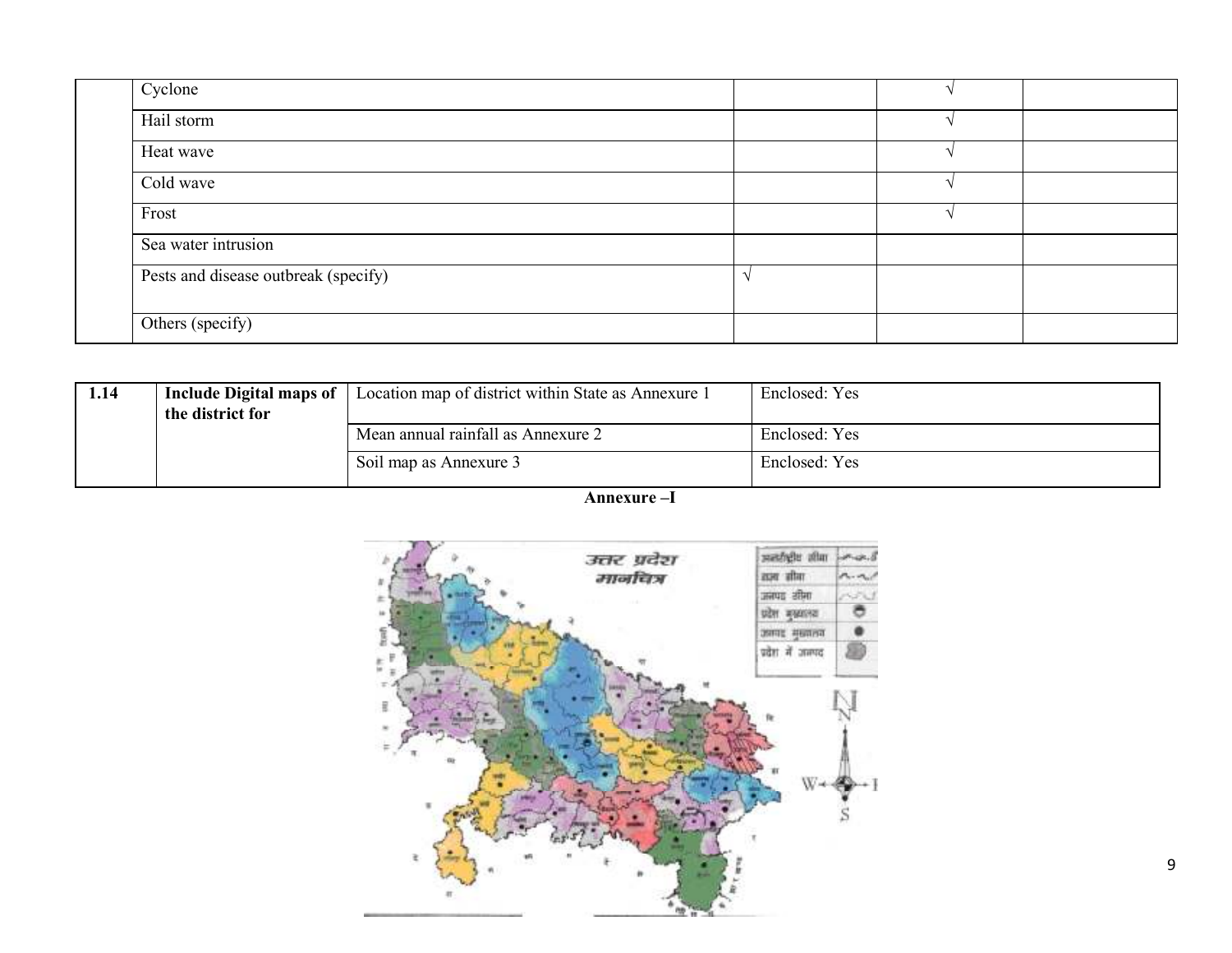#### 2: Mean Annual Rainfall of Deoria district (2007-08)

| <b>Month</b> | Normal rainfall- | <b>Actual rainfall</b> |
|--------------|------------------|------------------------|
|              | (mm)             | (mm)                   |
| June 2007    | 159.1            | 50.7                   |
| July         | 308.2            | 434.0                  |
| August       | 299.2            | 273.5                  |
| September    | 221.7            | 269.6                  |
| October      | 59.3             | 18.0                   |
| November     | 4.0              | 0.0                    |
| December     | 3.0              | 0.0                    |
| January 08   | 14.3             | 0.0                    |
| February     | 16.8             | 0.0                    |
| March        | 9.8              | 0.0                    |
| April        | 11.6             | 0.0                    |
| May          | 38.1             | 0.0                    |

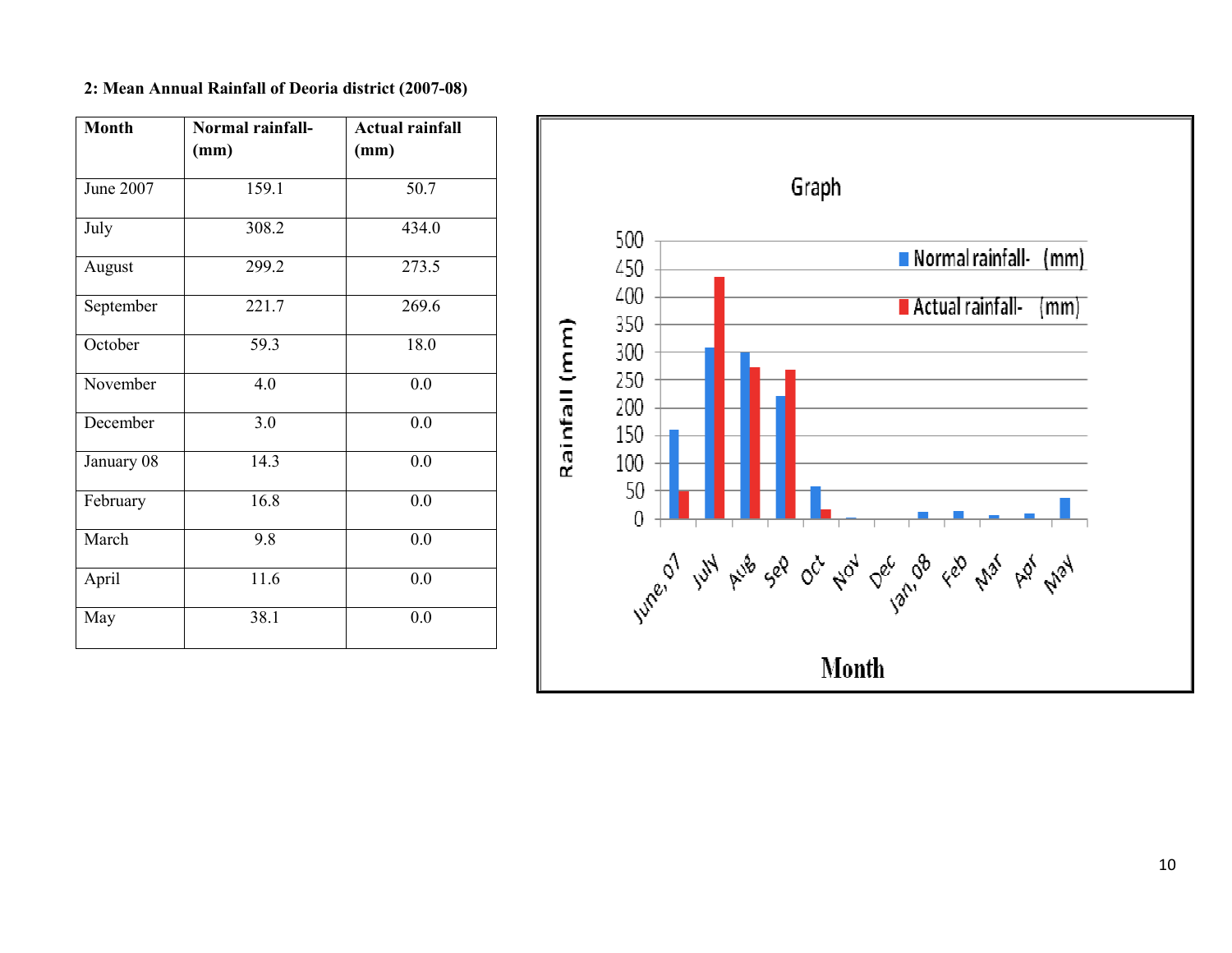Annexure –III

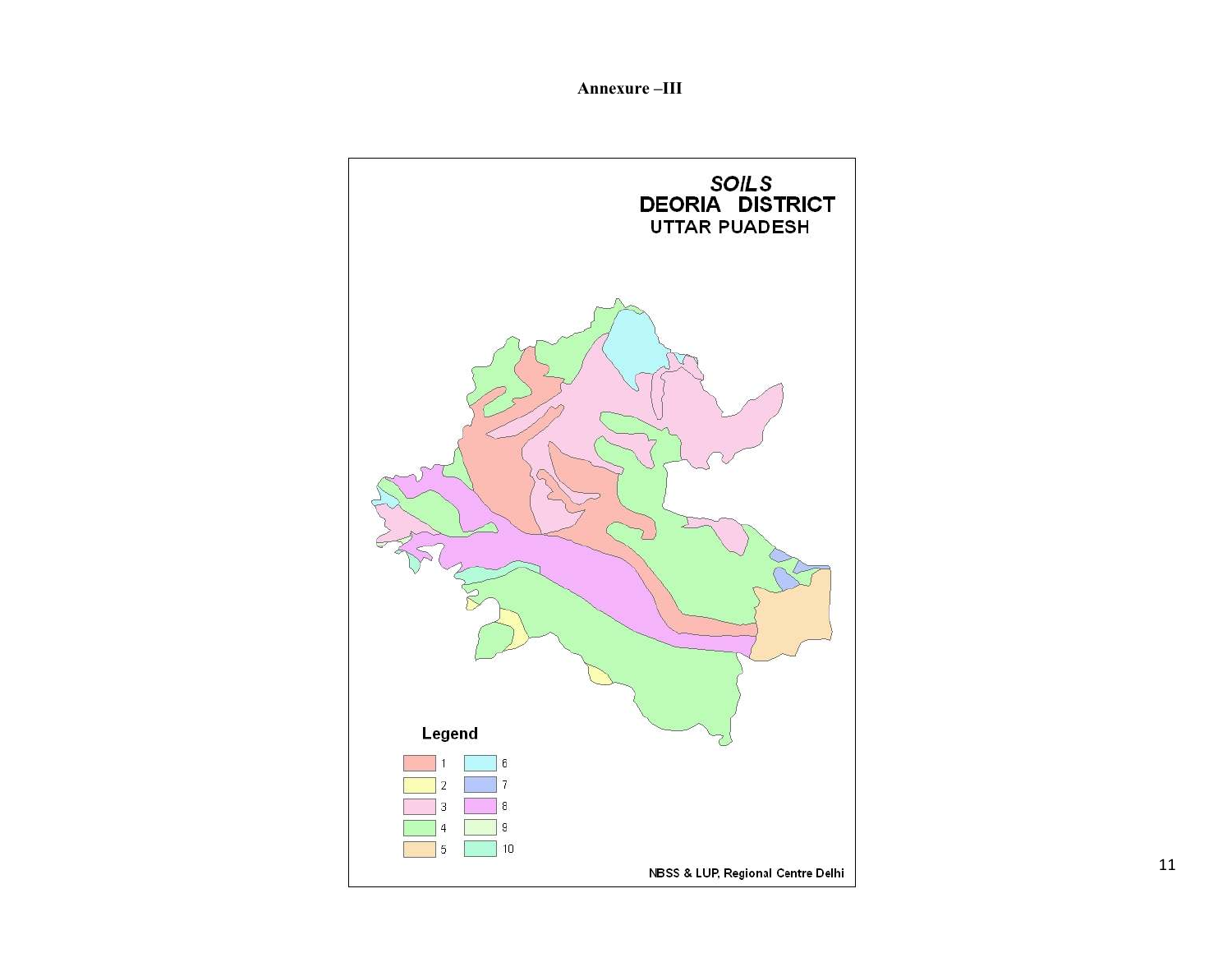#### 2.0 Strategies for weather related contingencies

## 2.1 Drought

#### 2.1.1 Rainfed situation

| Condition                                        |                      |                                                                                                                                                                                                                                                                                                                                | <b>Suggested Contingency measures</b>                                                                                                                                                                                                                                                                                                                                      |                                                                                                                  |                                                                                                                               |  |
|--------------------------------------------------|----------------------|--------------------------------------------------------------------------------------------------------------------------------------------------------------------------------------------------------------------------------------------------------------------------------------------------------------------------------|----------------------------------------------------------------------------------------------------------------------------------------------------------------------------------------------------------------------------------------------------------------------------------------------------------------------------------------------------------------------------|------------------------------------------------------------------------------------------------------------------|-------------------------------------------------------------------------------------------------------------------------------|--|
| <b>Early season</b>                              | <b>Major Farming</b> | <b>Normal Crop / Cropping</b>                                                                                                                                                                                                                                                                                                  | Change in crop / cropping                                                                                                                                                                                                                                                                                                                                                  | Agronomic                                                                                                        | <b>Remarks</b> on                                                                                                             |  |
| drought (delayed                                 | situation            | system                                                                                                                                                                                                                                                                                                                         | system <sup>c</sup> including variety                                                                                                                                                                                                                                                                                                                                      | measures <sup>d</sup>                                                                                            | Implementation <sup>e</sup>                                                                                                   |  |
| onset)<br>Delay by 2 weeks<br>$1st$ week of July | Upland               | Rice-Lentil/<br>Rice - Chickpea/<br>Rice-Mustard/<br>Rice - Barley/<br>Maize - Lentil/<br>Maize - Chickpea/<br>Pigeonpea (sole crop)<br>Rabi crops<br>Lentil: Malviya Vishwanath,<br>PL406, PL639 & KLS-218<br>Mustard : Varuna, Ashirvad,<br>Vardan<br>Chickpea: Type $6 & BG -256$<br>Barely: K 125, K 141, K 226<br>& K 560 | <b>Short duration Rice: NDR</b><br>97, NDR 118, Varani Deep,<br>Vandana, Govind, Shushk<br>Samrat, Ashwini<br>Maize: Hybrids- Malaviya<br>Makka-2, Ganga 2, Ganga<br>11, Shaktiman 2, Composite<br>- Naveen, Kanchan, Sweta,<br>Prabhat, gaurav, Pragati<br>Desi - Jaunpuri<br>Pigeonpea : Bahar, Narendra<br>Arahar-1, Malviya<br>Vakas(MA6) & Malviya<br>Chamtkar (MA13) | Sowing with seed cum<br>ferti drills across the<br>slope and re-sowing if<br>no proper germination               | Breeder seed may be<br>obtained from the<br>University<br>Seed drills under<br><b>RKVY</b><br>Supply of seeds<br>through NFSM |  |
|                                                  |                      | $Pigeonpea + Groundnut$                                                                                                                                                                                                                                                                                                        | Pigeonpea+ Groundnut<br>Groundnut: Chandra, Chitra,<br>Kaushal, Prakash, Utkarsh                                                                                                                                                                                                                                                                                           | Sowing of maize<br>between two rows of<br>sugarcane on ridges.                                                   |                                                                                                                               |  |
|                                                  | Medium land          | Rice-Lentil/<br>Rice-Mustard/<br>$Rice-Pea/$<br>Rice - Chickpea/                                                                                                                                                                                                                                                               | Early maturing, semi dwarf<br>and HYV rice: NDR 97,<br>NDR 118, Ratna, IR-36,<br>NDR-80, Pant Dhan-12,<br>HUR-105 and Pant Shankar                                                                                                                                                                                                                                         | Direct sowing in lines<br>through Seed-cum<br>Ferti drill as well as<br>transplanting of rice<br>seedlings after |                                                                                                                               |  |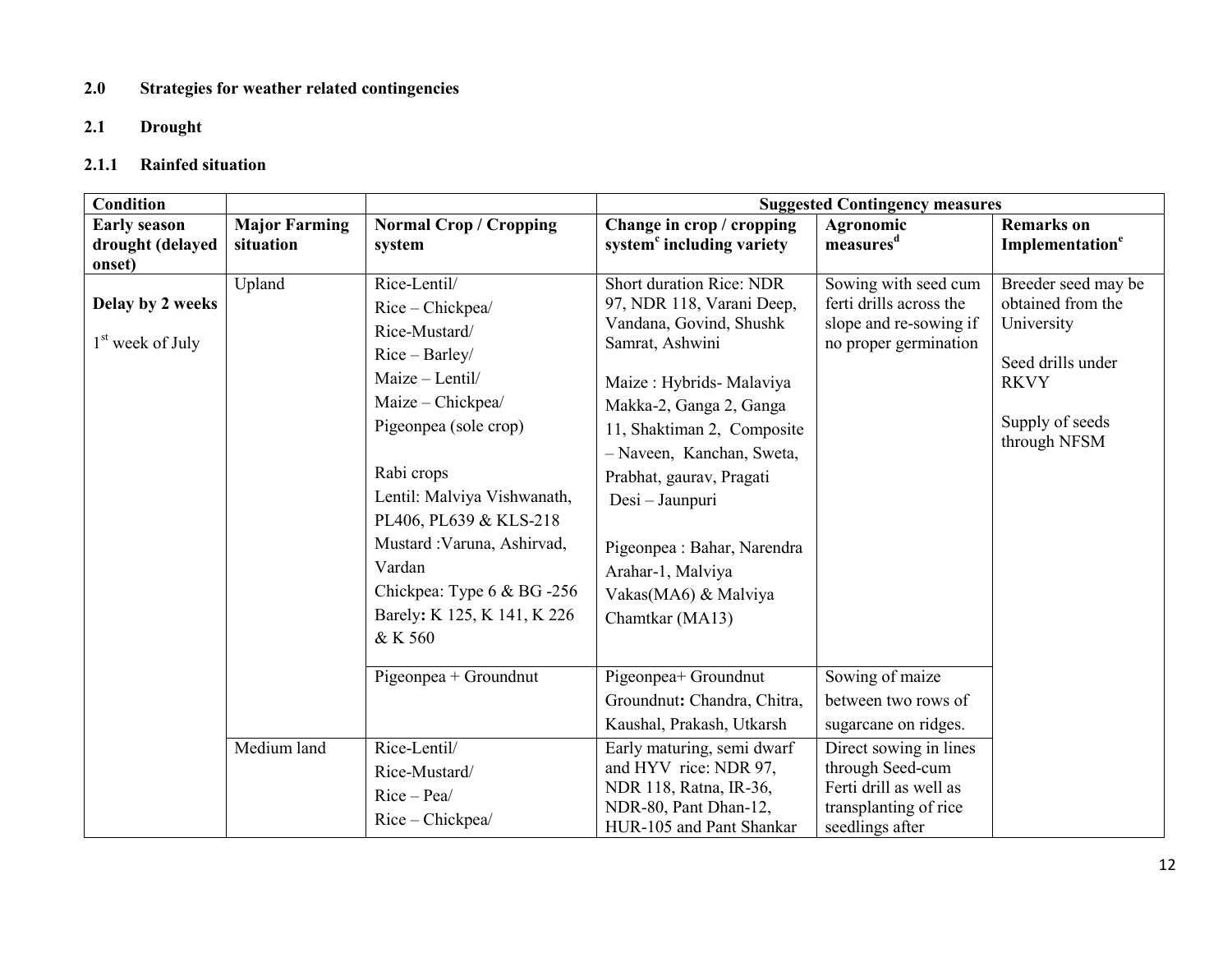| Maize - Pea<br>Rabi crops<br>Vardan<br>Pea : HUDP 15, Rachana,<br>HUP-2, HUDP-2                        | dhan-1<br>Lentil: Malviya Vishwanath,<br>PL406, PL639 & KLS-218<br>Mustard : Varuna, Ashirvad,                                  | puddling the field.<br>Community nursery<br>may be utilized for the<br>transplanting                                               |
|--------------------------------------------------------------------------------------------------------|---------------------------------------------------------------------------------------------------------------------------------|------------------------------------------------------------------------------------------------------------------------------------|
| Sugarcane + Maize<br>Sugarcane + Mustard<br>Pigeonpea + Groundnut                                      | Sugarcane + Maize<br>Pigeonpea + Groundnut                                                                                      | Sowing should be<br>done on ridges of main<br>as well as intercrops.                                                               |
| Lowland<br>Rice-Pea/<br>Rice-Barley<br>Rabi Crops<br>Pea : HUDP 15, Rachana,<br>HUP-2, HUDP-2<br>K 560 | MTU-7029, BPT-5204,<br>NDR-8002, Jalmagana,<br>Madhukar, Jal Priya, Jal<br>Nidhi, Bar Avarodhi<br>Barley: K 125, K 141, K 226 & | Transplanting of rice<br>seed lings should be<br>completed before 15 <sup>th</sup><br>of July through<br>community base<br>nursery |

| <b>Condition</b>                                  |                                                |                                                                                                             | <b>Suggested Contingency measures</b>                                                                                                                                               |                                                                                                                         |                                                                                            |  |  |
|---------------------------------------------------|------------------------------------------------|-------------------------------------------------------------------------------------------------------------|-------------------------------------------------------------------------------------------------------------------------------------------------------------------------------------|-------------------------------------------------------------------------------------------------------------------------|--------------------------------------------------------------------------------------------|--|--|
| <b>Early season</b><br>drought<br>(delayed onset) | <b>Major Farming</b><br>situation <sup>a</sup> | <b>Normal Crop/cropping</b><br>system <sup>b</sup>                                                          | Change in crop/cropping<br>system <sup>c</sup>                                                                                                                                      | Agronomic<br>measures <sup>d</sup>                                                                                      | <b>Remarks</b> on<br>Implementation <sup>e</sup>                                           |  |  |
| Delay by 4<br>weeks<br>$3rd$ week of July         | Upland                                         | Rice-Lentil/<br>Rice – Chickpea/<br>Rice-Mustard/<br>$Rice-Barley/$<br>Maize - Lentil/<br>Maize - Chickpea/ | <b>Rice</b> (short duration)<br>varieties) : NDR 97, NDR<br>118, Varani Deep, Vandana,<br>Govind, Shushk Samrat,<br>Ashwini,<br>Maize: Hybrids: Malaviya<br>Makka-2, Ganga 2, Ganga | Sowing with seed cum<br>ferti drills across the<br>slope and re-sowing if<br>no proper<br>germination.<br>Soil moisture | Breeder seed may be<br>obtained from the<br>University<br>Seed drills under<br><b>RKVY</b> |  |  |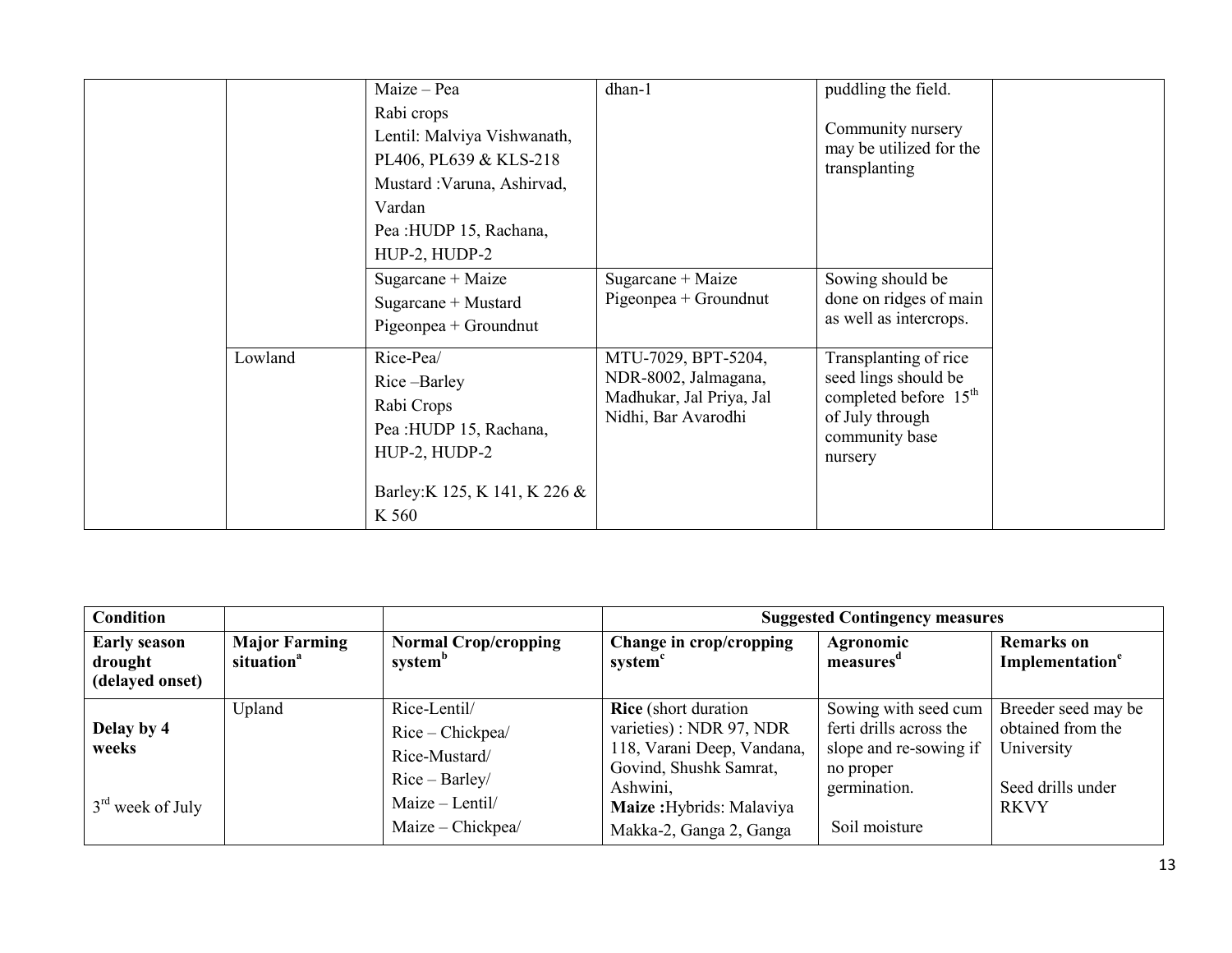|             | Pigeonpea (sole crop)                                                                                                                                                                                                                        | 11, Shaktiman 2; Composite                                                                                                                   | conservation practices                                                                                                                                                                                                                  | Supply of seeds |
|-------------|----------------------------------------------------------------------------------------------------------------------------------------------------------------------------------------------------------------------------------------------|----------------------------------------------------------------------------------------------------------------------------------------------|-----------------------------------------------------------------------------------------------------------------------------------------------------------------------------------------------------------------------------------------|-----------------|
|             | Rabi crops                                                                                                                                                                                                                                   | : Naveen, Kanchan, Sweta,                                                                                                                    | such as soil mulching                                                                                                                                                                                                                   | through NFSM    |
|             | Lentil: Malviya Vishwanath,                                                                                                                                                                                                                  | Prabhat, gaurav, Pragati;                                                                                                                    | with sugarcane leaves<br>may be utilized.                                                                                                                                                                                               |                 |
|             | PL406, PL639 & KLS-218                                                                                                                                                                                                                       | Desi: Jaunpuri                                                                                                                               |                                                                                                                                                                                                                                         |                 |
|             | Mustard : Varuna, Ashirvad,                                                                                                                                                                                                                  | Pigeonpea: Bahar, Narendra                                                                                                                   |                                                                                                                                                                                                                                         |                 |
|             | Vardan                                                                                                                                                                                                                                       | Arahar1, Malviya                                                                                                                             |                                                                                                                                                                                                                                         |                 |
|             | Chickpea: Type 6 & BG 256                                                                                                                                                                                                                    | Vakas(MA6) & Malviya                                                                                                                         |                                                                                                                                                                                                                                         |                 |
|             | Barley: K 125, K 141, K 226                                                                                                                                                                                                                  | Chamtkar (MA13)                                                                                                                              |                                                                                                                                                                                                                                         |                 |
|             | & K 560                                                                                                                                                                                                                                      |                                                                                                                                              |                                                                                                                                                                                                                                         |                 |
|             | Pigeonpea + Groundnut                                                                                                                                                                                                                        | Pigeonpea+ Groundnut                                                                                                                         | Sowing of maize                                                                                                                                                                                                                         |                 |
|             |                                                                                                                                                                                                                                              | Groundnut: Chandra,                                                                                                                          | between two rows of                                                                                                                                                                                                                     |                 |
|             |                                                                                                                                                                                                                                              | Chitra, Kaushal, Prakash,                                                                                                                    | sugarcane on ridges.                                                                                                                                                                                                                    |                 |
|             |                                                                                                                                                                                                                                              | Utkarsh                                                                                                                                      |                                                                                                                                                                                                                                         |                 |
| Medium land | Rice-Lentil/<br>Rice-Mustard/<br>$Rice-Pea/$<br>Rice - Chickpea/<br>Maize - Pea<br>Rabi crops<br>Lentil: Malviya Vishwanath,<br>PL406, PL639 & KLS-218)<br>Mustard : Varuna, Ashirvad,<br>Vardan<br>Pea : HUDP 15, Rachana,<br>HUP-2, HUDP-2 | Early maturing, semi dwarf<br>and HYV rice: NDR 97,<br>NDR 118, Ratna, IR-36,<br>NDR-80, Pant Dhan-12,<br>HUR-105 and Pant Shankar<br>dhan-1 | Sowing with seed cum<br>ferti drills and re-<br>sowing if no proper<br>germination.<br>Weed management<br>through dry land<br>weeder & also through<br>weedicides.<br>Conservation furrow,<br>interculture, surface<br>water management |                 |
|             | Sugarcane + Maize/<br>Sugarcane + Mustard/<br>Pigeon pea + Ground nut                                                                                                                                                                        | Sugarcane + Maize<br>$Pigeonpea + Groundnut$                                                                                                 | Sowing should be<br>done on ridges of<br>main as well as<br>intercrops.                                                                                                                                                                 |                 |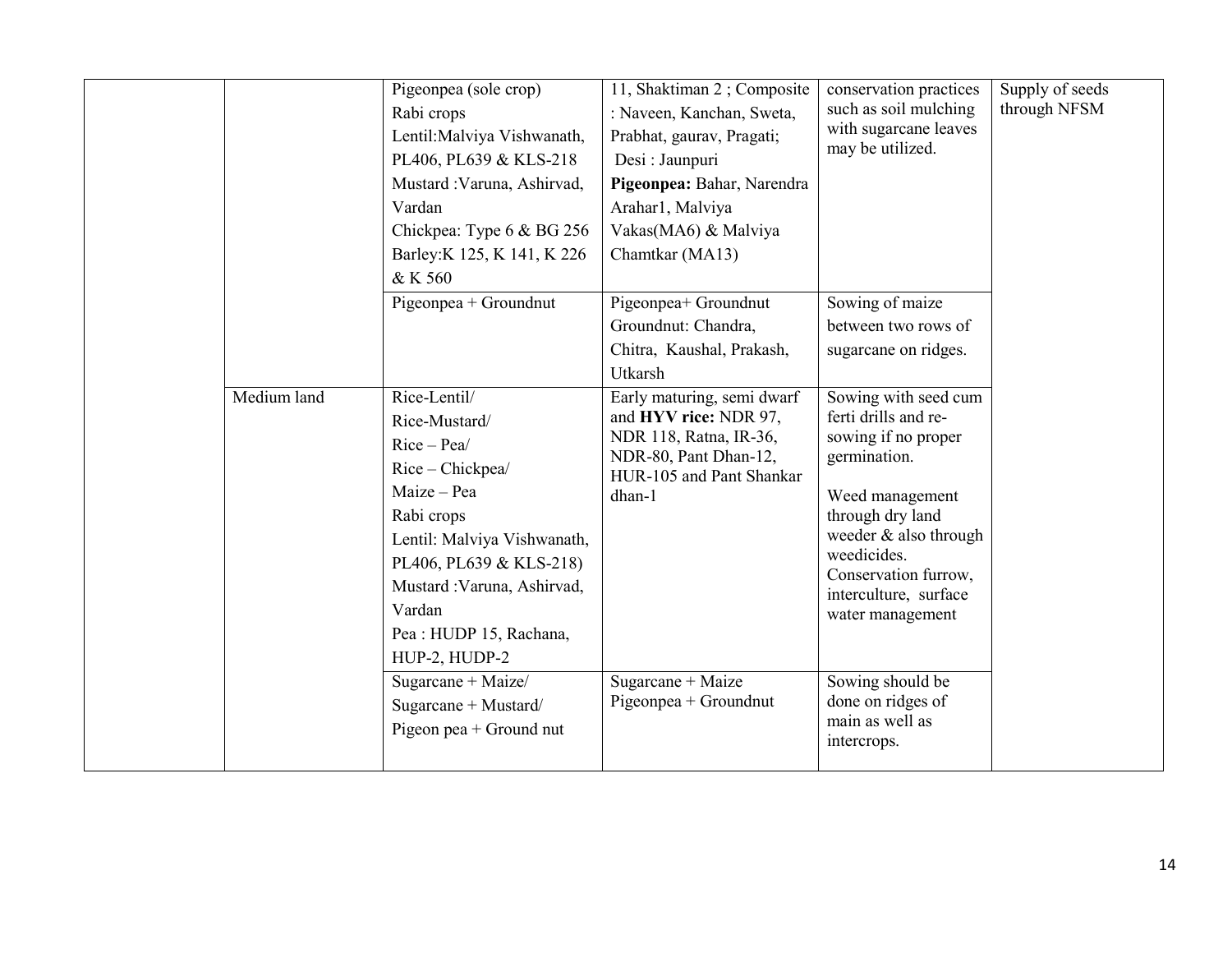|  | Lowland | Rice-Pea/<br>Rice-Barley<br>Rabi Crops<br>Pea: HUDP 15, Rachana,<br>HUP-2, HUDP-2<br>Barley: K 125, K 141, K 226<br>& K 560 | MTU-7029, BPT-5204,<br>NDR-8002, Jalmagana,<br>Madhukar, Jal Priya, Jal<br>Nidhi, Bar Avarodhi | Transplanting of rice<br>seedlings should be<br>started with the onset<br>of the monsoon<br>through community<br>base nursery |  |
|--|---------|-----------------------------------------------------------------------------------------------------------------------------|------------------------------------------------------------------------------------------------|-------------------------------------------------------------------------------------------------------------------------------|--|
|--|---------|-----------------------------------------------------------------------------------------------------------------------------|------------------------------------------------------------------------------------------------|-------------------------------------------------------------------------------------------------------------------------------|--|

| <b>Condition</b>                                  |                                                |                                                                                                                                                                                                                                                                                                                            |                                                                  | <b>Suggested Contingency measures</b>                                                                                                                                                                                                                                                                                                                                                                                               |                                                                                                                               |
|---------------------------------------------------|------------------------------------------------|----------------------------------------------------------------------------------------------------------------------------------------------------------------------------------------------------------------------------------------------------------------------------------------------------------------------------|------------------------------------------------------------------|-------------------------------------------------------------------------------------------------------------------------------------------------------------------------------------------------------------------------------------------------------------------------------------------------------------------------------------------------------------------------------------------------------------------------------------|-------------------------------------------------------------------------------------------------------------------------------|
| <b>Early season</b><br>drought<br>(delayed onset) | <b>Major Farming</b><br>situation <sup>a</sup> | <b>Normal Crop/cropping</b><br>system <sup>b</sup>                                                                                                                                                                                                                                                                         | Change in crop/cropping<br>system <sup>c</sup>                   | Agronomic<br>measures <sup>d</sup>                                                                                                                                                                                                                                                                                                                                                                                                  | <b>Remarks</b> on<br>Implementation <sup>e</sup>                                                                              |
| Delay by 6<br>weeks<br>$1st$ week of<br>August    | Upland                                         | Rice-Lentil/<br>Rice - Chickpea/<br>Rice-Mustard/<br>Rice - Barley<br>Maize - Lentil/<br>Maize - Chickpea<br>Pigeon pea (sole crop)<br>Rabi crops<br>Lentil: Malviya Vishwanath,<br>PL406, PL639 & KLS-218<br>Mustard : Varuna, Ashirvad,<br>Vardan<br>Chickpea: Type 6 & BG 256<br>Barley: K 125, K 141, K 226<br>& K 560 | Rice is replaced by Pearl<br>millet: WCC 75, Raj 171,<br>Pusa 23 | Under the sufficient<br>rainfall and water<br>stagnation<br>transplanting of early<br>maturing rice varieties<br>as listed above may be<br>done from community<br>nursery<br>Sowing with seed cum<br>ferti drills across the<br>slope and re-sowing if<br>no proper germination<br>Soil moisture<br>conservation practices<br>such as soil mulching<br>with sugarcane leaves<br>may be utilized in<br>standing sugarcane<br>fields. | Breeder seed may be<br>obtained from the<br>University<br>Seed drills under<br><b>RKVY</b><br>Supply of seeds<br>through NFSM |
|                                                   |                                                | Pigeonpea + Groundnut                                                                                                                                                                                                                                                                                                      | Pigeonpea+ Pearl millet                                          | Sowing on ridges only                                                                                                                                                                                                                                                                                                                                                                                                               |                                                                                                                               |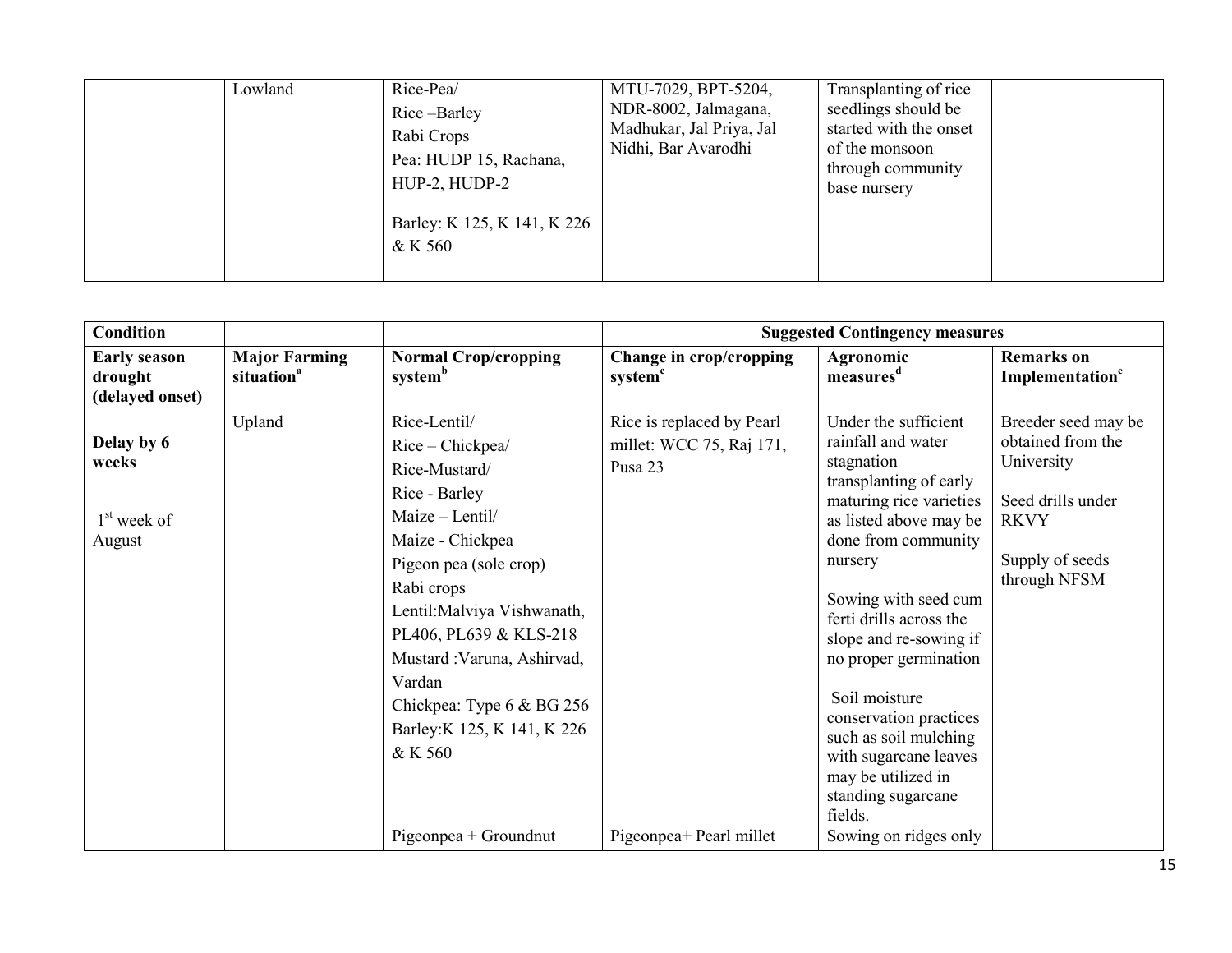|             |                                                                                                                                                                                                                                              | Pigeonpea: Bahar, Narendra<br>Arahar1, Malviya<br>Vakas(MA6) & Malviya<br>Chamtkar (MA13)<br>Pearl millet: : WCC 75, Raj<br>171, Pusa 23 |                                                                                                                                                                                                                                                |
|-------------|----------------------------------------------------------------------------------------------------------------------------------------------------------------------------------------------------------------------------------------------|------------------------------------------------------------------------------------------------------------------------------------------|------------------------------------------------------------------------------------------------------------------------------------------------------------------------------------------------------------------------------------------------|
| Medium land | Rice-Lentil/<br>Rice-Mustard/<br>$Rice-Pea/$<br>Rice - Chickpea/<br>Maize - Pea<br>Rabi crops<br>Lentil: Malviya Vishwanath,<br>PL406, PL639 & KLS-218)<br>Mustard : Varuna, Ashirvad,<br>Vardan<br>Pea : HUDP 15, Rachana,<br>HUP-2, HUDP-2 | Rice is replaced by Pearl<br>millet: WCC 75, Raj 171,<br>Pusa 23                                                                         | Sowing with seed cum<br>ferti drills across the<br>slope<br>Weed management<br>through dry land<br>weeder and thinning<br>of population in case<br>of pearl millet,<br>conservation furrow<br>and interculture.<br>Surface water<br>management |
|             | Sugarcane + Maize/<br>Sugarcane + Mustard/<br>Pigeonpea + Groundnut                                                                                                                                                                          | Pigeonpea + Pearl millet                                                                                                                 | Sowing should be<br>done on ridges of<br>main as well as<br>intercrops.                                                                                                                                                                        |
| Lowland     | Rice-Pea/<br>Rice-Barley<br>Rabi Crops<br>Pea: HUDP 15, Rachana,<br>HUP-2, HUDP-2<br>Barley: K 125, K 141, K 226<br>& K 560                                                                                                                  | MTU-7029, BPT-5204,<br>NDR-8002, Jalmagana,<br>Madhukar, Jal Priya, Jal<br>Nidhi, Bar Avarodhi                                           | Transplanting of rice<br>seedlings should be<br>completed up to 10 <sup>th</sup><br>of August through<br>community base<br>nursery                                                                                                             |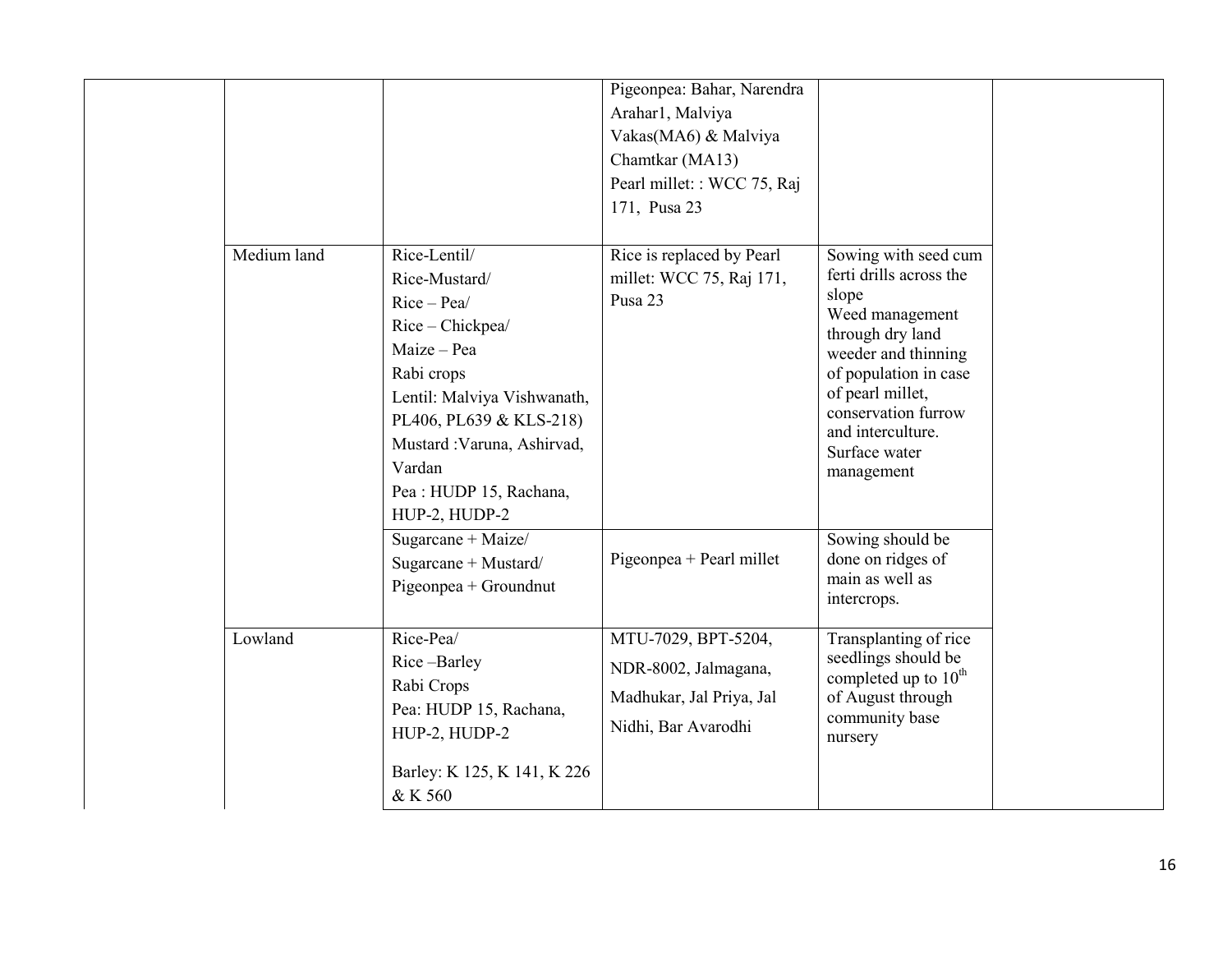| <b>Condition</b>                                  |                                                |                                                                                                                                                                                                                                                                                                                              | <b>Suggested Contingency measures</b>                                                                                                                                                                                                   |                                                                                                                   |                                                                                                                                                                                         |  |
|---------------------------------------------------|------------------------------------------------|------------------------------------------------------------------------------------------------------------------------------------------------------------------------------------------------------------------------------------------------------------------------------------------------------------------------------|-----------------------------------------------------------------------------------------------------------------------------------------------------------------------------------------------------------------------------------------|-------------------------------------------------------------------------------------------------------------------|-----------------------------------------------------------------------------------------------------------------------------------------------------------------------------------------|--|
| <b>Early season</b><br>drought<br>(delayed onset) | <b>Major Farming</b><br>situation <sup>a</sup> | <b>Normal Crop/cropping</b><br>systemb                                                                                                                                                                                                                                                                                       | Change in crop/cropping<br>system <sup>c</sup>                                                                                                                                                                                          | Agronomic<br>measures <sup>d</sup>                                                                                | <b>Remarks</b> on<br>Implementation <sup>e</sup>                                                                                                                                        |  |
| Delay by 8<br>weeks<br>$3rd$ week of<br>August    | Upland                                         | Rice-Lentil/<br>Rice - Chickpea/<br>Rice-Mustard/<br>Rice - Barley<br>$Maize - Lentil/$<br>Maize - Chickpea<br>Pigeon pea (sole crop)<br>Rabi crops<br>Lentil: Malviya Vishwanath,<br>PL406, PL639 & KLS-218<br>Mustard : Varuna, Ashirvad,<br>Vardan<br>Chickpea: Type 6 & BG 256<br>Barley: K 125, K 141, K 226<br>& K 560 | Rice is replaced by Pearl<br>millet: WCC 75, Raj 171,<br>Pusa 23                                                                                                                                                                        | Sowing of pearl millet<br>on ridges may be<br>recommended for<br>upland area for grain<br>as well as fodder crop. | Breeder seed may be<br>obtained from the<br>University<br>Seed drills under<br><b>RKVY</b><br>Supply of seeds<br>through NFSM                                                           |  |
|                                                   | Medium land                                    | Pigeonpea + Groundnut<br>Rice-Lentil/<br>Rice-Mustard/<br>$Rice-Pea/$                                                                                                                                                                                                                                                        | Pigeonpea+ Pearl millet<br>Pigeonpea: Bahar, Narendra<br>Arahar1, Malviya<br>Vakas(MA6) & Malviya<br>Chamtkar (MA13)<br>Pearl millet: : WCC 75, Raj<br>171, Pusa 23<br>Rice is replaced by Pearl<br>millet: WCC 75, Raj 171,<br>Pusa 23 | Sowing should be<br>done on ridges only.<br>Weed management<br>through dryland<br>weeder & Thinning of            | Breeder seed may be<br>obtained from the<br>University<br>Seed drills under<br><b>RKVY</b><br>Supply of seeds<br>through NFSM<br>Breeder seed may be<br>obtained from the<br>University |  |
|                                                   |                                                | Rice - Chickpea/<br>Maize - Pea                                                                                                                                                                                                                                                                                              |                                                                                                                                                                                                                                         | population in case of<br>pearl millet grown for<br>grain purpose only                                             | Seed drills under<br><b>RKVY</b>                                                                                                                                                        |  |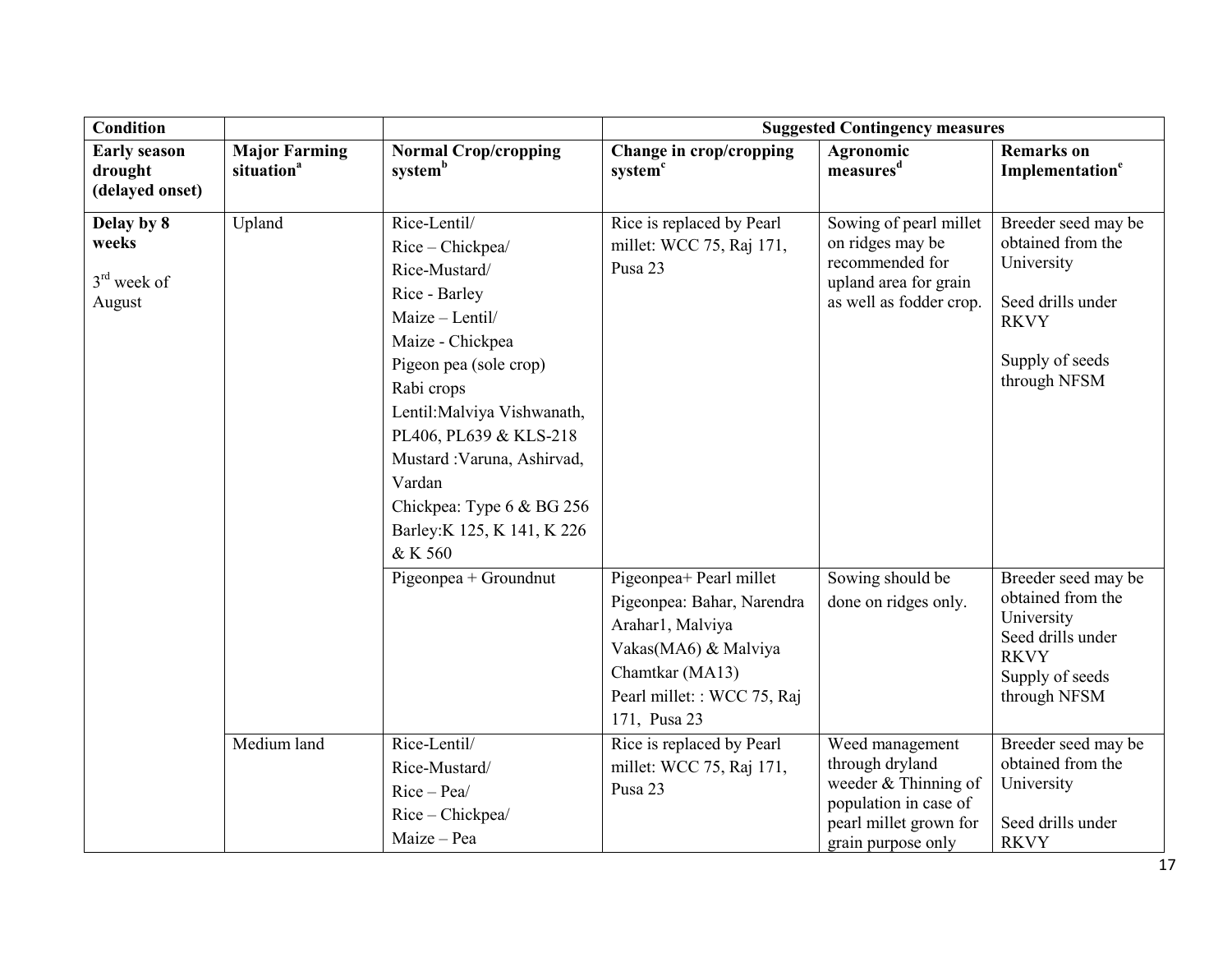|         | Rabi crops<br>Lentil: Malviya Vishwanath,<br>PL406, PL639 & KLS-218)<br>Mustard : Varuna, Ashirvad,<br>Vardan<br>Pea : HUDP 15, Rachana,<br>HUP-2, HUDP-2 |                                                                                                | Surface water<br>management                                                                                                         | Supply of seeds<br>through NFSM                                                                                               |
|---------|-----------------------------------------------------------------------------------------------------------------------------------------------------------|------------------------------------------------------------------------------------------------|-------------------------------------------------------------------------------------------------------------------------------------|-------------------------------------------------------------------------------------------------------------------------------|
|         | Sugarcane + Maize/<br>Sugarcane + Mustard/<br>Pigeonpea + Groundnut                                                                                       | Pigeonpea + Pearl millet                                                                       | Sowing should be<br>done on ridges of<br>main as well as<br>intercrops.                                                             |                                                                                                                               |
| Lowland | Rice-Pea/<br>Rice-Barley<br>Rabi Crops<br>Pea: HUDP 15, Rachana,<br>HUP-2, HUDP-2<br>Barley: K 125, K 141, K 226<br>& K 560                               | MTU-7029, BPT-5204,<br>NDR-8002, Jalmagana,<br>Madhukar, Jal Priya, Jal<br>Nidhi, Bar Avarodhi | Transplanting of rice<br>seedlings should be<br>completed before 25 <sup>th</sup><br>of August through<br>community base<br>nursery | Breeder seed may be<br>obtained from the<br>University<br>Seed drills under<br><b>RKVY</b><br>Supply of seeds<br>through NFSM |

| <b>Condition</b>                                                                                                                |                                                |                                                                                                           |                                                                                                                                                            | <b>Suggested Contingency measures</b>                          |                                                  |
|---------------------------------------------------------------------------------------------------------------------------------|------------------------------------------------|-----------------------------------------------------------------------------------------------------------|------------------------------------------------------------------------------------------------------------------------------------------------------------|----------------------------------------------------------------|--------------------------------------------------|
| Early season drought<br>(Normal onset)                                                                                          | <b>Major Farming</b><br>situation <sup>a</sup> | <b>Normal Crop/cropping</b><br>system <sup>b</sup>                                                        | Crop management $c$                                                                                                                                        | Soil nutrient &<br>moisture<br>conservation<br>measues         | <b>Remarks</b> on<br>Implementation <sup>e</sup> |
| <b>Normal onset</b><br>followed by 15-20<br>days dry spell after<br>sowing leading to<br>poor<br>germination/crop<br>stand etc. | Upland                                         | Rice-Lentil/<br>Rice – Chickpea/<br>Rice-Mustard/<br>Rice - Barley<br>Maize - Lentil/<br>Maize - Chickpea | Drought tolerant varieties<br>:NDR 97, Vandana and<br>Govind, Shushk Samrat<br>Gap filling or re-sowing<br>of crop, as per need<br>Use of dust mulch/straw | Use of additional N<br>$\omega$ 10kg/ha<br>Conservation furrow |                                                  |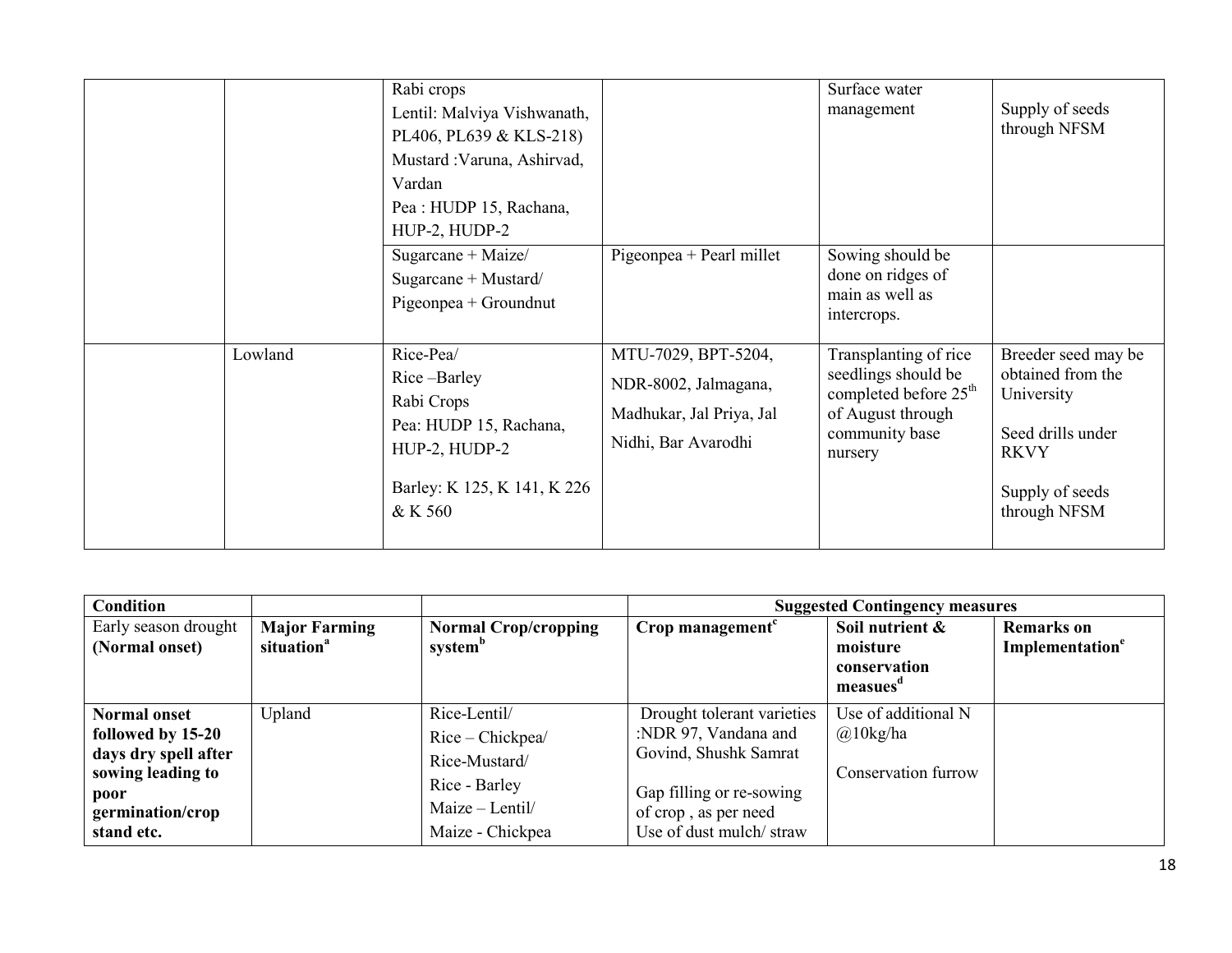|             | Pigeon pea (sole crop)<br>Rabi crops<br>Lentil: Malviya<br>Vishwanath, PL406,<br>PL639 & KLS-218<br>Mustard : Varuna,<br>Ashirvad, Vardan<br>Chickpea: Type 6 & BG<br>256<br>Barley: K 125, K 141, K<br>226 & K 560                            | mulch<br>Inter row harrowing                                                                                                                                                                                                              |                                                                |  |
|-------------|------------------------------------------------------------------------------------------------------------------------------------------------------------------------------------------------------------------------------------------------|-------------------------------------------------------------------------------------------------------------------------------------------------------------------------------------------------------------------------------------------|----------------------------------------------------------------|--|
|             | Pigeonpea + Groundnut                                                                                                                                                                                                                          | Earthing up to main<br>crops<br>Thinning to maintain<br>proper distance between<br>the plants<br>Gap filling and re-sowing<br>of crops as per need                                                                                        | Conservation tillage<br>Spray 2% urea as<br>foliar application |  |
| Medium land | Rice-Lentil/<br>Rice-Mustard/<br>$Rice-Pea/$<br>Rice - Chickpea/<br>Maize - Pea<br>Rabi crops<br>Lentil: Malviya<br>Vishwanath, PL406,<br>PL639 & KLS-218)<br>Mustard: Varuna,<br>Ashirvad, Vardan<br>Pea : HUDP 15, Rachana,<br>HUP-2, HUDP-2 | Gap filling or re-sowing<br>of crops if needed.<br>Use of drought<br>resistant/tolerant rice<br>varieties.<br>Re transplanting of rice<br>seedlings from community<br>nursery<br>Use of dust mulch/straw<br>mulch, Inter-row<br>harrowing | Use of additional N<br>@10kg/ha<br><b>Conservation furrow</b>  |  |
| Lowland     | Rice-Pea/<br>Rice-Barley                                                                                                                                                                                                                       | Gap filling or re-sowing<br>of crop as per need.                                                                                                                                                                                          | Use of additional N<br>@10kg/ha                                |  |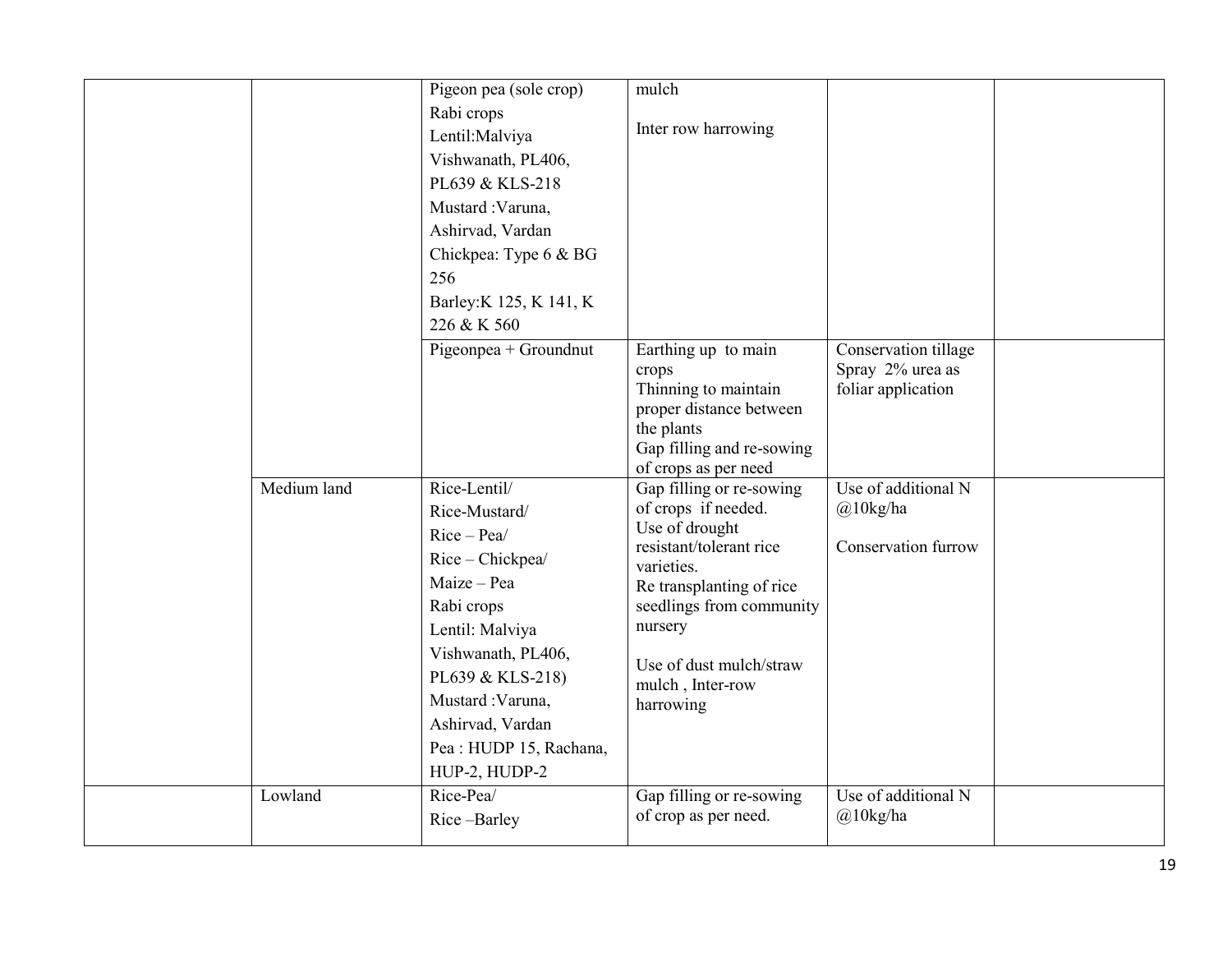| Use of dust mulch/straw<br>mulch                                          | Conservation furrow |
|---------------------------------------------------------------------------|---------------------|
| Re transplanting from<br>community nursery as and<br>when rains received. |                     |

| <b>Condition</b>                                                                                 |                                                |                                                                                                                                                                                |                                                                                                                                          | <b>Suggested Contingency measures</b>                                                                      |                                                  |
|--------------------------------------------------------------------------------------------------|------------------------------------------------|--------------------------------------------------------------------------------------------------------------------------------------------------------------------------------|------------------------------------------------------------------------------------------------------------------------------------------|------------------------------------------------------------------------------------------------------------|--------------------------------------------------|
| Mid season drought<br>(long dry spell,<br>consecutive 2 weeks<br>rainless $(>2.5$ mm)<br>period) | <b>Major Farming</b><br>situation <sup>a</sup> | <b>Normal Crop/cropping</b><br>system <sup>b</sup>                                                                                                                             | Crop management <sup>c</sup>                                                                                                             | Soil nutrient &<br>moisture<br>conservation<br>measues <sup>d</sup>                                        | <b>Remarks</b> on<br>Implementation <sup>e</sup> |
| At vegetative stage                                                                              | Upland                                         | Rice-Lentil/<br>Rice - Chickpea/<br>Rice-Mustard/<br>Rice - Barley<br>Maize - Lentil/<br>Maize - Chickpea<br>Pigeon pea (sole crop)<br>Genotypes of<br>crops-as<br>given above | Life saving irrigation, if<br>possible<br>Dust/straw mulch<br>Thinning<br>Inter row harrowing                                            | Use of additional N<br>$@10$ kg/ha<br>Spray 2% urea as foliar<br>application<br><b>Conservation furrow</b> |                                                  |
|                                                                                                  | Medium land                                    | Pigeonpea + Groundnut<br>Rice-Lentil/<br>Rice-Mustard/                                                                                                                         | Earthing up and thinning<br>of intercrops to maintain<br>proper distance between<br>the plants.<br>Life saving irrigation if<br>possible | Conservation tillage<br>Spray of 2% urea as<br>foliar application<br>Use of additional N<br>$@10$ kg/ha    |                                                  |
|                                                                                                  |                                                | $Rice-Pea/$<br>Rice - Chickpea/<br>Maize - Pea                                                                                                                                 | Dust/straw mulch<br>Thinning<br>Inter row harrowing                                                                                      | Spray 2% urea as<br>foliar application<br><b>Conservation furrow</b>                                       |                                                  |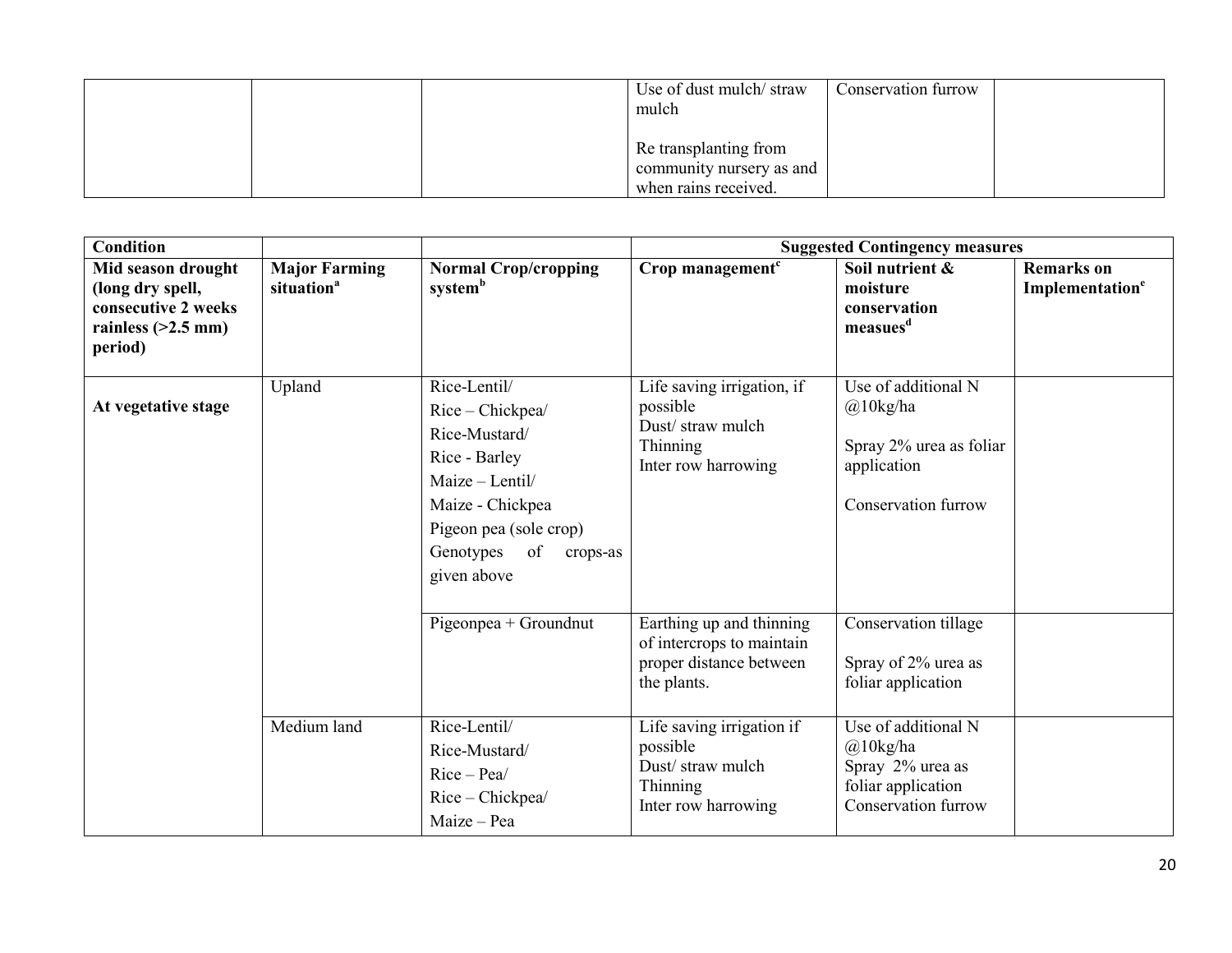|         | Genotypes of crops- as<br>above |                                                           |                                                               |  |
|---------|---------------------------------|-----------------------------------------------------------|---------------------------------------------------------------|--|
| Lowland | Rice-Pea/<br>Rice-Barley        | Life saving irrigation if<br>possible<br>Dust/straw mulch | Use of additional N<br>$@10$ kg/ha<br>Spray 2% urea as foliar |  |
|         |                                 | Thinning<br>Inter row harrowing                           | application<br>Conservation furrow                            |  |

| <b>Condition</b>                          |                                                |                                                                                                                                                                             |                                                                               | <b>Suggested Contingency measures</b>                                |                                                                           |
|-------------------------------------------|------------------------------------------------|-----------------------------------------------------------------------------------------------------------------------------------------------------------------------------|-------------------------------------------------------------------------------|----------------------------------------------------------------------|---------------------------------------------------------------------------|
| Mid season<br>drought (long<br>dry spell) | <b>Major Farming</b><br>situation <sup>a</sup> | <b>Normal Crop/cropping</b><br>system <sup>b</sup>                                                                                                                          | Crop Management <sup>c</sup>                                                  | Soil nutrient &<br>moisture<br>conservation<br>measures <sup>d</sup> | <b>Remarks</b> on<br>Implementation <sup>e</sup>                          |
| At flowering/<br>fruiting stage           | Upland                                         | Rice-Lentil/<br>Rice - Chickpea/<br>Rice-Mustard/<br>Rice - Barley<br>Maize - Lentil/<br>Maize - Chickpea<br>Pigeon pea (sole crop)<br>Genotypes of crops-as given<br>above | Life saving irrigation if<br>possible<br>Harvest maize for fodder<br>purposes | 1) Spraying 2% urea<br>as foliar application.<br>2) KCl Spray        | Farmers may be<br>advised to work in<br>NREGS & CLDP in<br>the spare time |
|                                           |                                                | Pigeonpea + Groundnut                                                                                                                                                       | If there is no winter rain,<br>give light irrigation to<br>Pigeon pea crop    | 1) Spraying 2% urea<br>as foliar application.<br>2) KCl Spray        | Farmers may be<br>advised to work in<br>NREGS & CLDP in<br>the spare time |
|                                           | Medium land                                    | Rice-Lentil/<br>Rice-Mustard/<br>$Rice-Pea/$<br>Rice – Chickpea/                                                                                                            | Life saving irrigation to rice<br>-one or two<br>depending upon availability  | 1) Spraying of 2%<br>urea as foliar<br>application.                  | Farmers may be<br>advised to work in<br>NREGS & CLDP in                   |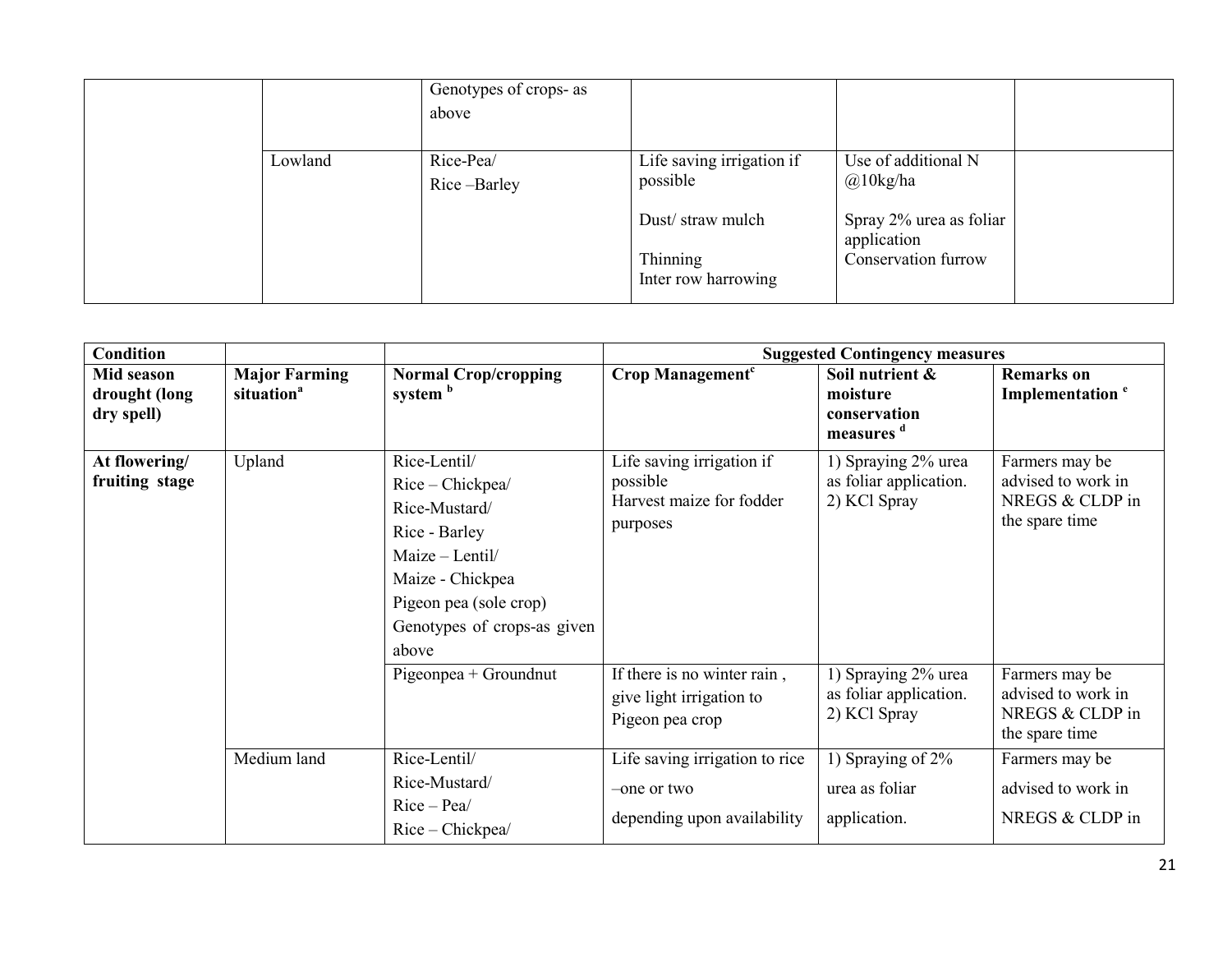|         | Maize - Pea            | of water in canal          | 2) KCl Spray        | the spare time |
|---------|------------------------|----------------------------|---------------------|----------------|
|         | Genotypes of crops- as |                            |                     |                |
|         | above                  |                            |                     |                |
| Lowland | Rice-Pea/              | Life saving irrigation, if | Use of additional N |                |
|         | Rice-Barley            | possible                   | $\omega$ 10kg/ha    |                |
|         |                        |                            | Spray 2% urea as    |                |
|         |                        | Dust/straw mulch           | foliar application  |                |
|         |                        |                            | Conservation furrow |                |
|         |                        | Thinning                   | Use of Azotobacter/ |                |
|         |                        |                            | Azospirilum         |                |
|         |                        | Inter row harrowing        | Use of Blue Green   |                |
|         |                        |                            | algae               |                |
|         |                        |                            | $@12.5$ kg/ha after |                |
|         |                        |                            | 3-4 days of         |                |
|         |                        |                            | transplanting       |                |
|         |                        |                            | of rice seedlings   |                |

| <b>Condition</b>                                           |                                                |                                                                                                                                                                                                       |                                                                                                                                                                                                          | <b>Suggested Contingency measures</b>                                                                                                     |                                                  |
|------------------------------------------------------------|------------------------------------------------|-------------------------------------------------------------------------------------------------------------------------------------------------------------------------------------------------------|----------------------------------------------------------------------------------------------------------------------------------------------------------------------------------------------------------|-------------------------------------------------------------------------------------------------------------------------------------------|--------------------------------------------------|
| Terminal<br>drought<br>(Early<br>withdrawal of<br>monsoon) | <b>Major Farming</b><br>situation <sup>a</sup> | <b>Normal Crop/cropping</b><br>system <sup>b</sup>                                                                                                                                                    | Crop Management <sup>c</sup>                                                                                                                                                                             | Rabi Crop planning                                                                                                                        | <b>Remarks</b> on<br>Implementation <sup>e</sup> |
|                                                            | Upland                                         | Rice-Lentil/<br>Rice - Chickpea/<br>Rice-Mustard/<br>Rice - Barley<br>$Maize - Lentil/$<br>Maize - Chickpea<br>Pigeonpea (sole crop)<br>Genotypes of crops-as given<br>above<br>Pigeonpea + Groundnut | Life saving irrigation, if<br>possible<br>Dust/straw mulch<br>Inter row harrowing<br>Defoliate older leaves<br>Harvesting at physiological<br>maturity.<br>Harvesting at<br>1)<br>physiological maturity | Toria/Agati mustard<br>may be sown during<br>last week of<br>September to middle<br>of October.<br>1) Spraying of $2\%$<br>urea as foliar | Farmers may be<br>advised to work in             |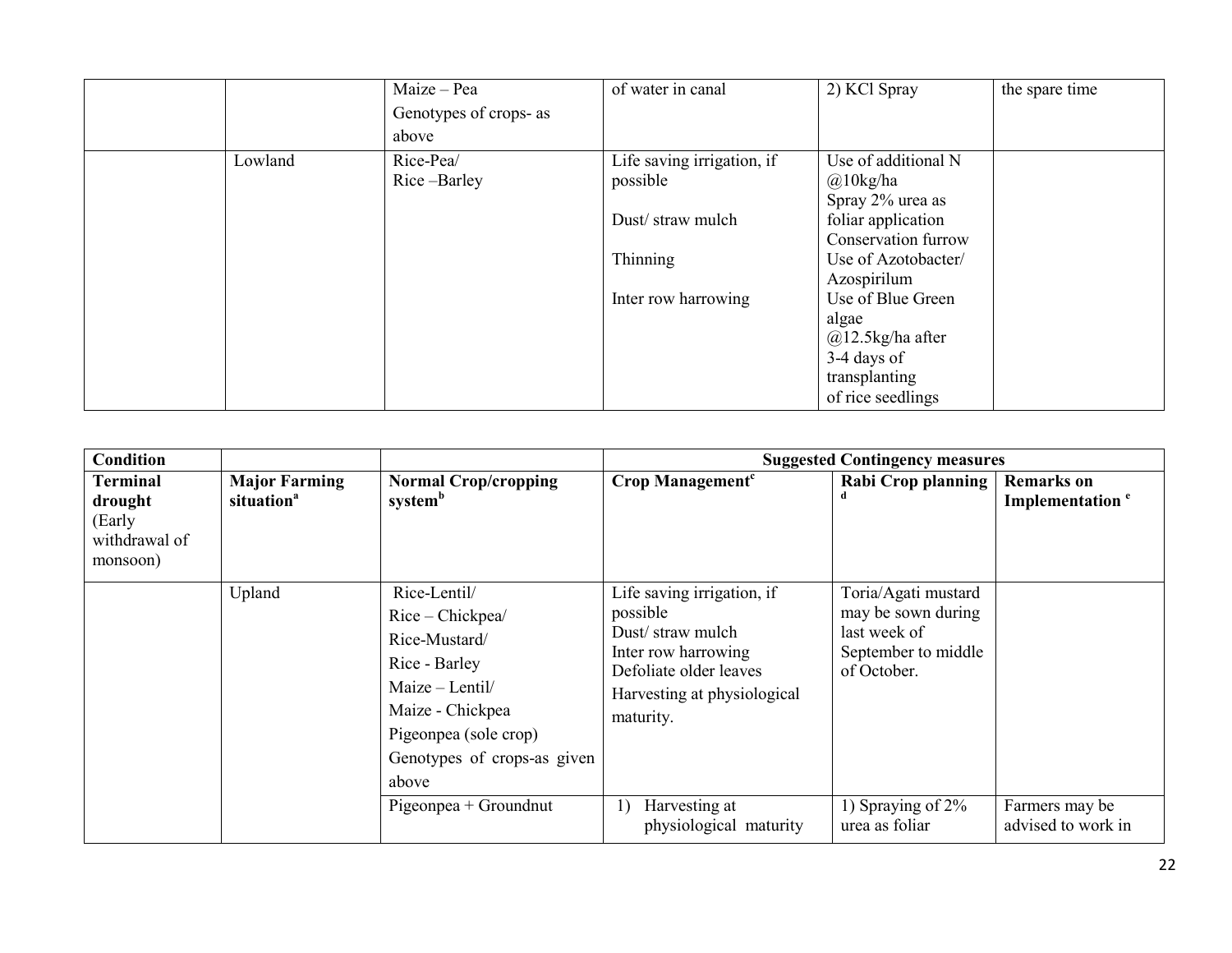| Medium land | Rice-Lentil/<br>Rice-Mustard/                                                  | Life saving irrigation,<br>2)<br>if possible to Pigeonpea<br>Harvesting of pearl millet<br>3)<br>for fodder<br>Purposes if inter cropped<br>at the place of ground nut<br>Life saving irrigation | application.<br>2) KCl Spray<br>Toria/Agati mustard<br>may be sown during                                                                                                                                                                      | NREGS & CLDP in<br>the spare time |
|-------------|--------------------------------------------------------------------------------|--------------------------------------------------------------------------------------------------------------------------------------------------------------------------------------------------|------------------------------------------------------------------------------------------------------------------------------------------------------------------------------------------------------------------------------------------------|-----------------------------------|
|             | $Rice-Pea/$<br>Rice - Chickpea/<br>Maize – Pea<br>Genotypes of crops- as above | Dust/straw mulch<br>Inter row harrowing<br>Defoliate older leaves<br>Harvesting at physiological<br>maturity.                                                                                    | last week of<br>September to middle<br>of October.                                                                                                                                                                                             |                                   |
| Lowland     | Rice-Pea/<br>Rice-Barley                                                       | Life saving irrigation<br>Dust/straw mulch<br>Inter row harrowing<br>Defoliate older leaves<br>Harvesting at physiological<br>maturity.                                                          | Use of Azotobacter/<br>Azospirilum<br>Use of Blue Green<br>Algae $(a)$ 12.5kg/ha<br>after 3-4 days of<br>transplanting<br>of rice seedlings.<br>Toria/Agati mustard<br>may be sown during<br>last week of<br>September to middle<br>of October |                                   |

#### 2.1.2 Drought - Irrigated situation

| <b>Condition</b> |                        |                             | <b>Suggested Contingency measures</b> |                                |                             |  |
|------------------|------------------------|-----------------------------|---------------------------------------|--------------------------------|-----------------------------|--|
|                  | <b>Major Farming</b>   | <b>Normal Crop/cropping</b> | Change in crop/cropping               | Agronomic                      | <b>Remarks</b> on           |  |
|                  | situation <sup>1</sup> | system <sup>g</sup>         | system"                               | measures                       | Implementation <sup>J</sup> |  |
| Delayed release  | Medium land            | Rice-Wheat/                 | Rice short duration varieties:        | Community nursery,             | Breeders seed will be       |  |
| of water in      |                        | Rice-Pea/                   | NDR 97, NDR 118, Varani               | Direct seeding in              | supplied by BHU and         |  |
| canals due to    |                        | Rice-Mustard/               | Deep, Vandana, Govind,                | small beds. Use of             | NDAU, Faizabad.             |  |
| low rainfall     |                        |                             | Shushk Samrat, Ashwini                | micro-irrigation               |                             |  |
|                  |                        | Maize-potato/               |                                       | systems <i>viz</i> . sprinkler | Seed drills RKVY            |  |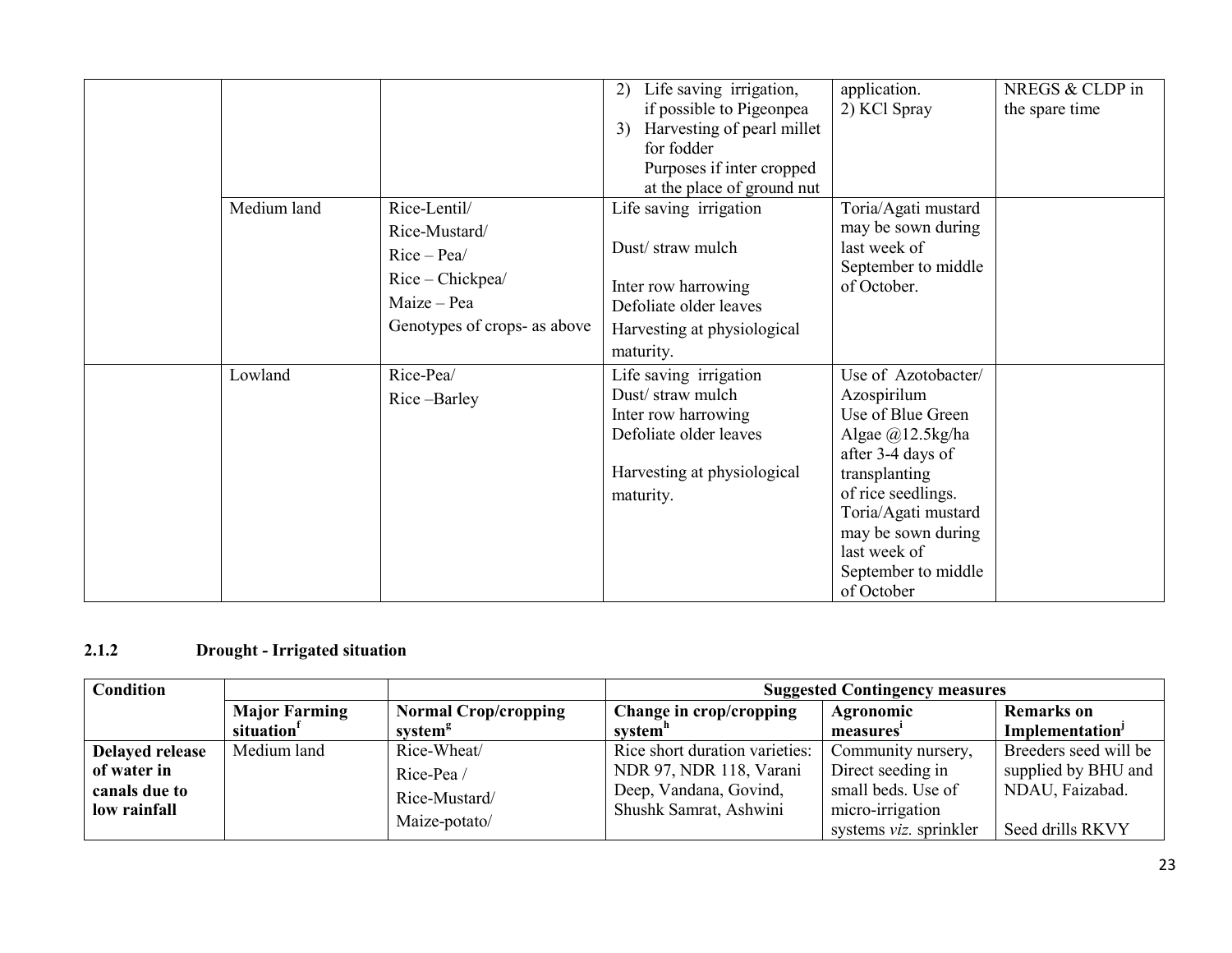| <b>Condition</b> |                                   |                                                    |                                                | <b>Suggested Contingency measures</b>    |                                                    |
|------------------|-----------------------------------|----------------------------------------------------|------------------------------------------------|------------------------------------------|----------------------------------------------------|
|                  | <b>Major Farming</b><br>situation | <b>Normal Crop/cropping</b><br>system <sup>g</sup> | Change in crop/cropping<br>system <sup>h</sup> | Agronomic                                | <b>Remarks</b> on                                  |
|                  |                                   | Rice-Wheat-Sugarcane                               |                                                | measures <sup>i</sup><br>$&$ sub-surface | Implementation <sup>j</sup><br>and supply of seeds |
|                  |                                   | $(2 \text{ years})$                                |                                                | irrigation.                              | <b>NFSM</b>                                        |
|                  |                                   | Rice-Maize (Rabi)/ Green                           |                                                |                                          |                                                    |
|                  |                                   | gram                                               |                                                |                                          |                                                    |
|                  |                                   | Maize: Hybrids- Malaviya                           |                                                |                                          |                                                    |
|                  |                                   | Makka-2, Ganga 2, Ganga                            |                                                |                                          |                                                    |
|                  |                                   | 11, Shaktiman 2; Composite                         |                                                |                                          |                                                    |
|                  |                                   | :Naveen, Kanchan, Sweta,                           |                                                |                                          |                                                    |
|                  |                                   | Prabhat, gaurav, Pragati;                          |                                                |                                          |                                                    |
|                  |                                   | Desi - Jaunpuri                                    |                                                |                                          |                                                    |
|                  |                                   | Rabi crops                                         |                                                |                                          |                                                    |
|                  |                                   | Wheat: HUW-468, HD-                                |                                                |                                          |                                                    |
|                  |                                   | 2824, UP-2338, K-9107                              |                                                |                                          |                                                    |
|                  |                                   | Pea:Rachna, HUDP-15,                               |                                                |                                          |                                                    |
|                  |                                   | DDR-23, KPMR-144-1                                 |                                                |                                          |                                                    |
|                  |                                   | Toria: T-9, Bhavani, NDR                           |                                                |                                          |                                                    |
|                  |                                   | angati rai-4, PT-30, PT-507                        |                                                |                                          |                                                    |
|                  |                                   | Mustard : Varuna, Ashirvad,                        |                                                |                                          |                                                    |
|                  |                                   | Vardan                                             |                                                |                                          |                                                    |
|                  |                                   | Sugarcane: CoS-96268,                              |                                                |                                          |                                                    |
|                  |                                   | CoLK-94184 and Local                               |                                                |                                          |                                                    |
|                  |                                   | Potato: Kufri sadabahar,                           |                                                |                                          |                                                    |
|                  |                                   | Kufri sindhuri, Kufri jyoti                        |                                                |                                          |                                                    |
|                  | Lowland                           | Rice-Wheat/                                        | Rice varieties: Swarna,                        | Transplanting of rice                    | Breeder seed may be                                |
|                  |                                   | Rice-Pea/                                          | Cross-116, MTU-7029,                           | seedlings should be                      | obtained from the                                  |
|                  |                                   | Rice-Mustard/                                      | completed before<br><b>BPT-5204</b>            | $15th$ of July through                   | University                                         |
|                  |                                   | Maize-potato/                                      |                                                | community base                           | Seed drills under                                  |
|                  |                                   | Rice-wheat-sugarcane/                              |                                                | nursery                                  | <b>RKVY</b>                                        |
|                  |                                   | $(2 \text{ years})$                                |                                                |                                          |                                                    |
|                  |                                   | Rice-Maize (Rabi)/Green                            |                                                |                                          | Supply of seeds                                    |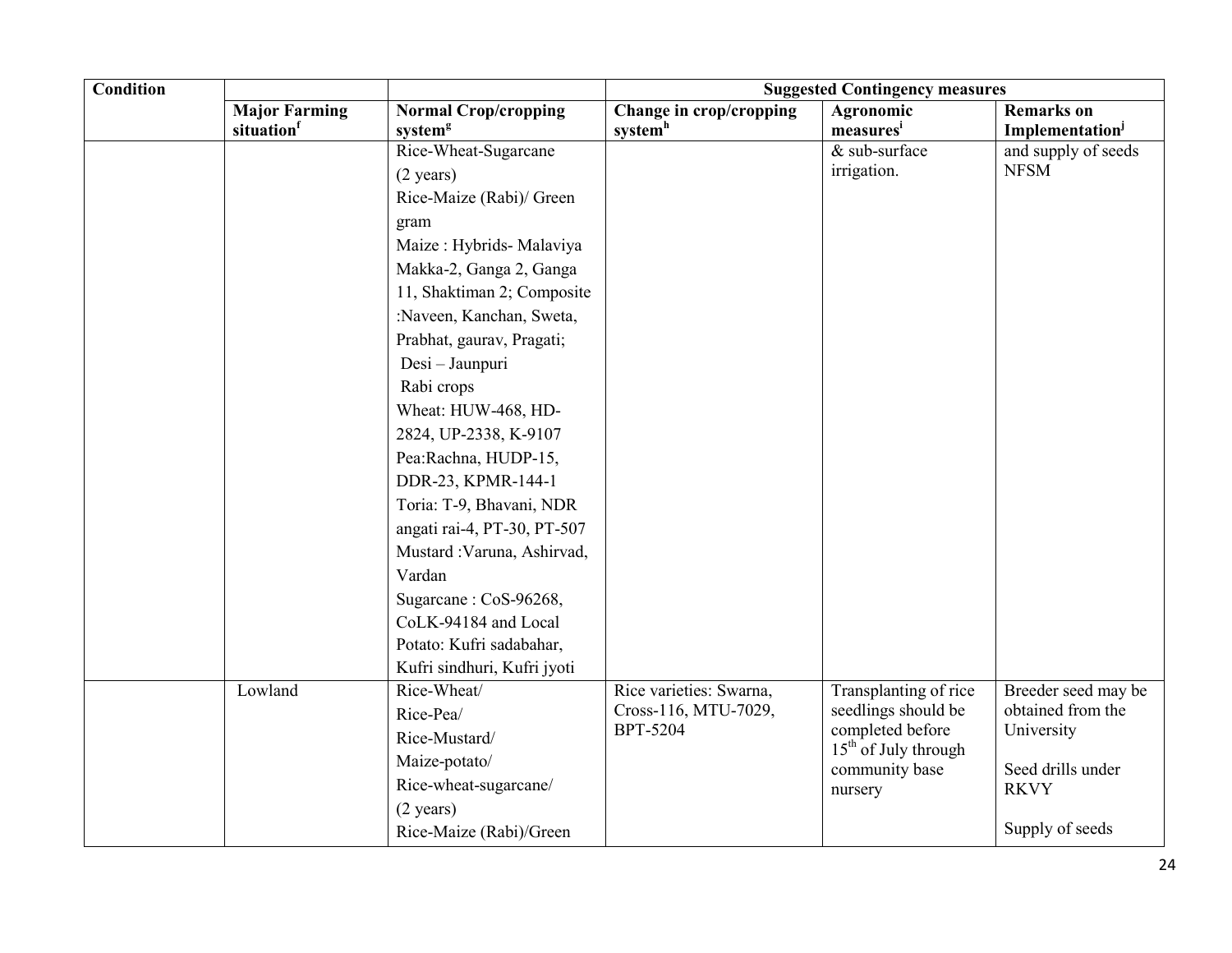| <b>Condition</b>                                                       |                                   |                                                                                                                                                                                  |                                                                                                                                                           | <b>Suggested Contingency measures</b>                                                                                                       |                                                                                                                               |
|------------------------------------------------------------------------|-----------------------------------|----------------------------------------------------------------------------------------------------------------------------------------------------------------------------------|-----------------------------------------------------------------------------------------------------------------------------------------------------------|---------------------------------------------------------------------------------------------------------------------------------------------|-------------------------------------------------------------------------------------------------------------------------------|
|                                                                        | <b>Major Farming</b><br>situation | <b>Normal Crop/cropping</b><br>system <sup>g</sup>                                                                                                                               | Change in crop/cropping<br>system <sup>h</sup>                                                                                                            | Agronomic<br>measures                                                                                                                       | <b>Remarks</b> on<br><b>Implementation</b> <sup>j</sup>                                                                       |
|                                                                        |                                   | gram<br>Genotypes of crops- as<br>above                                                                                                                                          |                                                                                                                                                           |                                                                                                                                             | through NFSM                                                                                                                  |
| <b>Limited release</b><br>of water in<br>canals due to<br>low rainfall | Medium land                       | Rice-Wheat/<br>Rice-Pea/<br>Rice-Mustard/<br>Maize-potato/<br>Rice-wheat-sugarcane/<br>$(2 \text{ years})$<br>Rice-maize (Rabi)/Green<br>gram<br>Genotypes of crops- as<br>above | Short duration rice varieties:<br>NDR-118, NDR-97, Pant<br>dhan-12, HUR-105,<br>Vandana, Sushk samrat,<br>Ashwini to be grown under<br>aerobic condition. | Community nursery,<br>Direct seeding in<br>small beds. Use of<br>micro-irrigation<br>systems viz. sprinkler<br>& sub-surface<br>irrigation. | Breeders seed will be<br>supplied by BHU and<br>NDAU, Faizabad.<br>Seed drills RKVY<br>and supply of seeds<br><b>NFSM</b>     |
|                                                                        | Lowland                           | Rice-Wheat/<br>Rice-Pea/<br>Rice-Mustard/<br>Maize-potato/<br>Rice-wheat-sugarcane/<br>$(2 \text{ years})$<br>Rice-Maize (Rabi)/Green<br>gram<br>Genotypes of crops- as<br>above | Tall rice varieties: Swarna,<br>Cross-116, MTU-7029 and<br><b>BPT-5204</b>                                                                                | Transplanting of rice<br>seed lings should be<br>completed before 15 <sup>th</sup><br>of July through<br>community base<br>nursery          | Breeder seed may be<br>obtained from the<br>University<br>Seed drills under<br><b>RKVY</b><br>Supply of seeds<br>through NFSM |

| Condition      |                        |                      | <b>Suggested Contingency measures</b> |                        |                             |  |
|----------------|------------------------|----------------------|---------------------------------------|------------------------|-----------------------------|--|
|                | <b>Major Farming</b>   | Normal Crop/cropping | Change in crop/cropping               | Agronomic              | Remarks on                  |  |
|                | situation <sup>1</sup> | system <sup>s</sup>  | system <sup>'</sup>                   | measures               | Implementation <sup>1</sup> |  |
| Non release of | Medium land            | Rice-Wheat/          | Early maturing, semi dwarf            | Direct sowing in lines | Breeder seed may be         |  |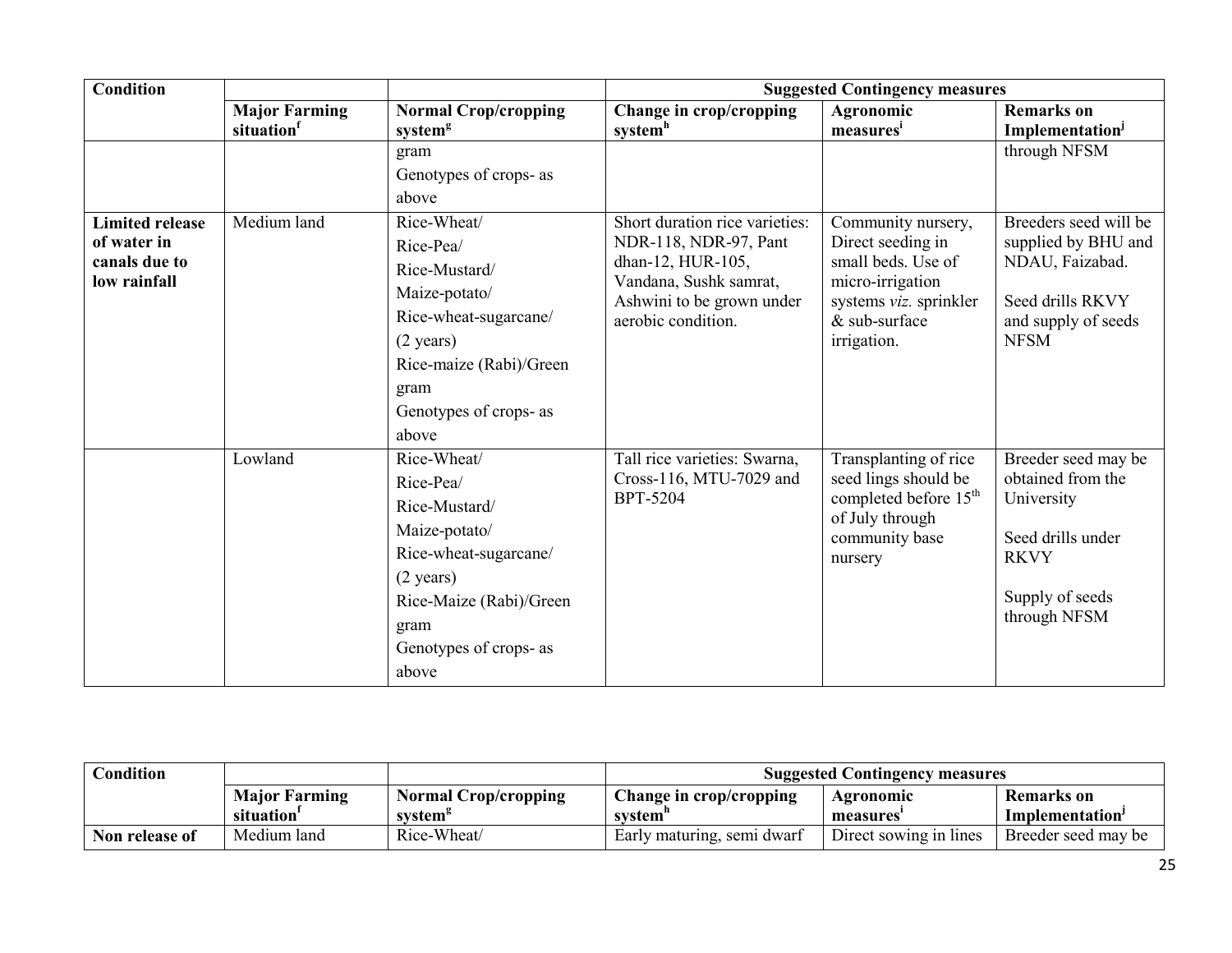| <b>Condition</b>                                                                            |                                   |                                                                                                                                                                                  |                                                                                                                                                                            | <b>Suggested Contingency measures</b>                                                             |                                                                                                                               |
|---------------------------------------------------------------------------------------------|-----------------------------------|----------------------------------------------------------------------------------------------------------------------------------------------------------------------------------|----------------------------------------------------------------------------------------------------------------------------------------------------------------------------|---------------------------------------------------------------------------------------------------|-------------------------------------------------------------------------------------------------------------------------------|
|                                                                                             | <b>Major Farming</b><br>situation | <b>Normal Crop/cropping</b><br>system <sup>g</sup>                                                                                                                               | Change in crop/cropping<br>system <sup>h</sup>                                                                                                                             | Agronomic<br>measures <sup>i</sup>                                                                | <b>Remarks</b> on<br>Implementation                                                                                           |
| water in canals<br>under delayed<br>onset of<br>monsoon in<br>catchment                     |                                   | Rice-Pea/<br>Rice-Mustard/<br>Maize-potato/<br>Rice-wheat-sugarcane/<br>$(2 \text{ years})$<br>Rice-Maize (Rabi)/Green<br>gram<br>Genotypes of crops- as<br>above                | and HYV rice: Saket-4,<br>NDR 97, NDR 118, Govind,<br>Ashwini, HUR-105 and Pant<br>shankar dhan-1                                                                          | through Seed-cum<br>Ferti drill<br>Use of dust and straw<br>mulch.                                | obtained from the<br>University<br>Seed drills under<br><b>RKVY</b><br>Supply of seeds<br>through NFSM                        |
|                                                                                             | Lowland                           | Rice-Wheat/<br>Rice-Pea/<br>Rice-Mustard/<br>Maize-potato/<br>Rice-wheat-sugarcane/<br>$(2 \text{ years})$<br>Rice-Maize (Rabi)/Green<br>gram<br>Genotypes of crops- as<br>above | Tall rice: Type-3, Type-23,<br>Mahsoori and Swarna                                                                                                                         | After heavy rainfall<br>transplanting may be<br>done with seedlings<br>from community<br>nursery. | Breeder seed may be<br>obtained from the<br>University<br>Seed drills under<br><b>RKVY</b><br>Supply of seeds<br>through NFSM |
| <b>Lack of inflows</b><br>into tanks due to<br>insufficient<br>/delayed onset of<br>monsoon | Medium & lowland                  | Rice-Wheat/<br>Rice-Pea/<br>Rice-Mustard/<br>Maize-potato/<br>Rice-Wheat-Sugarcane/<br>$(2 \text{ years})$<br>Rice-Maize (Rabi)/Green<br>gram<br>Genotypes of crops- as<br>above | Early maturing, semi dwarf<br>and HYV rice : Saket-4,<br>NDR 97, NDR 118, Govind,<br>Ashwini, HUR-105 and Pant<br>Shankar dhan-1 /<br>Sorghum (fodder) and pearl<br>millet | Conservation tillage.                                                                             | Breeders seed will be<br>supplied by BHU and<br>NDAU, Faizabad.<br>Seed drills RKVY<br>and supply of seeds<br><b>NFSM</b>     |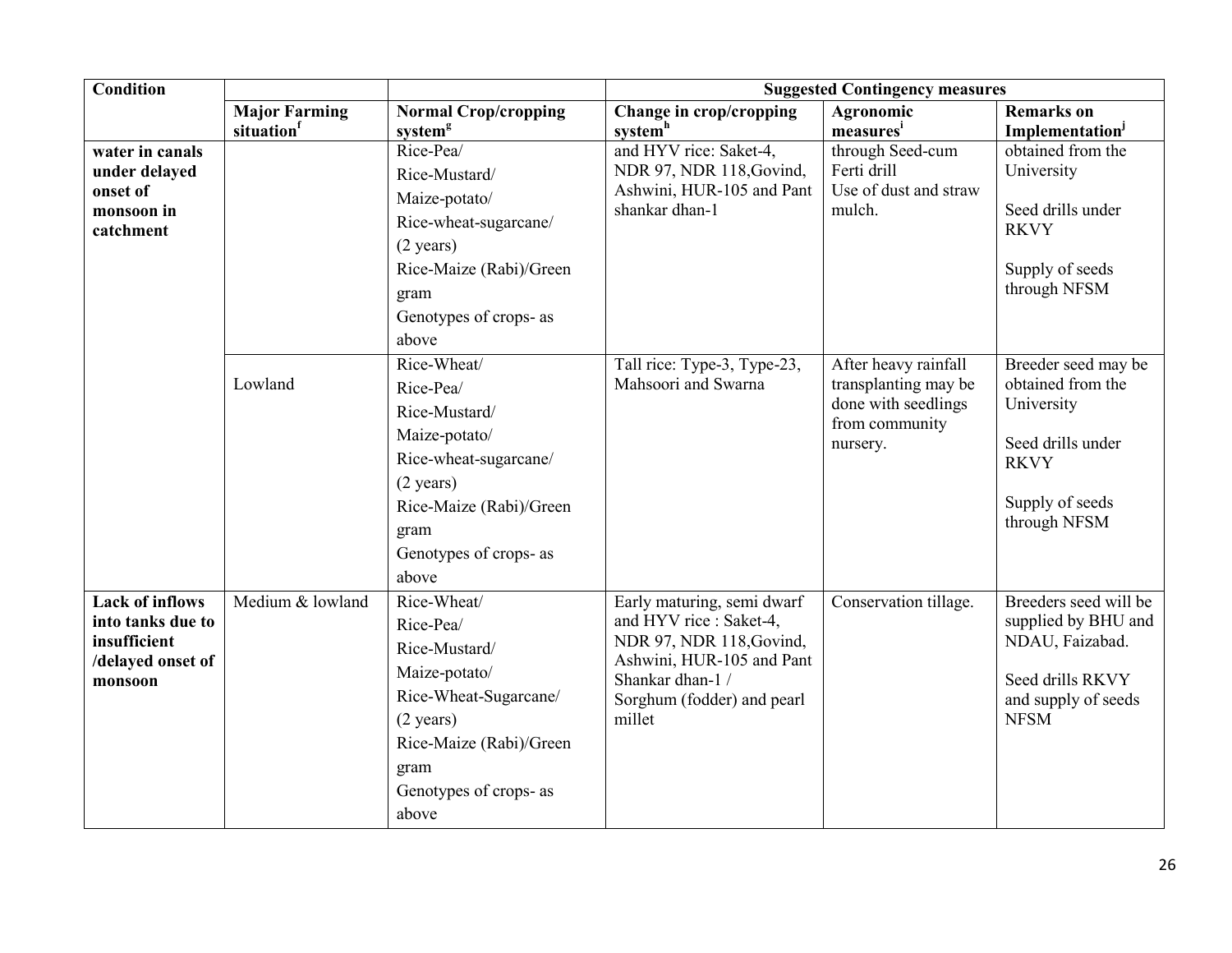| <b>Condition</b>                                                      |                                   |                                                                                                                                                                                  |                                                         | <b>Suggested Contingency measures</b>                                                                                   |                                                                                                                           |
|-----------------------------------------------------------------------|-----------------------------------|----------------------------------------------------------------------------------------------------------------------------------------------------------------------------------|---------------------------------------------------------|-------------------------------------------------------------------------------------------------------------------------|---------------------------------------------------------------------------------------------------------------------------|
|                                                                       | <b>Major Farming</b><br>situation | <b>Normal Crop/cropping</b><br>system <sup>g</sup>                                                                                                                               | Change in crop/cropping<br>system <sup>n</sup>          | Agronomic<br>measures'                                                                                                  | <b>Remarks</b> on<br><b>Implementation</b> <sup>J</sup>                                                                   |
| <b>Insufficient</b><br>groundwater<br>recharge due to<br>low rainfall | Medium & lowland                  | Rice-Wheat/<br>Rice-Pea/<br>Rice-Mustard/<br>Maize-potato/<br>Rice-Wheat-Sugarcane/<br>$(2 \text{ years})$<br>Rice-Maize (Rabi)/Green<br>gram<br>Genotypes of crops- as<br>above | Pulses (Blackgram),<br>Oilseeds (Sesame, Ground<br>nut) | Direct seeding in<br>small beds. Use of<br>micro-irrigation<br>systems viz. sprinkler<br>$&$ sub-surface<br>irrigation. | Breeders seed will be<br>supplied by BHU and<br>NDAU, Faizabad.<br>Seed drills RKVY<br>and supply of seeds<br><b>NFSM</b> |

2.2: Unusual rains (untimely, unseasonal etc) (for both rainfed and irrigated situations)

| <b>Condition</b>                                                     |                                      | <b>Suggested contingency measure</b>     |                                              |                           |
|----------------------------------------------------------------------|--------------------------------------|------------------------------------------|----------------------------------------------|---------------------------|
| Continuous high rainfall in a short span<br>leading to water logging | Vegetative stage <sup>k</sup>        | Flowering stage <sup>1</sup>             | Crop maturity stage $m$                      | Post harvest <sup>n</sup> |
| Wheat                                                                | Provide drainage                     | Proper bunding drain out<br>excess water | Harvesting at<br>physiological maturity      | Shift to safer<br>place   |
| Rice                                                                 | Provide drainage                     | Proper bunding drain out<br>excess water | Harvesting at<br>physiological maturity      | Shift to safer<br>place   |
| Pigeonpea                                                            | Provide drainage<br>Sowing on ridges | Provide drainage<br>Sowing on ridges     | Provide drainage                             | Shift to safer<br>place   |
| Maize                                                                | Provide drainage<br>Sowing on ridges | Provide drainage<br>Sowing on ridges     | Provide drainage<br>harvesting of green cobs | Shift to safer<br>place   |
| Sugarcane                                                            | Provide drainage                     | Harvesting of crop before<br>flowering   | Harvesting of crops                          | Shift to mills            |
| Groundnut                                                            | Provide drainage                     | Provide drainage                         | Harvesting at<br>physiological maturity      | Shift to safer<br>place   |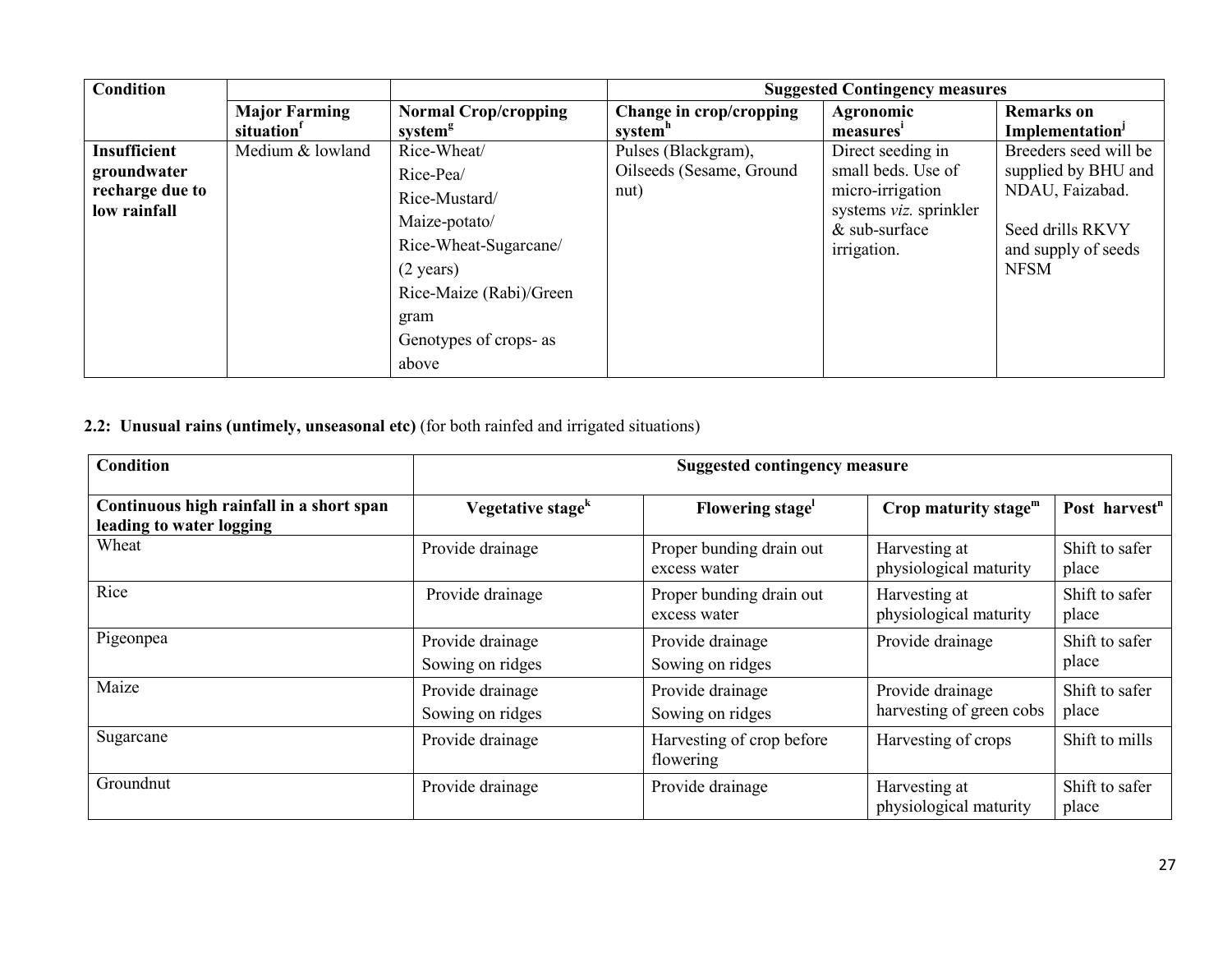| Pea                            | Provide drainage                                              | Provide drainage                                                                           | Harvesting of green<br>pods                                                                          | Shift to safer<br>place              |
|--------------------------------|---------------------------------------------------------------|--------------------------------------------------------------------------------------------|------------------------------------------------------------------------------------------------------|--------------------------------------|
| Horticulture                   |                                                               |                                                                                            |                                                                                                      |                                      |
| Potato                         | Ridge an furrow method of<br>sowing<br>Drain out excess water | Digging of tubers before<br>flowering                                                      | Drain out excess water<br>and digging of pre-<br>mature tubers                                       | Shift to safer<br>place              |
| Onion                          | Drain out excess water                                        | Drain out excess water                                                                     | Drain out excess water                                                                               | Shift to safer<br>place              |
| Heavy rainfall with high speed |                                                               |                                                                                            |                                                                                                      |                                      |
| Winds in short span            |                                                               |                                                                                            |                                                                                                      |                                      |
| Wheat                          | Drain out excess water                                        | Drain out excess water and<br>speed of wind may be<br>protected with vegetable<br>barriers | Drain out excess water<br>and protect with<br>vegetable barriers                                     | Keep the<br>grains at safer<br>place |
| Rice                           | Drain out excess water                                        | Drain out excess water<br>protected with vegetable<br>barriers                             | Drain out excess water<br>and protect with<br>vegetable barriers                                     | Keep the<br>grains at safer<br>place |
| Pigeon pea                     | Drain out excess water<br>Sowing on ridges                    | Drain out excess water<br>Sowing on ridges                                                 | Harvesting at<br>physiological maturity                                                              | Keep the<br>grains at safer<br>place |
| Maize                          | Drain out excess water<br>Sowing on ridges                    | Drain out excess water<br>Sowing on ridges                                                 | Harvested of green cobs                                                                              | Keep the cobs<br>at safer place      |
| Sugarcane                      | Plant should be tied in a group<br>and drain out excess water | Sugarcane is harvested on or<br>before flowering                                           | Plant should be tied in a<br>group and drain out<br>excess water<br>Harvesting is being<br>practiced | Transport to<br>mills                |
| Ground nut                     | Drain out excess water                                        | Drain out excess water                                                                     | Drain out excess water.<br>Harvesting at<br>physiological maturity                                   | Keep the<br>grains at safer<br>place |
| Pea                            | Drain out excess water<br>No effect of high speed of<br>winds | Drain out excess water<br>Grow dwarf and erect<br>varieties of field pea                   | Drain out excess water.<br>Harvesting of green<br>pods                                               | Keep the<br>grains at safer<br>place |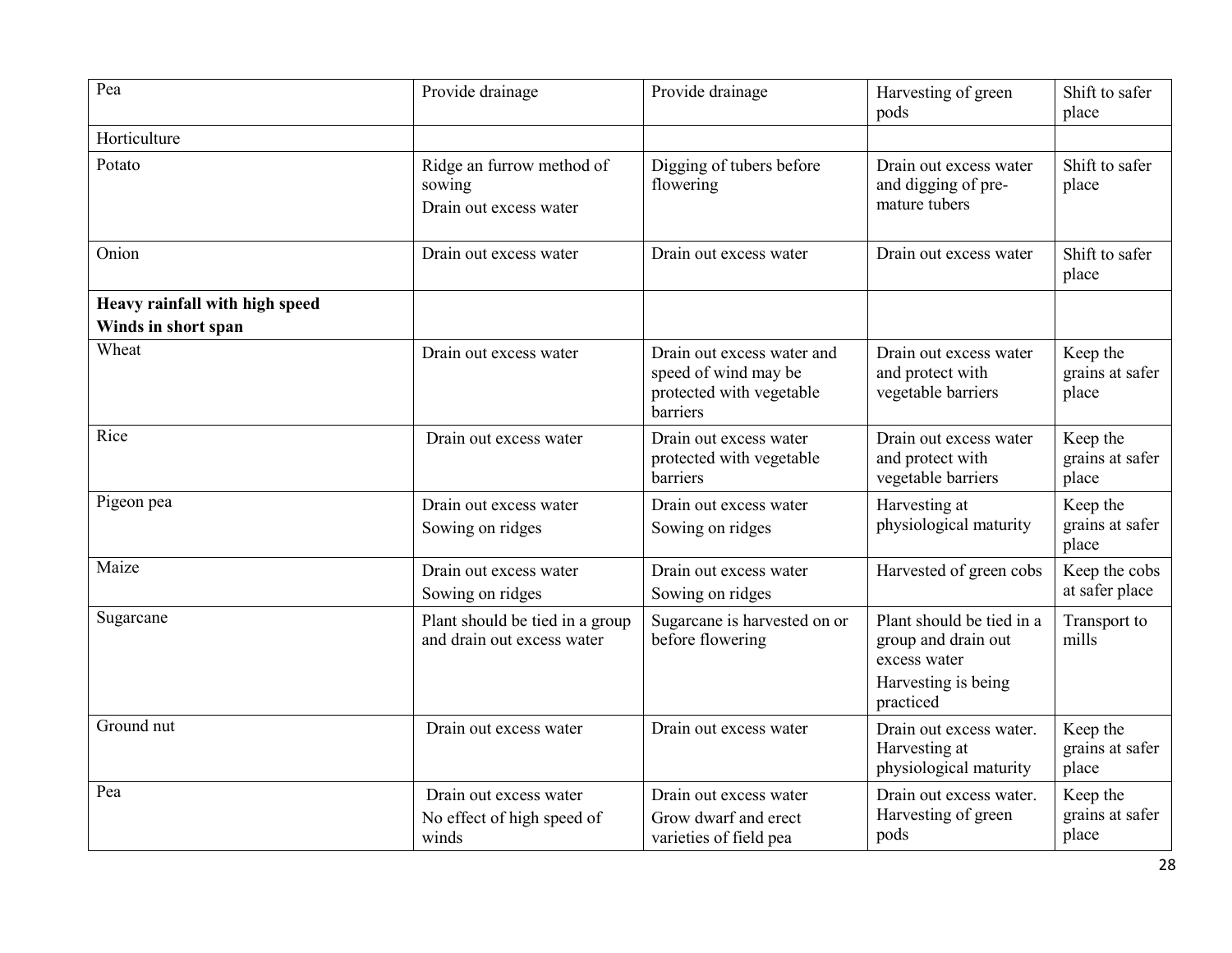| Horticulture                                              |                                                                            |                                                                           |                                                                              |                                                              |
|-----------------------------------------------------------|----------------------------------------------------------------------------|---------------------------------------------------------------------------|------------------------------------------------------------------------------|--------------------------------------------------------------|
| Potato                                                    | Drain out excess water<br>No effect of high speed of<br>winds              | Drain out excess water                                                    | Drain out excess water.<br>Harvesting of pre-<br>mature tubers               | Keep the<br>tubers at safer<br>place                         |
| Onion                                                     | Drain out excess water No<br>effect of high speed of winds                 | Drain out excess water No<br>effect of high speed of winds                | Drain out excess water<br>No effect of high speed<br>of winds                | Shift to safer<br>place                                      |
| Outbreak of pests and diseases due to<br>unseasonal rains |                                                                            |                                                                           |                                                                              |                                                              |
| Wheat                                                     | Need based plant protection<br>(integrated pest and disease<br>management) | Need based plant protection<br>(integrated pest and disease<br>management | Need based plant<br>protection (integrated<br>pest and disease<br>management | Safe storage<br>against stored<br>grain pest and<br>diseases |
| Rice                                                      | $-do$                                                                      | $-do$                                                                     | $-do$                                                                        | $-do$                                                        |
| Pigeonpea                                                 | $-do$                                                                      | $-do$                                                                     | $-do$                                                                        | -do                                                          |
| Maize                                                     | $-do$                                                                      | $-do$                                                                     | $-do$                                                                        | -do                                                          |
| Sugarcane                                                 | -do                                                                        | $-do$                                                                     | -do                                                                          | -do                                                          |
| Groundnut                                                 | $-do$                                                                      | $-do$                                                                     | $-do$                                                                        | -do                                                          |
| Pea                                                       | $-do$                                                                      | $-do$                                                                     | $-do$                                                                        | $-do$                                                        |

| Horticulture |                                                                             |                                                                          |                                                                               |                                                              |
|--------------|-----------------------------------------------------------------------------|--------------------------------------------------------------------------|-------------------------------------------------------------------------------|--------------------------------------------------------------|
| Potato       | Need based plant protection<br>(integrated pest and disease)<br>management) | Need based plant protection<br>integrated pest and disease<br>management | Need based plant<br>protection (integrated)<br>pest and disease<br>management | Safe storage<br>against stored<br>grain pest and<br>diseases |
| Onion        | -do-                                                                        | -do-                                                                     | $-dO-$                                                                        | -do-                                                         |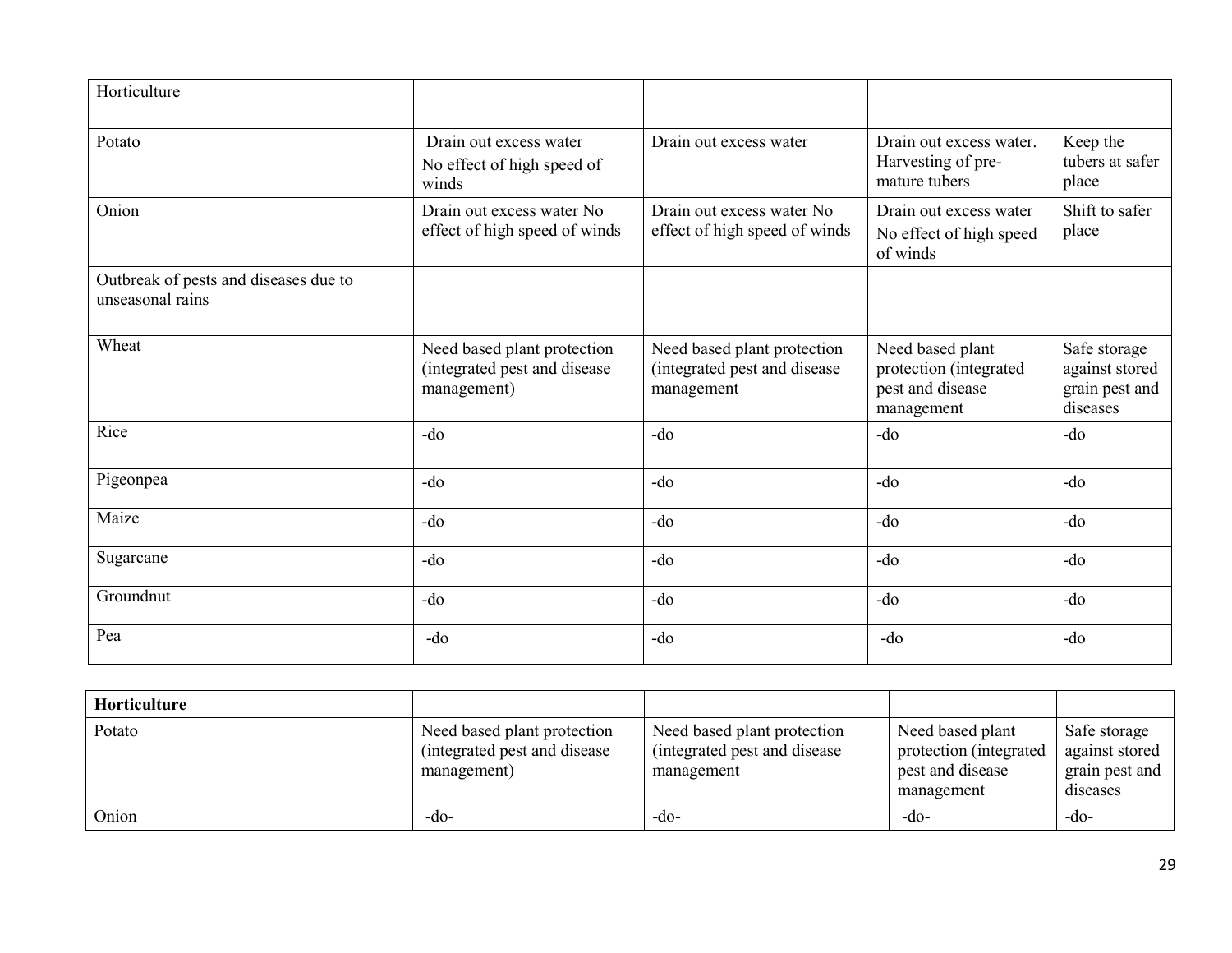## 2.3 Floods

| <b>Condition</b>                                                   | Suggested contingency measure <sup>o</sup>                                                                                                                          |                                                                                                                                                                           |                                                                                           |                                                                        |
|--------------------------------------------------------------------|---------------------------------------------------------------------------------------------------------------------------------------------------------------------|---------------------------------------------------------------------------------------------------------------------------------------------------------------------------|-------------------------------------------------------------------------------------------|------------------------------------------------------------------------|
| Transient water logging/ partial<br>inundation <sup>1</sup>        | Seedling / nursery stage                                                                                                                                            | <b>Vegetative stage</b>                                                                                                                                                   | <b>Reproductive stage</b>                                                                 | At harvest                                                             |
| Wheat                                                              | Not experienced                                                                                                                                                     | Not experienced                                                                                                                                                           | Not experienced                                                                           | Not experienced                                                        |
| Rice                                                               | Early seedling growing variety<br>should be preferred and<br>community nursery should be<br>practiced                                                               | Fast growing varieties<br>should be grown (Mahsoori)                                                                                                                      | Variety having seed<br>dormancy should be<br>preferred                                    | Harvesting at physiological<br>maturity                                |
| Pigeonpea                                                          | Resowing after flood                                                                                                                                                | Resowing after flood                                                                                                                                                      | Harvest for fodder<br>purpose                                                             | Harvesting at physiological<br>maturity                                |
| Maize                                                              | Resowing after flood                                                                                                                                                | Resowing after flood                                                                                                                                                      | Harvest for fodder<br>purpose or harvesting of<br>green cobs                              | Harvesting at physiological<br>maturity or harvesting of<br>green cobs |
| Sugarcane                                                          | Not experienced                                                                                                                                                     | Harvest for fodder purposes                                                                                                                                               | Harvesting at<br>physiological maturity                                                   | Harvesting at physiological<br>maturity                                |
| Ground nut                                                         | Replace with rice                                                                                                                                                   | Replace with rice                                                                                                                                                         | Replace with rice                                                                         | Replace with rice                                                      |
| Pea                                                                | Not experienced                                                                                                                                                     | Not experienced                                                                                                                                                           | Not experienced                                                                           | Not experienced                                                        |
| Horticulture                                                       |                                                                                                                                                                     |                                                                                                                                                                           |                                                                                           |                                                                        |
| Potato                                                             | Not experienced                                                                                                                                                     | Not experienced                                                                                                                                                           | Not experienced                                                                           | Not experienced                                                        |
| Onion                                                              | Not experienced                                                                                                                                                     | Not experienced                                                                                                                                                           | Not experienced                                                                           | Not experienced                                                        |
| <b>Continuous submergence for more</b><br>than 2 days <sup>2</sup> |                                                                                                                                                                     |                                                                                                                                                                           |                                                                                           |                                                                        |
| Wheat                                                              | Not experienced                                                                                                                                                     | Not experienced                                                                                                                                                           | Not experienced                                                                           | Not experienced                                                        |
| Rice                                                               | Varieties having submergence<br>resistance should be grown viz.<br>Swarna sub-1, IR-64 sub-1 re<br>transplanting after cessation of<br>flood from community nursery | Varieties having<br>submergence resistance<br>should be grown viz.<br>Swarna sub-1, IR-64 sub-1<br>re transplanting after<br>cessation of flood from<br>community nursery | Prior transplanting of<br>submergence resistant<br>varieties along with<br>seed dormancy. | Harvesting at physiological<br>maturity                                |
| Pigeonpea                                                          | Resowing if possible                                                                                                                                                | Replace with rice                                                                                                                                                         | Not experienced                                                                           | Not experienced                                                        |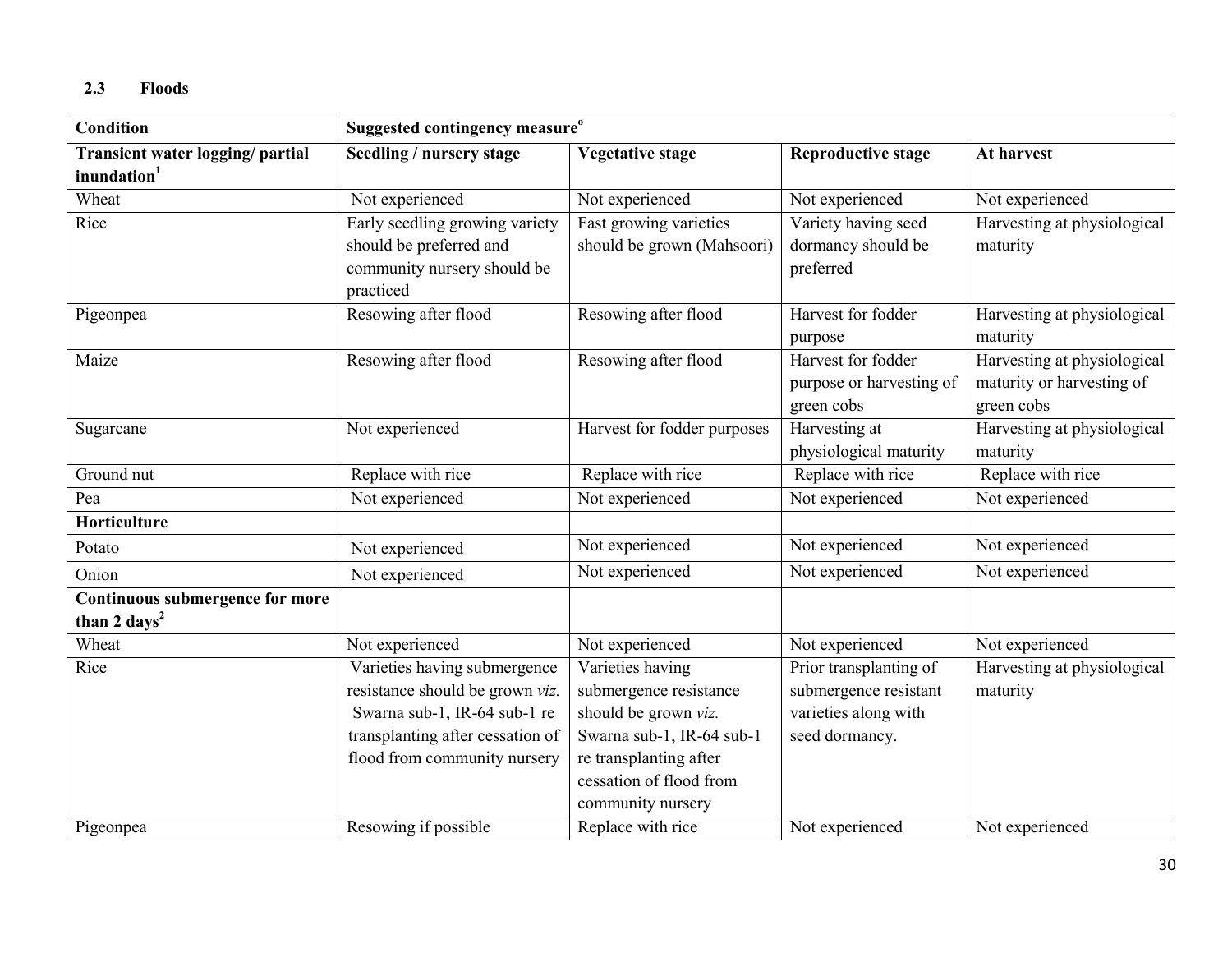| Maize                            | Resowing if possible | Replace with rice           | Replace with rice      | Replace with rice           |
|----------------------------------|----------------------|-----------------------------|------------------------|-----------------------------|
| Sugarcane                        | Not experienced      | Harvest for fodder purposes | Harvesting at          | Harvesting at physiological |
|                                  |                      |                             | physiological maturity | maturity                    |
|                                  |                      |                             | or harvest for fodder  |                             |
|                                  |                      |                             | purposes.              |                             |
| Groundnut                        | Replace with rice    | Replace with rice           | Replace with rice      | Replace with rice           |
| Pea                              | Not experienced      | Not experienced             | Not experienced        | Not experienced             |
| Horticulture                     |                      |                             |                        |                             |
| Potato                           | Not experienced      | Not experienced             | Not experienced        | Not experienced             |
| Onion                            | Not experienced      | Not experienced             | Not experienced        | Not experienced             |
| Sea water intrusion <sup>3</sup> |                      |                             |                        |                             |

2.4 Extreme events: High temperature (heat wave) / Cold wave/Frost/ Hailstorm /Cyclone/Fog

| <b>Extreme event type</b>     | Suggested contingency measure <sup>r</sup> |                                                                                                                               |                                                                                                                                                          |                                         |  |
|-------------------------------|--------------------------------------------|-------------------------------------------------------------------------------------------------------------------------------|----------------------------------------------------------------------------------------------------------------------------------------------------------|-----------------------------------------|--|
|                               | Seedling / nursery stage                   | <b>Vegetative stage</b>                                                                                                       | <b>Reproductive stage</b>                                                                                                                                | At harvest                              |  |
| <b>Heat Wave</b> <sup>p</sup> |                                            |                                                                                                                               |                                                                                                                                                          |                                         |  |
| Wheat                         | Not experienced                            | Not experienced                                                                                                               | Proper irrigation through out<br>stress along with growing heat<br>resistant varieties (stay green<br>colour varieties)<br>Foliar application of 2% urea | Harvesting at<br>physiological maturity |  |
| Rice                          | Proper irrigation                          | Proper irrigation throughout<br>stress period along with growing<br>heat resistant varieties<br>Foliar application of 2% urea | Not experienced                                                                                                                                          | Not experienced                         |  |
| Pigeonpea                     | Proper irrigation                          | Proper irrigation                                                                                                             | Proper irrigation                                                                                                                                        | Proper irrigation                       |  |
| Maize                         | Proper irrigation                          | Proper irrigation                                                                                                             | Proper irrigation                                                                                                                                        | Proper irrigation                       |  |
| Sugarcane                     | Proper irrigation                          | Conservation tillage - ridges &<br>furrows                                                                                    | Proper irrigation                                                                                                                                        | Harvesting at<br>physiological maturity |  |
| Groundnut                     | Not experienced                            | Not experienced                                                                                                               | Proper irrigation through out<br>stress along with growing heat                                                                                          | Harvesting at<br>physiological maturity |  |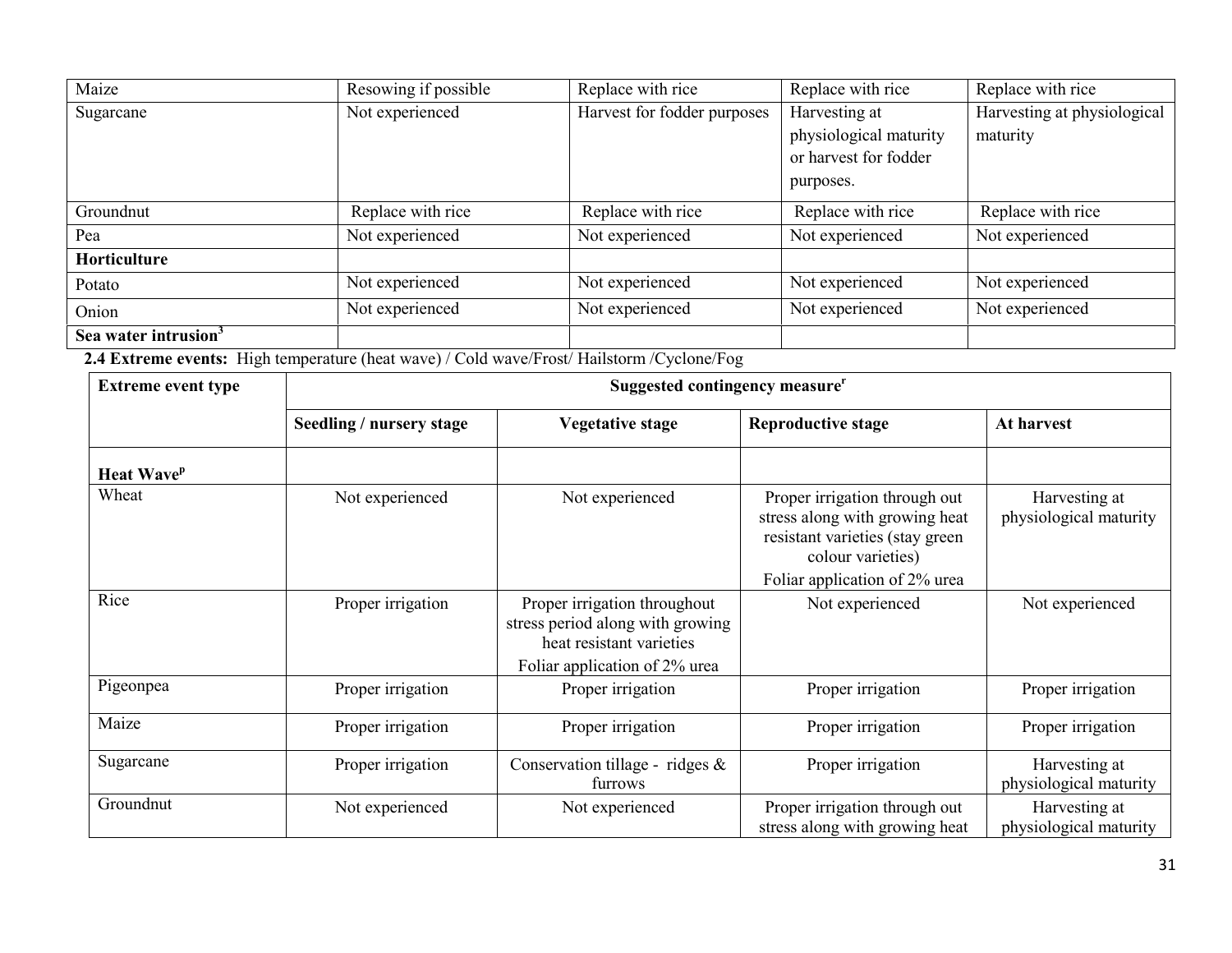|                        |                   |                                | resistant varieties (stay green<br>colour varieties) |                                         |
|------------------------|-------------------|--------------------------------|------------------------------------------------------|-----------------------------------------|
|                        |                   |                                | Foliar application of 2% urea                        |                                         |
| Pea                    | Not experienced   | Not experienced                | Harvesting of green pods and                         | Harvesting at                           |
|                        |                   |                                | proper irrigation                                    | physiological maturity                  |
| Horticulture           |                   |                                |                                                      |                                         |
| Potato                 | Not experienced   | Not experienced                | Not experienced                                      | Harvesting at<br>physiological maturity |
| Onion                  | Proper irrigation | Proper irrigation              | Proper irrigation                                    | Proper irrigation                       |
| Cold wave <sup>q</sup> |                   |                                |                                                      |                                         |
| Wheat                  | Not experienced   | Proper irrigation through out  | Proper irrigation through out                        | Harvesting at                           |
|                        |                   | stress along with growing cold | stress along with growing cold                       | physiological maturity                  |
|                        |                   | tolerant varieties             | tolerant varieties                                   |                                         |
| Rice                   | Not experienced   | Not experienced                | Not experienced                                      | Harvesting at                           |
|                        |                   |                                |                                                      | physiological maturity                  |
| Pigeonpea              | Not experienced   | Not experienced                | Proper irrigation through out                        | Harvesting at                           |
|                        |                   |                                | stress along with growing cold<br>tolerant varieties | physiological maturity                  |
| Maize                  | Not experienced   | Not experienced                | Not experienced                                      | Not experienced                         |
| Sugarcane              | Not experienced   | Not experienced                | Crop is harvested before onset of                    | Crop is harvested                       |
|                        |                   |                                | cold waves                                           | before onset of cold<br>waves           |
| Groundnut              | Not experienced   | Not experienced                | Not experienced                                      | Not experienced                         |
| Pea                    | Not experienced   | Not experienced                | Keep the surroundings warm                           | Harvesting at                           |
|                        |                   |                                | (burning the waste materials) $\&$                   | physiological maturity                  |
|                        |                   |                                | growing cold tolerant varieties                      |                                         |
| Horticulture           |                   |                                |                                                      |                                         |
| Potato                 | Not experienced   | Not experienced                | Keep the surroundings warm                           | Harvesting at                           |
|                        |                   |                                | (burning the waste materials) $\&$                   | physiological maturity                  |
|                        |                   |                                | growing cold tolerant varieties                      |                                         |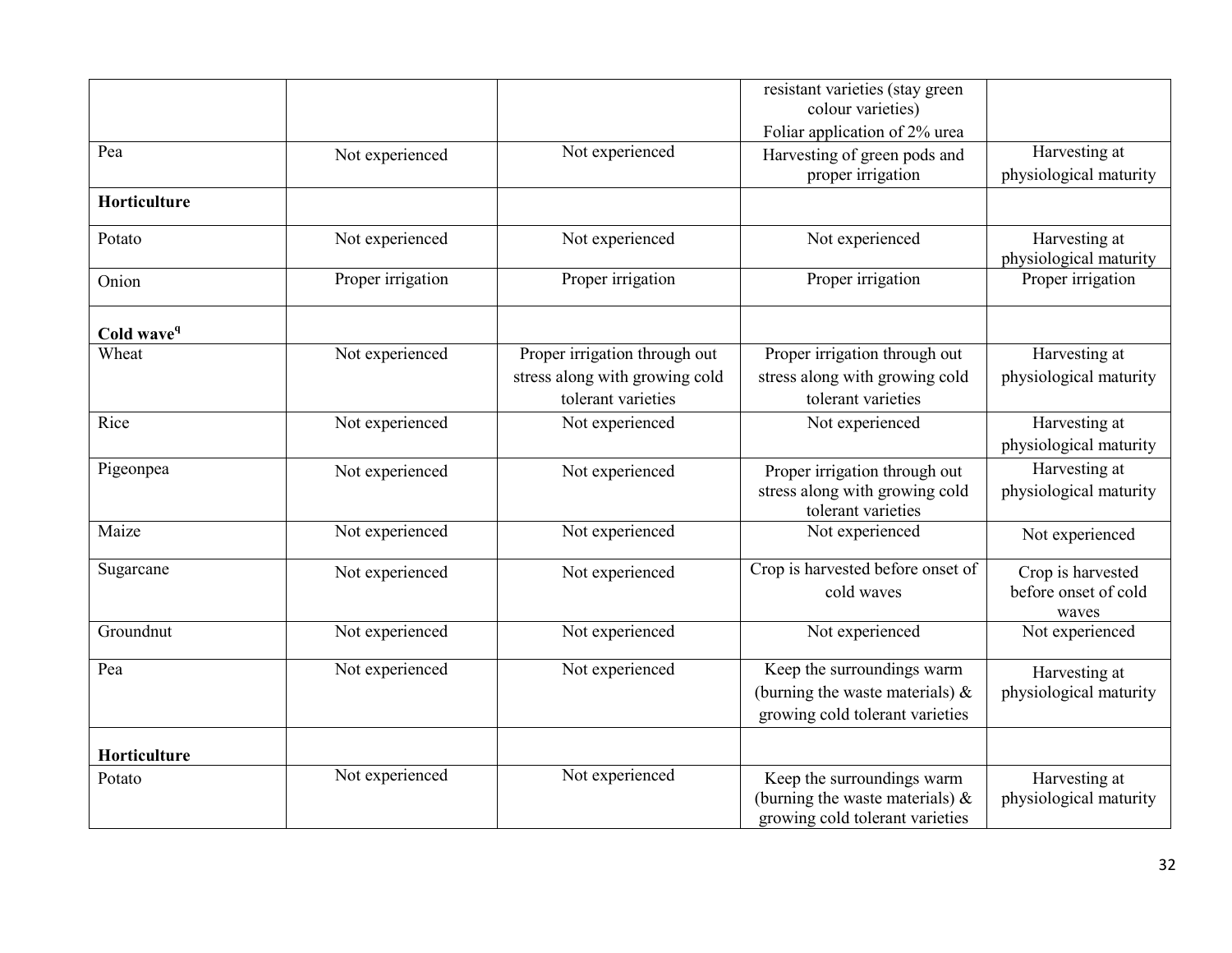| Onion            | Not experienced | Not experienced                                                                                        | Not experienced                                                                                        | Not experienced                          |
|------------------|-----------------|--------------------------------------------------------------------------------------------------------|--------------------------------------------------------------------------------------------------------|------------------------------------------|
| Frost            |                 |                                                                                                        |                                                                                                        |                                          |
| Wheat            | Not experienced | Keep the surroundings<br>warm(burning the waste<br>materials) & growing frost<br>tolerant varieties    | Keep the surroundings<br>warm(burning the waste<br>materials) $\&$ growing frost<br>tolerant varieties | Not experienced                          |
| Rice             | Not experienced | Not experienced                                                                                        | Not experienced                                                                                        | Not experienced                          |
| Pigeonpea        | Not experienced | Keep the surroundings<br>warm(burning the waste<br>materials) $\&$ growing frost<br>tolerant varieties | Keep the surroundings<br>warm(burning the waste<br>materials) $\&$ growing frost<br>tolerant varieties | Not experienced                          |
| Maize            | Not experienced | Not experienced                                                                                        | Not experienced                                                                                        | Not experienced                          |
| Sugarcane        | Not experienced | Not experienced                                                                                        | Crop is harvested before the<br>incidence of frost                                                     | Harvesting at<br>physiological maturity  |
| Groundnut        | Not experienced | Not experienced                                                                                        | Not experienced                                                                                        | Not experienced                          |
| Pea              | Not experienced | Keep the surroundings<br>warm(burning the waste<br>materials) $\&$ growing frost<br>tolerant varieties | Keep the surroundings<br>warm(burning the waste<br>materials) $\&$ growing frost<br>tolerant varieties | Harvesting of green<br>pods              |
| Horticulture     |                 |                                                                                                        |                                                                                                        |                                          |
| Potato           | Not experienced | Not experienced                                                                                        | Keep the surroundings<br>warm(burning the waste<br>materials) $\&$ growing frost<br>tolerant varieties | Digging of tubers as<br>pre-mature stage |
| Onion            | Not experienced | Not experienced                                                                                        | Not experienced                                                                                        | Not experienced                          |
| <b>Hailstorm</b> |                 |                                                                                                        |                                                                                                        |                                          |
| Horticulture     |                 |                                                                                                        |                                                                                                        |                                          |
| Cyclone          |                 |                                                                                                        |                                                                                                        |                                          |
| Horticulture     |                 |                                                                                                        |                                                                                                        |                                          |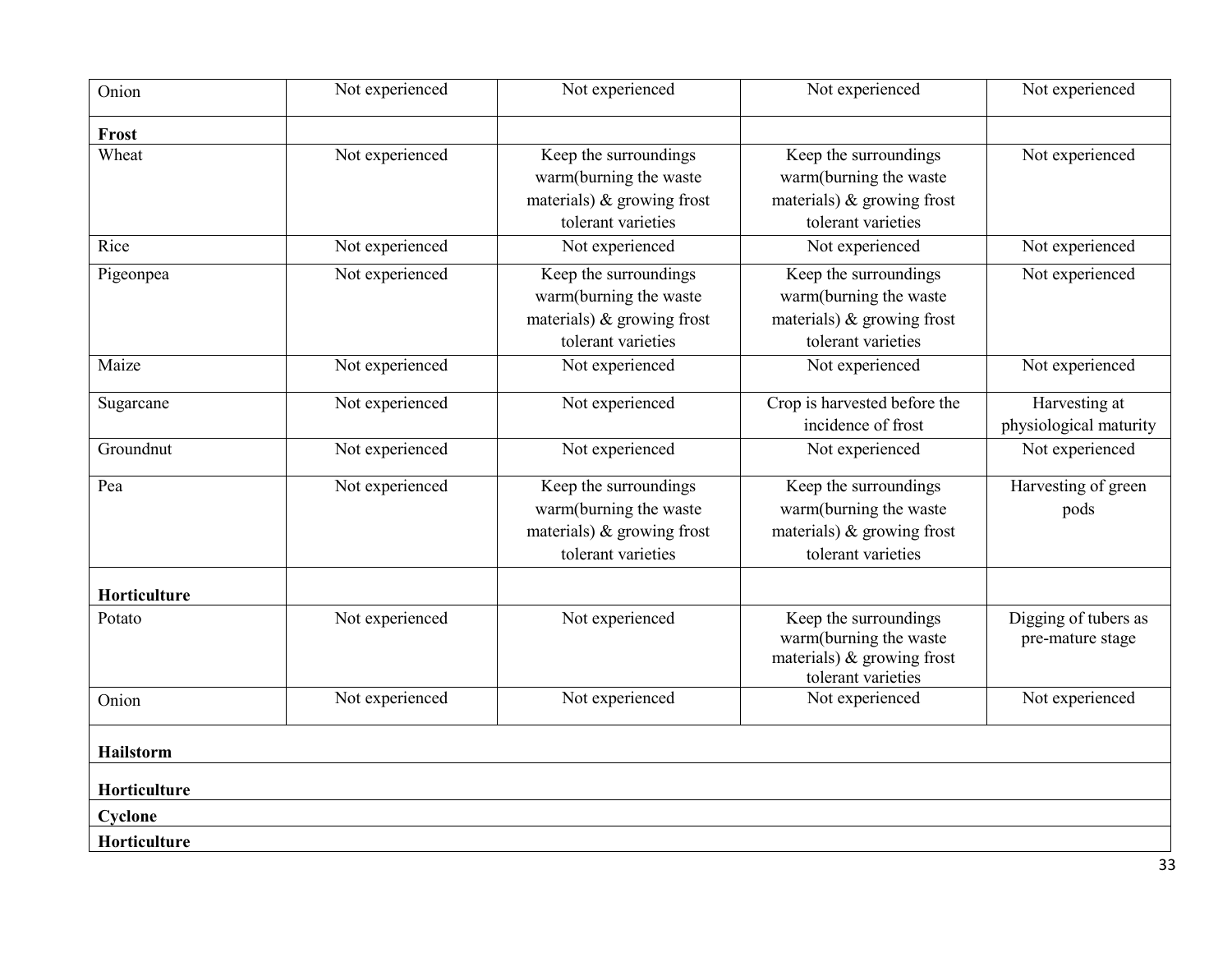#### 2.5 Contingent strategies for Livestock, Poultry & Fisheries

#### 2.5.1 Livestock

|                           | <b>Suggested contingency measures</b>             |                                                     |                    |  |
|---------------------------|---------------------------------------------------|-----------------------------------------------------|--------------------|--|
|                           | <b>Before the events</b>                          | During the event                                    | After the event    |  |
| <b>Drought</b>            |                                                   |                                                     |                    |  |
|                           | Insurance                                         | Utilizing fodder from perennial trees and Fodder    | Availing insurance |  |
|                           | Encourage perennial fodder on bunds and waste     | bank reserves.                                      |                    |  |
| <b>Feed and fodder</b>    | land on community basis                           | Utilizing fodder stored in silage.                  |                    |  |
|                           | Establishing fodder banks, encouraging fodder     | Transporting excess fodder from adjoining           |                    |  |
| availability              | crops in irrigated area                           | districts                                           |                    |  |
|                           | Silage – using excess fodder for silage           | Use of feed mixtures.                               |                    |  |
|                           |                                                   | Allow the cattle's for grazing at barren lands.     |                    |  |
|                           | Preserving water in the tank for drinking purpose | Using preserved water in the tanks for drinking.    |                    |  |
| <b>Drinking water</b>     | <b>Excavation of Bore wells</b>                   | Wherever ground water resources are available       |                    |  |
|                           |                                                   | priority for drinking purpose.                      |                    |  |
| <b>Health and disease</b> | Veterinary preparedness with medicines and        | Conducting mass animal Health Camps and             |                    |  |
| management                | vaccines                                          | treating the affected once in Campaign              |                    |  |
| <b>Floods</b>             |                                                   |                                                     |                    |  |
| <b>Feed and fodder</b>    | Grow the fodder crops at safer places (non-flood  | Utilizing fodder from perennial trees and Fodder    | Availing insurance |  |
| availability              | prone area)                                       | bank reserves.                                      |                    |  |
|                           |                                                   | Utilizing fodder stored in silage.                  |                    |  |
|                           |                                                   | Transporting excess fodder from adjoining           |                    |  |
|                           |                                                   | districts                                           |                    |  |
|                           |                                                   | Use of feed mixtures.                               |                    |  |
|                           |                                                   | Shift the live stocks at safer place.               |                    |  |
|                           |                                                   | Shift the live stocks at safer place where drinking |                    |  |
| <b>Drinking water</b>     |                                                   | water is available.                                 |                    |  |
| <b>Health and disease</b> | Veterinary preparedness with medicines and        | Conducting mass animal Health Camps and             |                    |  |
| management                | vaccines                                          | treating the affected once in Campaign              |                    |  |
| Cyclone                   |                                                   |                                                     |                    |  |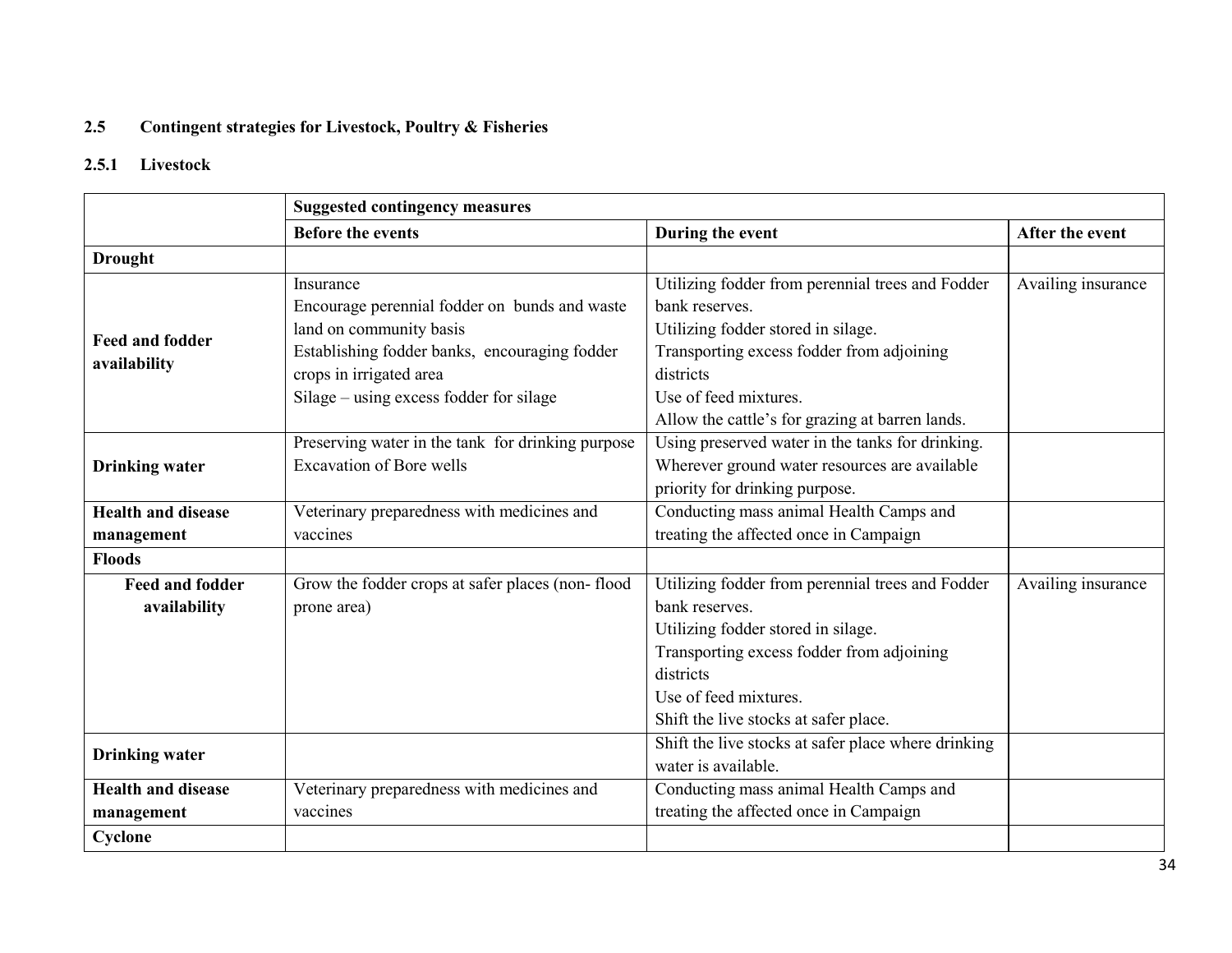| Feed and fodder           |  |  |
|---------------------------|--|--|
| availability              |  |  |
| <b>Drinking water</b>     |  |  |
| <b>Health and disease</b> |  |  |
| management                |  |  |
| Heat wave and cold        |  |  |
| wave                      |  |  |
| Shelter/environment       |  |  |
| management                |  |  |
| <b>Health and disease</b> |  |  |
| management                |  |  |

# 2.5.2 Poultry

|                                     | <b>Suggested contingency measures</b>    |                             |                        | <b>Convergence/linkages</b> |
|-------------------------------------|------------------------------------------|-----------------------------|------------------------|-----------------------------|
|                                     |                                          |                             | with ongoing programs, |                             |
|                                     |                                          |                             |                        | if any                      |
|                                     | Before the event <sup>a</sup>            | During the event            | After the event        |                             |
| <b>Drought</b>                      | Insurance & Integration                  | Utilizing from feed reserve | Availing insurance     |                             |
|                                     | Establishing feed reserve Bank           | banks                       | Strengthening feed     |                             |
|                                     |                                          |                             | <b>Reserve Banks</b>   |                             |
| <b>Shortage of feed ingredients</b> |                                          |                             |                        |                             |
| <b>Drinking water</b>               |                                          |                             |                        |                             |
| <b>Health and disease</b>           | <b>Emergency Veterinary preparedness</b> | Campaign and Mass           | Culling affected birds |                             |
| management                          | with medicines vaccination to birds      | Vaccination                 |                        |                             |
| Heat wave and cold wave             |                                          |                             |                        |                             |
| Shelter/environment                 |                                          |                             |                        |                             |
| management                          |                                          |                             |                        |                             |
| <b>Health and disease</b>           |                                          |                             |                        |                             |
| management                          |                                          |                             |                        |                             |

#### 2.5.3 Fisheries/ Aquaculture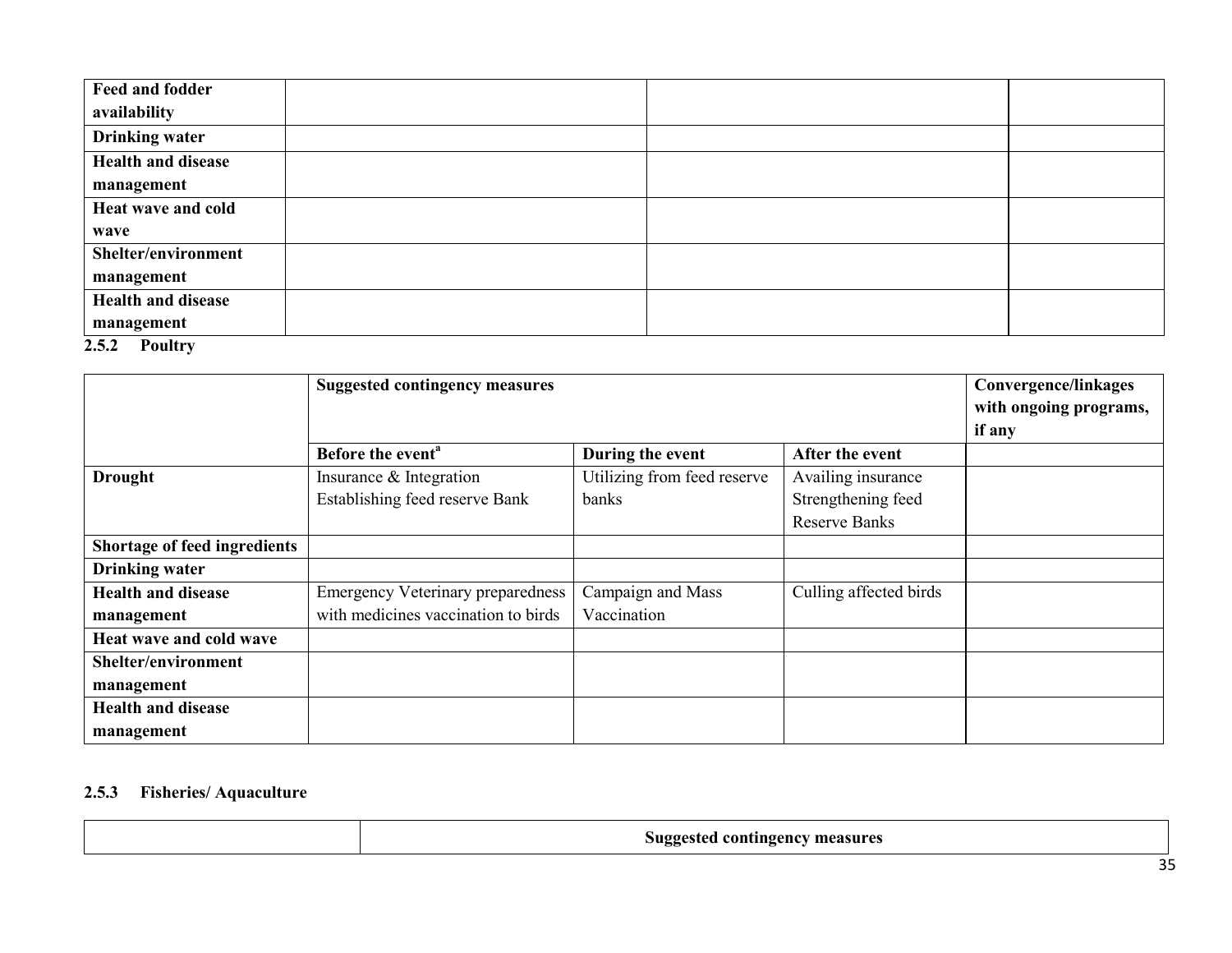|                                                                         | Before the event <sup>a</sup> | During the event | After the event |
|-------------------------------------------------------------------------|-------------------------------|------------------|-----------------|
| 1) Drought                                                              |                               |                  |                 |
| A. Capture                                                              |                               |                  |                 |
| Marine                                                                  |                               |                  |                 |
| Inland                                                                  |                               |                  |                 |
| (i) Shallow water depth due to<br>insufficient rains/inflow             |                               |                  |                 |
| (ii) Changes in water quality                                           |                               |                  |                 |
| (iii) Any other                                                         |                               |                  |                 |
| <b>B.</b> Aquaculture                                                   |                               |                  |                 |
| (i) Shallow water in ponds due to<br>insufficient rains/inflow          |                               |                  |                 |
| (ii) Impact of salt load build up in<br>ponds / change in water quality |                               |                  |                 |
| (iii) Any other                                                         |                               |                  |                 |
| 2) Floods                                                               |                               |                  |                 |
| A. Capture                                                              |                               |                  |                 |
| Marine                                                                  |                               |                  |                 |
| Inland                                                                  |                               |                  |                 |
| (i) No. of boats / nets/damaged                                         |                               |                  |                 |
| (ii) No.of houses damaged                                               |                               |                  |                 |
| (iii) Loss of stock                                                     |                               |                  |                 |
| (iv) Changes in water quality                                           |                               |                  |                 |
| (v) Health and diseases                                                 |                               |                  |                 |
| <b>B.</b> Aquaculture                                                   |                               |                  |                 |
| (i) Inundation with flood water                                         |                               |                  |                 |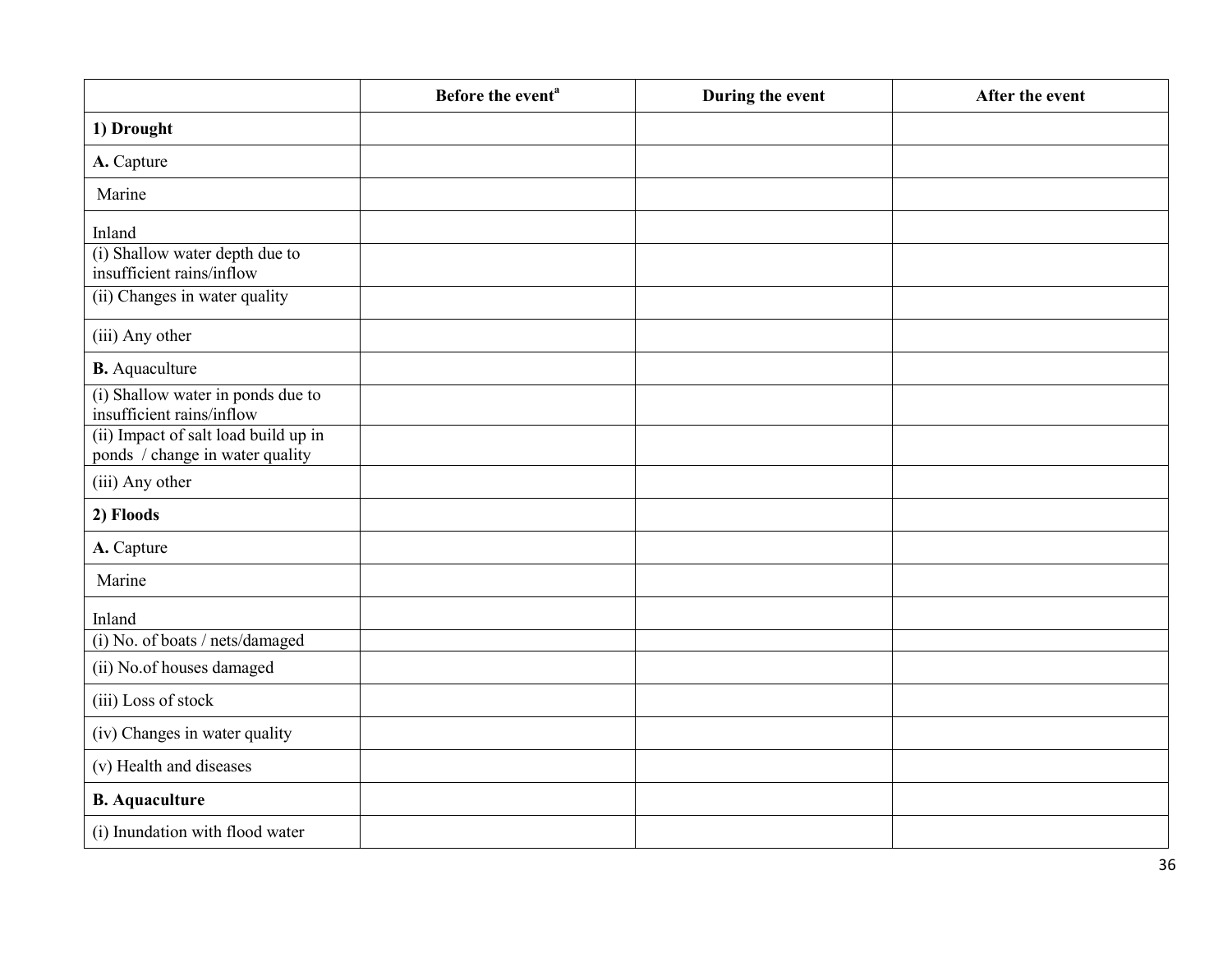| (ii) Water contamination and changes<br>in water quality              |  |  |
|-----------------------------------------------------------------------|--|--|
| (iii) Health and diseases                                             |  |  |
| (iv) Loss of stock and inputs (feed,<br>chemicals etc)                |  |  |
| (v) Infrastructure damage (pumps,<br>aerators, huts etc)              |  |  |
| (vi) Any other                                                        |  |  |
| 3. Cyclone / Tsunami                                                  |  |  |
| A. Capture                                                            |  |  |
| Marine                                                                |  |  |
| (i) Average compensation paid due to<br>loss of fishermen lives       |  |  |
| (ii) Avg. no. of boats / nets/damaged                                 |  |  |
| (iii) Avg. no. of houses damaged                                      |  |  |
| Inland                                                                |  |  |
| B. Aquaculture                                                        |  |  |
| (i) Overflow / flooding of ponds                                      |  |  |
| (ii) Changes in water quality (fresh<br>water / brackish water ratio) |  |  |
| (iii) Health and diseases                                             |  |  |
| (iv) Loss of stock and inputs (feed,<br>chemicals etc)                |  |  |
| (v) Infrastructure damage (pumps,<br>aerators, shelters/huts etc)     |  |  |
| (vi) Any other                                                        |  |  |